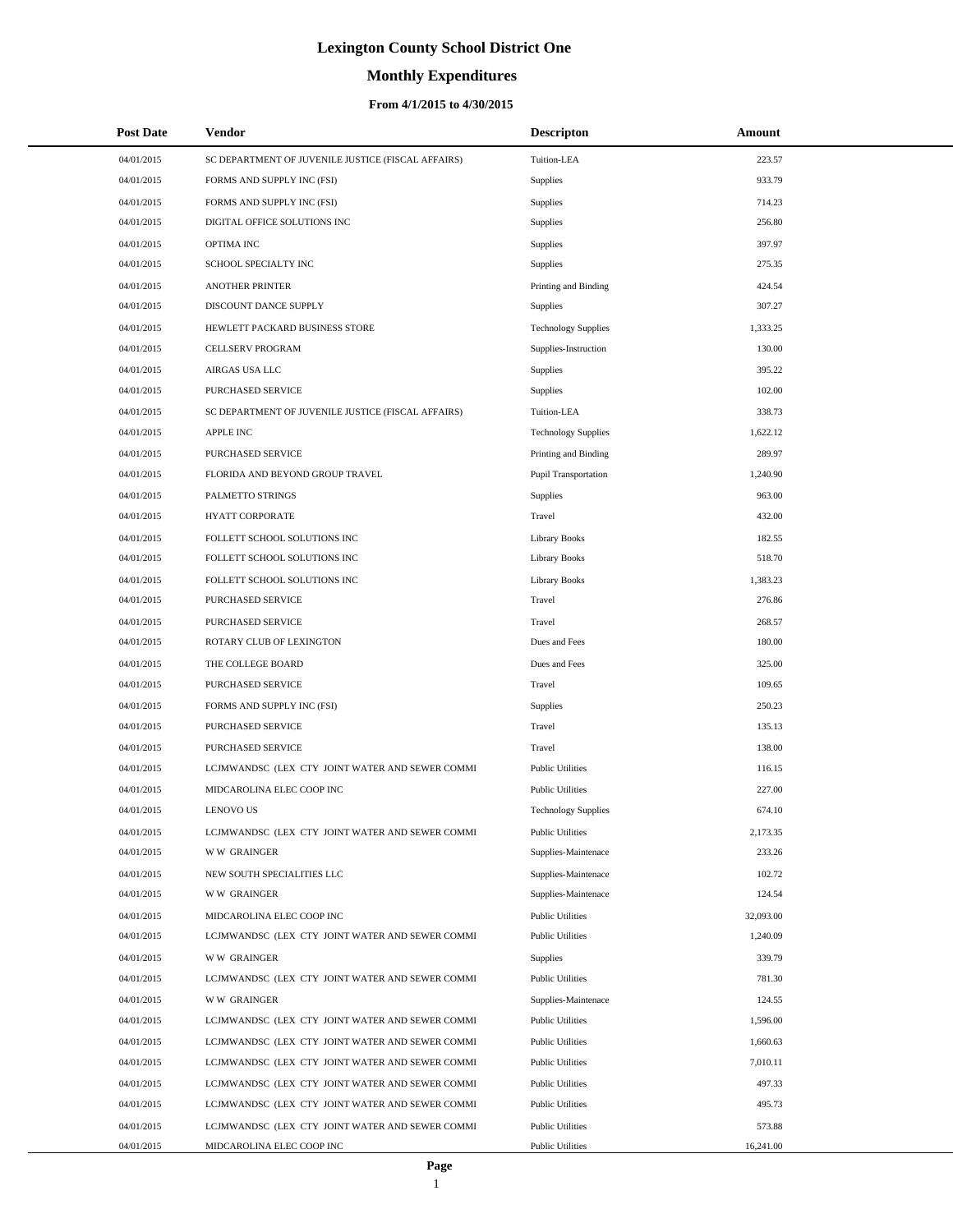# **Monthly Expenditures**

### **From 4/1/2015 to 4/30/2015**

| <b>Post Date</b> | Vendor                                             | <b>Descripton</b>           | Amount     |
|------------------|----------------------------------------------------|-----------------------------|------------|
| 04/01/2015       | LCJMWANDSC (LEX CTY JOINT WATER AND SEWER COMMI    | <b>Public Utilities</b>     | 615.56     |
| 04/01/2015       | MIDCAROLINA ELEC COOP INC                          | <b>Public Utilities</b>     | 11,435.00  |
| 04/01/2015       | LCJMWANDSC (LEX CTY JOINT WATER AND SEWER COMMI    | <b>Public Utilities</b>     | 1,060.15   |
| 04/01/2015       | LCJMWANDSC (LEX CTY JOINT WATER AND SEWER COMMI    | <b>Public Utilities</b>     | 1,460.51   |
| 04/01/2015       | LCJMWANDSC (LEX CTY JOINT WATER AND SEWER COMMI    | <b>Public Utilities</b>     | 798.51     |
| 04/01/2015       | LCJMWANDSC (LEX CTY JOINT WATER AND SEWER COMMI    | <b>Public Utilities</b>     | 584.53     |
| 04/01/2015       | LCJMWANDSC (LEX CTY JOINT WATER AND SEWER COMMI    | <b>Public Utilities</b>     | 215.00     |
| 04/01/2015       | MIDCAROLINA ELEC COOP INC                          | <b>Public Utilities</b>     | 12,792.00  |
| 04/01/2015       | SMITH AND JONES JANITORIAL SUPPLIES AND EQUIP INC  | Supplies-Maintenace         | 666.62     |
| 04/01/2015       | LCJMWANDSC (LEX CTY JOINT WATER AND SEWER COMMI    | <b>Public Utilities</b>     | 1,290.96   |
| 04/01/2015       | <b>BATCHLER, NICHOLE</b>                           | Pupil Transportation        | 305.90     |
| 04/01/2015       | COLE, SUSAN                                        | <b>Pupil Transportation</b> | 667.00     |
| 04/01/2015       | DOOLEY, DEBORAH                                    | Pupil Transportation        | 131.10     |
| 04/01/2015       | GARDNER, BARBARA                                   | <b>Pupil Transportation</b> | 372.60     |
| 04/01/2015       | HAMMOND, ROSE                                      | Pupil Transportation        | 241.50     |
| 04/01/2015       | KEMP, LISA                                         | <b>Pupil Transportation</b> | 289.80     |
| 04/01/2015       | LEAPHART, IVELISS                                  | Pupil Transportation        | 506.00     |
| 04/01/2015       | <b>PURCHASED SERVICE</b>                           | <b>Pupil Transportation</b> | 724.50     |
| 04/01/2015       | PEARCE, TIM                                        | Pupil Transportation        | 310.50     |
| 04/01/2015       | RAMSEY, JANIE                                      | <b>Pupil Transportation</b> | 289.80     |
| 04/01/2015       | SABBAGHA, THERESA                                  | Pupil Transportation        | 699.20     |
| 04/01/2015       | SHAFFER, IMELDA                                    | <b>Pupil Transportation</b> | 1,352.40   |
| 04/01/2015       | PURCHASED SERVICE                                  | Pupil Transportation        | 181.13     |
| 04/01/2015       | STUART, LESLEY                                     | <b>Pupil Transportation</b> | 362.25     |
| 04/01/2015       | PURCHASED SERVICE                                  | Pupil Transportation        | 193.20     |
| 04/01/2015       | VAUGHN, DANA                                       | <b>Pupil Transportation</b> | 1,086.75   |
| 04/01/2015       | HINZ, BRIAN E                                      | Other Prof & Tech Service   | 180.00     |
| 04/01/2015       | POLLARD, DUSTIN A                                  | Other Prof & Tech Service   | 180.00     |
| 04/01/2015       | SMITH, SAMUEL STEWART                              | Other Prof & Tech Service   | 180.00     |
| 04/01/2015       | HALLMAN, JACOB                                     | Other Prof & Tech Service   | 180.00     |
| 04/01/2015       | <b>BURNS, JENNIFER L</b>                           | Other Prof & Tech Service   | 180.00     |
| 04/01/2015       | <b>APPLE INC</b>                                   | <b>Technology Supplies</b>  | 1,015.43   |
| 04/01/2015       | SUN PRINTING INC                                   | Other Objects               | 1,660.45   |
| 04/01/2015       | PURCHASED SERVICE                                  | Travel                      | 107.53     |
| 04/01/2015       | <b>SCHOLASTIC INC</b>                              | Supplies                    | 4,535.73   |
| 04/01/2015       | PURCHASED SERVICE                                  | Travel                      | 241.79     |
| 04/01/2015       | PURCHASED SERVICE                                  | Travel                      | 212.91     |
| 04/01/2015       | <b>SC DECA</b>                                     | Travel                      | 250.00     |
| 04/01/2015       | HYATT PLACE GREENVILLE HAYWOOD                     | Travel                      | 501.54     |
| 04/01/2015       | AMTEC                                              | Dues and Fees               | 2,500.00   |
| 04/01/2015       | THE BANK OF NEW YORK FINANCIAL CONTROL BILLING DEP | Dues and Fees               | 750.00     |
| 04/01/2015       | CONCEPT UNLIMITED INC                              | Supplies                    | 171.20     |
| 04/01/2015       | CAROLINA STORM WATER SERVICES                      | Improv Other Than Bldg      | 340.00     |
| 04/01/2015       | AT&T                                               | Software Renewal/Agreemen   | 121,977.86 |
| 04/01/2015       | JUMPER CARTER SEASE ARCHITECTS P A                 | <b>Building</b>             | 21,804.41  |
| 04/01/2015       | AT&T                                               | Software Renewal/Agreemen   | 148,602.14 |
| 04/01/2015       | CAROLINA STORM WATER SERVICES                      | Building                    | 340.00     |
| 04/01/2015       | DIGITAL OFFICE SOLUTIONS INC                       | Technology Equipment D F    | 6,038.50   |

÷.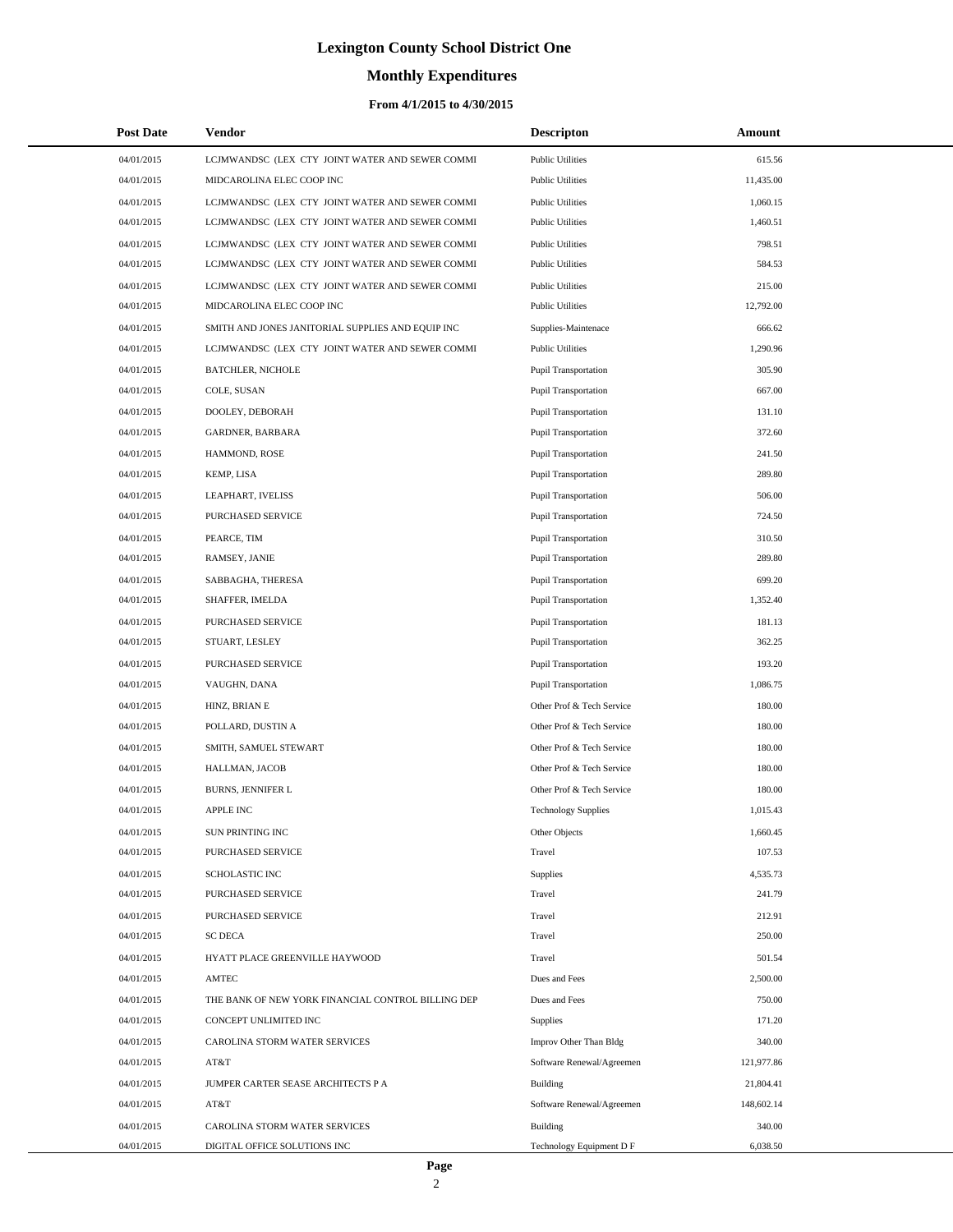# **Monthly Expenditures**

### **From 4/1/2015 to 4/30/2015**

| <b>Post Date</b> | Vendor                           | <b>Descripton</b> | Amount   |
|------------------|----------------------------------|-------------------|----------|
| 04/01/2015       | <b>US FOODS</b>                  | Supplies          | 1,046.48 |
| 04/01/2015       | <b>US FOODS</b>                  | Food              | 5,371.65 |
| 04/01/2015       | EARTHGRAINS BAKING COMPANIES INC | <b>Bread</b>      | 125.00   |
| 04/01/2015       | BORDEN DAIRY CO OF SC LLC        | Milk              | 313.36   |
| 04/01/2015       | SENN BROTHERS INC                | Produce           | 267.41   |
| 04/01/2015       | <b>US FOODS</b>                  | Supplies          | 205.06   |
| 04/01/2015       | <b>US FOODS</b>                  | Food              | 1,466.24 |
| 04/01/2015       | EARTHGRAINS BAKING COMPANIES INC | <b>Bread</b>      | 112.50   |
| 04/01/2015       | BORDEN DAIRY CO OF SC LLC        | Milk              | 517.82   |
| 04/01/2015       | SENN BROTHERS INC                | Produce           | 445.86   |
| 04/01/2015       | <b>US FOODS</b>                  | Supplies          | 243.42   |
| 04/01/2015       | <b>US FOODS</b>                  | Food              | 5,424.43 |
| 04/01/2015       | BORDEN DAIRY CO OF SC LLC        | Milk              | 161.99   |
| 04/01/2015       | SENN BROTHERS INC                | Produce           | 280.92   |
| 04/01/2015       | <b>US FOODS</b>                  | Supplies          | 179.38   |
| 04/01/2015       | <b>US FOODS</b>                  | Food              | 1,955.37 |
| 04/01/2015       | BORDEN DAIRY CO OF SC LLC        | Milk              | 460.65   |
| 04/01/2015       | SENN BROTHERS INC                | Produce           | 455.16   |
| 04/01/2015       | <b>US FOODS</b>                  | Supplies          | 252.94   |
| 04/01/2015       | <b>US FOODS</b>                  | Food              | 2,405.69 |
| 04/01/2015       | BORDEN DAIRY CO OF SC LLC        | Milk              | 411.25   |
| 04/01/2015       | SENN BROTHERS INC                | Produce           | 294.83   |
| 04/01/2015       | <b>US FOODS</b>                  | Supplies          | 425.20   |
| 04/01/2015       | <b>US FOODS</b>                  | Food              | 1,050.18 |
| 04/01/2015       | BORDEN DAIRY CO OF SC LLC        | Milk              | 1,019.24 |
| 04/01/2015       | SENN BROTHERS INC                | Produce           | 623.94   |
| 04/01/2015       | <b>US FOODS</b>                  | Food              | 470.09   |
| 04/01/2015       | BORDEN DAIRY CO OF SC LLC        | Milk              | 104.87   |
| 04/01/2015       | SENN BROTHERS INC                | Produce           | 253.74   |
| 04/01/2015       | <b>US FOODS</b>                  | Supplies          | 394.96   |
| 04/01/2015       | <b>US FOODS</b>                  | Food              | 2,824.89 |
| 04/01/2015       | SENN BROTHERS INC                | Produce           | 576.94   |
| 04/01/2015       | <b>US FOODS</b>                  | Supplies          | 296.82   |
| 04/01/2015       | <b>US FOODS</b>                  | Food              | 1,649.37 |
| 04/01/2015       | BORDEN DAIRY CO OF SC LLC        | Milk              | 634.39   |
| 04/01/2015       | SENN BROTHERS INC                | Produce           | 422.11   |
| 04/01/2015       | <b>US FOODS</b>                  | Supplies          | 362.39   |
| 04/01/2015       | <b>US FOODS</b>                  | Food              | 2,472.63 |
| 04/01/2015       | BORDEN DAIRY CO OF SC LLC        | Milk              | 682.58   |
| 04/01/2015       | SENN BROTHERS INC                | Produce           | 841.71   |
| 04/01/2015       | <b>US FOODS</b>                  | Supplies          | 162.14   |
| 04/01/2015       | <b>US FOODS</b>                  | Food              | 1,244.69 |
| 04/01/2015       | BORDEN DAIRY CO OF SC LLC        | Milk              | 594.47   |
| 04/01/2015       | SENN BROTHERS INC                | Produce           | 344.09   |
| 04/01/2015       | <b>US FOODS</b>                  | Supplies          | 578.64   |
| 04/01/2015       | <b>US FOODS</b>                  | Food              | 1,336.58 |
| 04/01/2015       | EARTHGRAINS BAKING COMPANIES INC | <b>Bread</b>      | 120.00   |
| 04/01/2015       | BORDEN DAIRY CO OF SC LLC        | Milk              | 690.34   |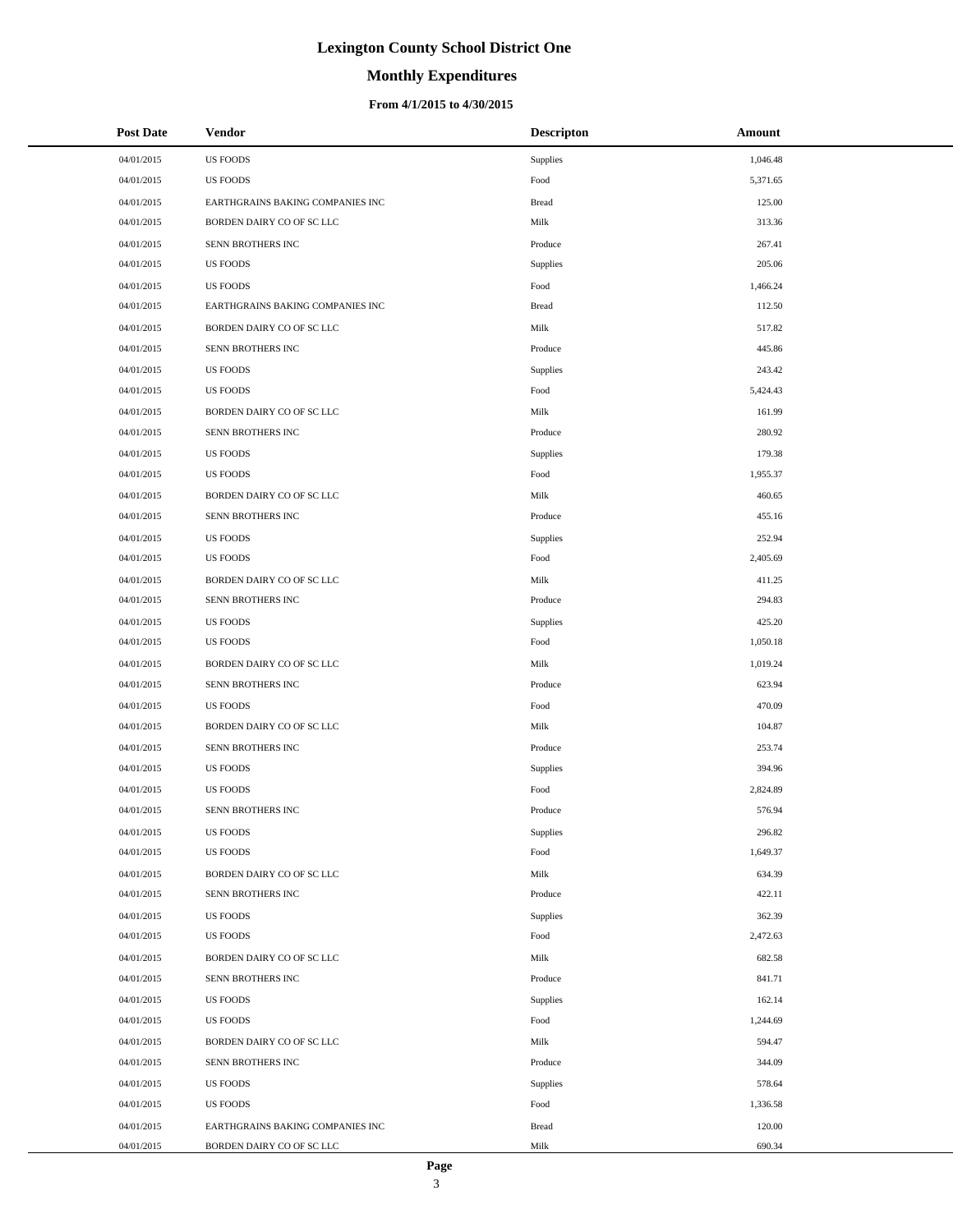# **Monthly Expenditures**

### **From 4/1/2015 to 4/30/2015**

| <b>Post Date</b> | <b>Vendor</b>                    | <b>Descripton</b> | Amount   |
|------------------|----------------------------------|-------------------|----------|
| 04/01/2015       | SENN BROTHERS INC                | Produce           | 503.76   |
| 04/01/2015       | <b>US FOODS</b>                  | Supplies          | 170.14   |
| 04/01/2015       | <b>US FOODS</b>                  | Food              | 1,792.59 |
| 04/01/2015       | BORDEN DAIRY CO OF SC LLC        | Milk              | 411.99   |
| 04/01/2015       | SENN BROTHERS INC                | Produce           | 404.42   |
| 04/01/2015       | <b>US FOODS</b>                  | Supplies          | 310.59   |
| 04/01/2015       | <b>US FOODS</b>                  | Food              | 5,277.01 |
| 04/01/2015       | EARTHGRAINS BAKING COMPANIES INC | <b>Bread</b>      | 240.00   |
| 04/01/2015       | BORDEN DAIRY CO OF SC LLC        | Milk              | 631.95   |
| 04/01/2015       | SENN BROTHERS INC                | Produce           | 551.15   |
| 04/01/2015       | <b>US FOODS</b>                  | Supplies          | 340.06   |
| 04/01/2015       | <b>US FOODS</b>                  | Food              | 910.63   |
| 04/01/2015       | BORDEN DAIRY CO OF SC LLC        | Milk              | 254.33   |
| 04/01/2015       | SENN BROTHERS INC                | Produce           | 223.12   |
| 04/01/2015       | <b>US FOODS</b>                  | Supplies          | 383.15   |
| 04/01/2015       | <b>US FOODS</b>                  | Food              | 1,907.48 |
| 04/01/2015       | SENN BROTHERS INC                | Produce           | 400.73   |
| 04/01/2015       | <b>US FOODS</b>                  | Supplies          | 381.21   |
| 04/01/2015       | <b>US FOODS</b>                  | Food              | 2,364.01 |
| 04/01/2015       | BORDEN DAIRY CO OF SC LLC        | Milk              | 366.13   |
| 04/01/2015       | SENN BROTHERS INC                | Produce           | 388.71   |
| 04/01/2015       | <b>US FOODS</b>                  | Supplies          | 151.18   |
| 04/01/2015       | <b>US FOODS</b>                  | Food              | 746.41   |
| 04/01/2015       | BORDEN DAIRY CO OF SC LLC        | Milk              | 257.98   |
| 04/01/2015       | SENN BROTHERS INC                | Produce           | 365.51   |
| 04/01/2015       | <b>US FOODS</b>                  | Supplies          | 208.97   |
| 04/01/2015       | <b>US FOODS</b>                  | Food              | 1,395.26 |
| 04/01/2015       | BORDEN DAIRY CO OF SC LLC        | Milk              | 684.30   |
| 04/01/2015       | SENN BROTHERS INC                | Produce           | 502.71   |
| 04/01/2015       | <b>US FOODS</b>                  | Supplies          | 279.78   |
| 04/01/2015       | <b>US FOODS</b>                  | Food              | 3,810.07 |
| 04/01/2015       | BORDEN DAIRY CO OF SC LLC        | Milk              | 109.78   |
| 04/01/2015       | SENN BROTHERS INC                | Produce           | 537.33   |
| 04/01/2015       | <b>US FOODS</b>                  | Supplies          | 527.09   |
| 04/01/2015       | <b>US FOODS</b>                  | Food              | 957.37   |
| 04/01/2015       | BORDEN DAIRY CO OF SC LLC        | Milk              | 314.06   |
| 04/01/2015       | SENN BROTHERS INC                | Produce           | 340.51   |
| 04/01/2015       | <b>US FOODS</b>                  | Supplies          | 243.20   |
| 04/01/2015       | <b>US FOODS</b>                  | Food              | 2,656.70 |
| 04/01/2015       | EARTHGRAINS BAKING COMPANIES INC | <b>Bread</b>      | 125.00   |
| 04/01/2015       | BORDEN DAIRY CO OF SC LLC        | Milk              | 254.48   |
| 04/01/2015       | SENN BROTHERS INC                | Produce           | 627.35   |
| 04/01/2015       | <b>US FOODS</b>                  | Supplies          | 672.37   |
| 04/01/2015       | <b>US FOODS</b>                  | Food              | 1,706.47 |
| 04/01/2015       | BORDEN DAIRY CO OF SC LLC        | Milk              | 600.64   |
| 04/01/2015       | SENN BROTHERS INC                | Produce           | 652.24   |
| 04/01/2015       | <b>US FOODS</b>                  | Supplies          | 408.83   |
| 04/01/2015       | <b>US FOODS</b>                  | Food              | 2,350.74 |

÷.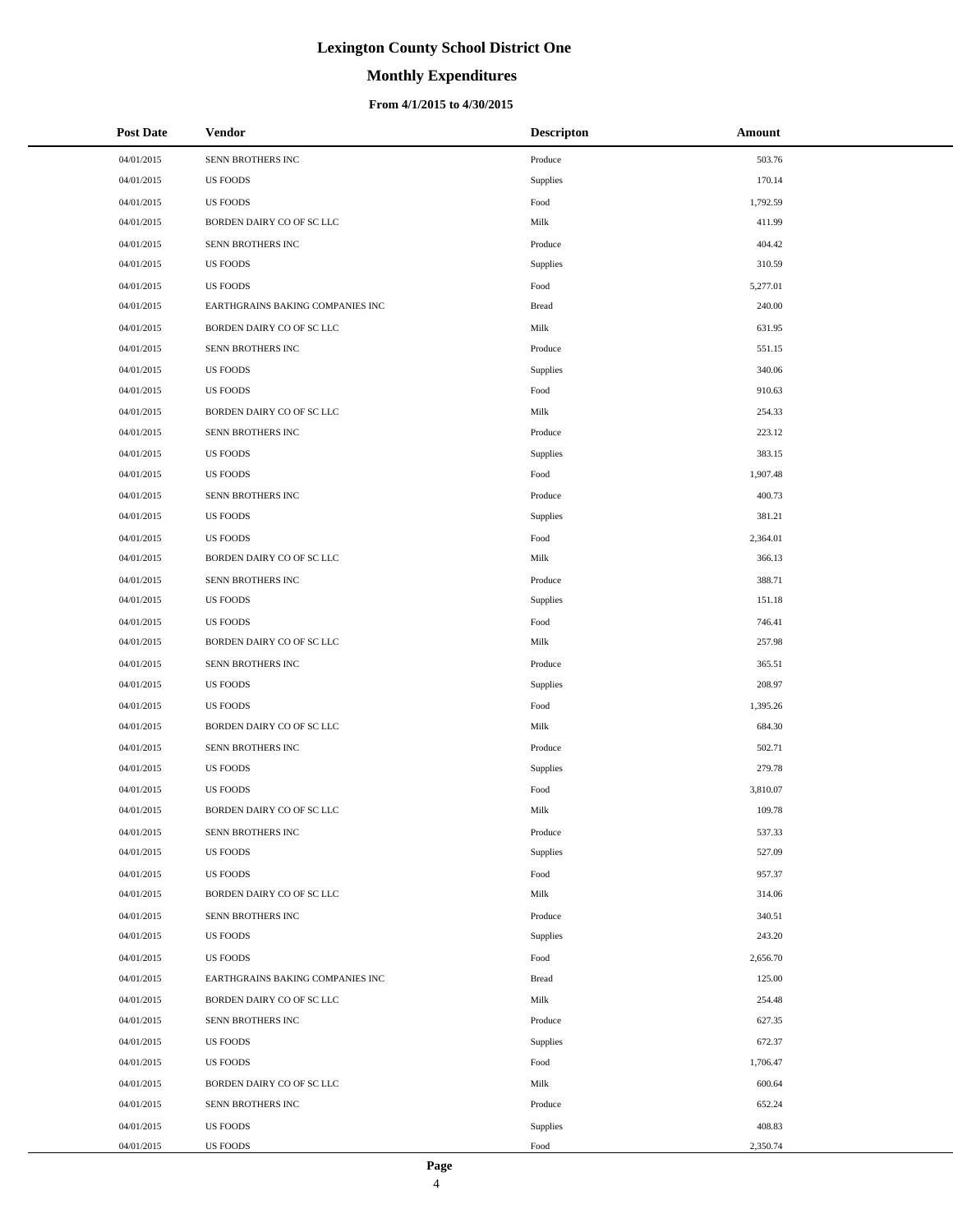# **Monthly Expenditures**

| <b>Post Date</b>         | <b>Vendor</b>                       | <b>Descripton</b>                | <b>Amount</b>    |
|--------------------------|-------------------------------------|----------------------------------|------------------|
| 04/01/2015               | BORDEN DAIRY CO OF SC LLC           | Milk                             | 746.82           |
| 04/01/2015               | SENN BROTHERS INC                   | Produce                          | 578.19           |
| 04/01/2015               | <b>US FOODS</b>                     | Supplies                         | 342.17           |
| 04/01/2015               | <b>US FOODS</b>                     | Food                             | 599.22           |
| 04/01/2015               | BORDEN DAIRY CO OF SC LLC           | Milk                             | 232.06           |
| 04/01/2015               | SENN BROTHERS INC                   | Produce                          | 212.73           |
| 04/01/2015               | <b>US FOODS</b>                     | Supplies                         | 134.75           |
| 04/01/2015               | <b>US FOODS</b>                     | Food                             | 966.40           |
| 04/01/2015               | BORDEN DAIRY CO OF SC LLC           | Milk                             | 456.04           |
| 04/01/2015               | SENN BROTHERS INC                   | Produce                          | 270.47           |
| 04/01/2015               | <b>US FOODS</b>                     | Supplies                         | 582.53           |
| 04/01/2015               | <b>US FOODS</b>                     | Food                             | 1,324.69         |
| 04/01/2015               | EARTHGRAINS BAKING COMPANIES INC    | <b>Bread</b>                     | 133.75           |
| 04/01/2015               | BORDEN DAIRY CO OF SC LLC           | Milk                             | 677.30           |
| 04/01/2015               | SENN BROTHERS INC                   | Produce                          | 1,819.70         |
| 04/01/2015               | <b>US FOODS</b>                     | Supplies                         | 174.65           |
| 04/01/2015               | <b>US FOODS</b>                     | Food                             | 3,877.18         |
| 04/01/2015               | BORDEN DAIRY CO OF SC LLC           | Milk                             | 125.47           |
| 04/01/2015               | SENN BROTHERS INC                   | Produce                          | 574.39           |
| 04/01/2015               | <b>US FOODS</b>                     | Supplies                         | 977.09           |
| 04/01/2015               | <b>US FOODS</b>                     | Food                             | 9,474.30         |
| 04/01/2015               | EARTHGRAINS BAKING COMPANIES INC    | <b>Bread</b>                     | 237.50           |
| 04/01/2015               | BORDEN DAIRY CO OF SC LLC           | Milk                             | 442.64           |
| 04/01/2015               | SENN BROTHERS INC                   | Produce                          | 397.65           |
| 04/01/2015               | <b>US FOODS</b>                     | Supplies                         | 175.80           |
| 04/01/2015               | <b>US FOODS</b>                     | Food                             | 763.57           |
| 04/01/2015               | BORDEN DAIRY CO OF SC LLC           | Milk                             | 439.22           |
| 04/01/2015               | SENN BROTHERS INC                   | Produce                          | 336.86           |
| 04/01/2015               | HEWLETT PACKARD BUSINESS STORE      | Pupil Activity                   | 514.91           |
| 04/01/2015               | OPTIMA INC                          | Pupil Activity                   | 397.98           |
| 04/01/2015               | ASPIRE 4 MORE PRODUCTIONS           | Pupil Activity                   | 500.00           |
| 04/01/2015               | LANGUAGE TESTING INTERNATIONAL INC  | Pupil Activity                   | 710.00           |
| 04/01/2015               | APPLE INC                           | Pupil Activity                   | 147.66           |
| 04/01/2015               | HILTON GARDEN INN                   | Pupil Activity                   | 2,586.46         |
| 04/01/2015               | HILTON GARDEN INN                   | Pupil Activity                   | 2,586.46         |
| 04/01/2015               | CAROLINA BIOLOGICAL SUPPLY CO       | Pupil Activity                   | 357.95           |
| 04/01/2015               | PALMETTO STRINGS                    | Pupil Activity                   | 106.52           |
| 04/01/2015               | COLLINS SPORTS MEDICINE             | Pupil Activity                   | 1,206.08         |
| 04/01/2015               | PIONEER MANUFACTURING CO            | Pupil Activity                   | 154.08           |
| 04/01/2015               | BISHOP ENGLAND HIGH SCHOOL          | Pupil Activity                   | 175.00           |
| 04/01/2015               | SC HIGH SCHOOL LEAGUE               | Pupil Activity                   | 200.00           |
| 04/01/2015               | PIONEER MANUFACTURING CO            | Pupil Activity                   | 154.08           |
| 04/01/2015               | PIONEER MANUFACTURING CO            | Pupil Activity                   | 155.06           |
| 04/01/2015               | SOUTHERN CROSS SERTOMA CLUB         | Pupil Activity                   | 150.00           |
| 04/01/2015               | SUMTER HIGH SCHOOL                  | Pupil Activity                   | 275.00           |
| 04/01/2015               | PIONEER MANUFACTURING CO            | Pupil Activity                   | 188.69           |
| 04/01/2015<br>04/01/2015 | T AND T SPORTS<br>MID CAROLINA CLUB | Pupil Activity<br>Pupil Activity | 963.00<br>600.00 |
|                          |                                     |                                  |                  |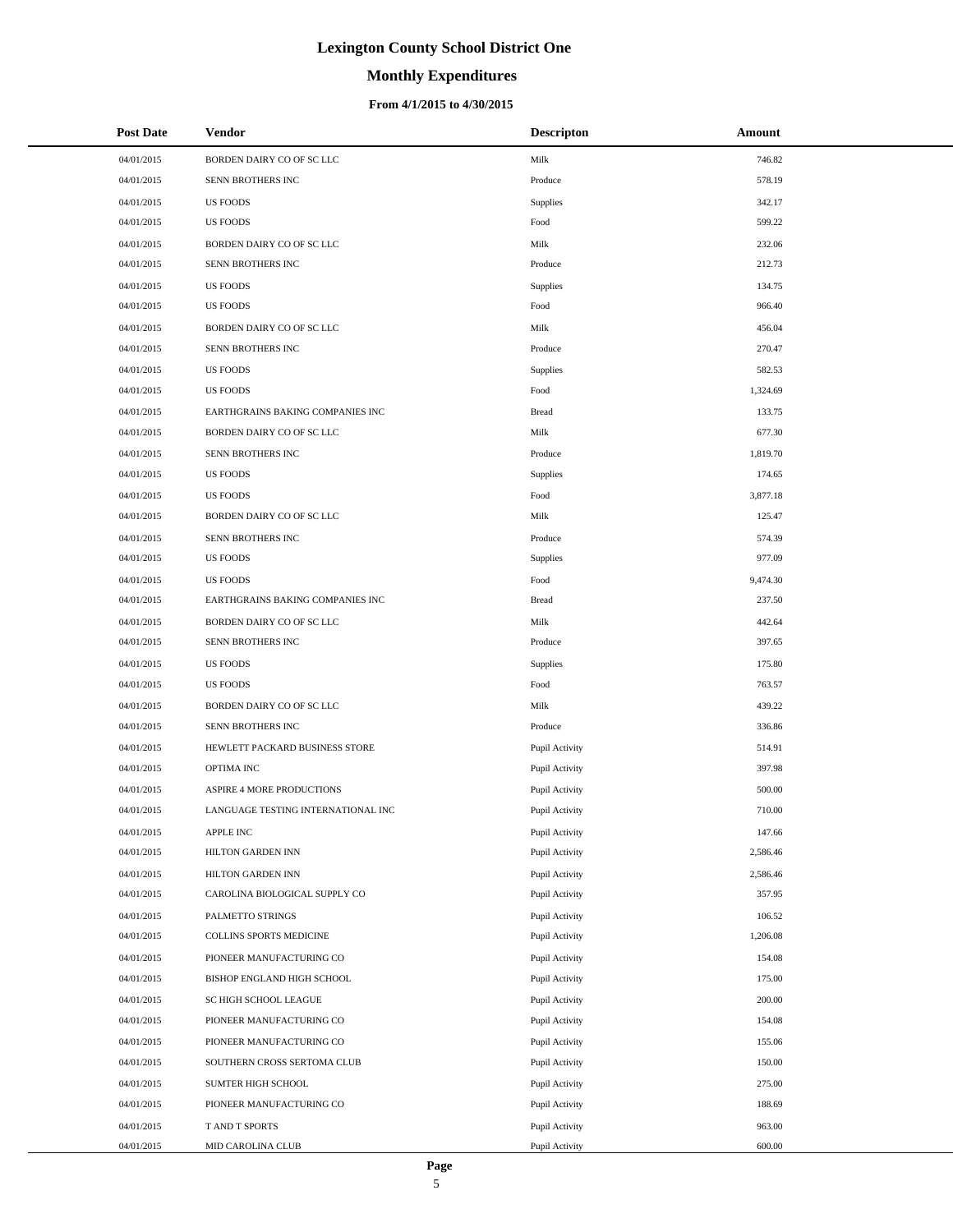# **Monthly Expenditures**

| <b>Post Date</b> | Vendor                                             | <b>Descripton</b>             | Amount    |
|------------------|----------------------------------------------------|-------------------------------|-----------|
| 04/01/2015       | TEKELI, CIHAN                                      | <b>Instructional Services</b> | 395.00    |
| 04/02/2015       | TRIUNE MARKETING CO                                | Supplies                      | 191.00    |
| 04/02/2015       | SC DEPARTMENT OF CORRECTIONS DIV OF INDUSTRIES     | Printing and Binding          | 109.01    |
| 04/02/2015       | PURCHASED SERVICE                                  | Travel                        | 120.18    |
| 04/02/2015       | DIGITAL OFFICE SOLUTIONS INC                       | Supplies                      | 554.26    |
| 04/02/2015       | US INK AND TONER INC                               | Supplies                      | 364.32    |
| 04/02/2015       | 2015 EDUCATION AND BUSINESS SUMMIT                 | Travel                        | 330.00    |
| 04/02/2015       | <b>HYATT REGENCY</b>                               | Travel                        | 1,043.00  |
| 04/02/2015       | PURCHASED SERVICE                                  | Travel                        | 280.60    |
| 04/02/2015       | CHANNING BETE COMPANY                              | Supplies-Instruction          | 424.97    |
| 04/02/2015       | <b>SC DECA</b>                                     | Travel                        | 125.00    |
| 04/02/2015       | TRAVEL VENTURES OF BAY COUNTY                      | Travel                        | 838.00    |
| 04/02/2015       | PURCHASED SERVICE                                  | Travel                        | 140.00    |
| 04/02/2015       | LOWE'S                                             | Supplies                      | 221.61    |
| 04/02/2015       | <b>LENOVO US</b>                                   | <b>Technology Supplies</b>    | 10,935.40 |
| 04/02/2015       | PINE GROVE INC                                     | Tuition                       | 1,867.32  |
| 04/02/2015       | SCHOLASTIC INC                                     | Supplies                      | 1,409.62  |
| 04/02/2015       | <b>CAMBIUM LEARNING</b>                            | Supplies                      | 321.00    |
| 04/02/2015       | <b>HEINEMANN</b>                                   | Supplies                      | 1,796.85  |
| 04/02/2015       | SC DEPARTMENT OF REVENUE (SALES TAX RETURN)        | Supplies                      | 114.35    |
| 04/02/2015       | PURCHASED SERVICE                                  | Travel                        | 129.33    |
| 04/02/2015       | AMERICAN SCHOOL COUNSELOR ASSOCIATION              | Travel                        | 369.00    |
| 04/02/2015       | PURCHASED SERVICE                                  | Travel                        | 140.00    |
| 04/02/2015       | PURCHASED SERVICE                                  | Travel                        | 533.70    |
| 04/02/2015       | PURCHASED SERVICE                                  | Travel                        | 740.19    |
| 04/02/2015       | PURCHASED SERVICE                                  | Travel                        | 127.50    |
| 04/02/2015       | PURCHASED SERVICE                                  | Travel                        | 291.18    |
| 04/02/2015       | PSUG EVENTS LLC                                    | Travel                        | 349.00    |
| 04/02/2015       | PURCHASED SERVICE                                  | Travel                        | 338.09    |
| 04/02/2015       | PURCHASED SERVICE                                  | Travel                        | 324.57    |
| 04/02/2015       | PURCHASED SERVICE                                  | Travel                        | 271.17    |
| 04/02/2015       | ROTARY CLUB OF LEXINGTON                           | Dues and Fees                 | 180.00    |
| 04/02/2015       | L R HOOK TIRE CO INC                               | Repairs and Maintenance       | 335.36    |
| 04/02/2015       | COMPASS GROUP USA INC DBA CANTEEN REFRESHMENT SERV | Supplies-Maintenace           | 115.83    |
| 04/02/2015       | SMITH AND JONES JANITORIAL SUPPLIES AND EQUIP INC  | Supplies-Maintenace           | 390.74    |
| 04/02/2015       | WAPER SUPPLY AND SERVICE INC JIM COLEMAN           | Supplies-Maintenace           | 981.08    |
| 04/02/2015       | COASTAL CONTRACT HARDWARE INC                      | Supplies-Maintenace           | 770.40    |
| 04/02/2015       | <b>WW GRAINGER</b>                                 | Supplies-Maintenace           | 248.88    |
| 04/02/2015       | WAPER SUPPLY AND SERVICE INC JIM COLEMAN           | Supplies-Maintenace           | 261.53    |
| 04/02/2015       | SMITH AND JONES JANITORIAL SUPPLIES AND EQUIP INC  | Supplies-Maintenace           | 533.61    |
| 04/02/2015       | WAPER SUPPLY AND SERVICE INC JIM COLEMAN           | Supplies-Maintenace           | 261.53    |
| 04/02/2015       | INTERSTATE SOLUTIONS                               | Supplies-Maintenace           | 164.10    |
| 04/02/2015       | SMITH AND JONES JANITORIAL SUPPLIES AND EQUIP INC  | Supplies-Maintenace           | 642.00    |
| 04/02/2015       | WAPER SUPPLY AND SERVICE INC JIM COLEMAN           | Supplies-Maintenace           | 261.53    |
| 04/02/2015       | SMITH AND JONES JANITORIAL SUPPLIES AND EQUIP INC  | Supplies-Maintenace           | 580.96    |
| 04/02/2015       | COASTAL CONTRACT HARDWARE INC                      | Supplies-Maintenace           | 770.40    |
| 04/02/2015       | WAPER SUPPLY AND SERVICE INC JIM COLEMAN           | Supplies-Maintenace           | 261.53    |
| 04/02/2015       | FORMS AND SUPPLY INC (FSI)                         | Supplies-Maintenace           | 121.21    |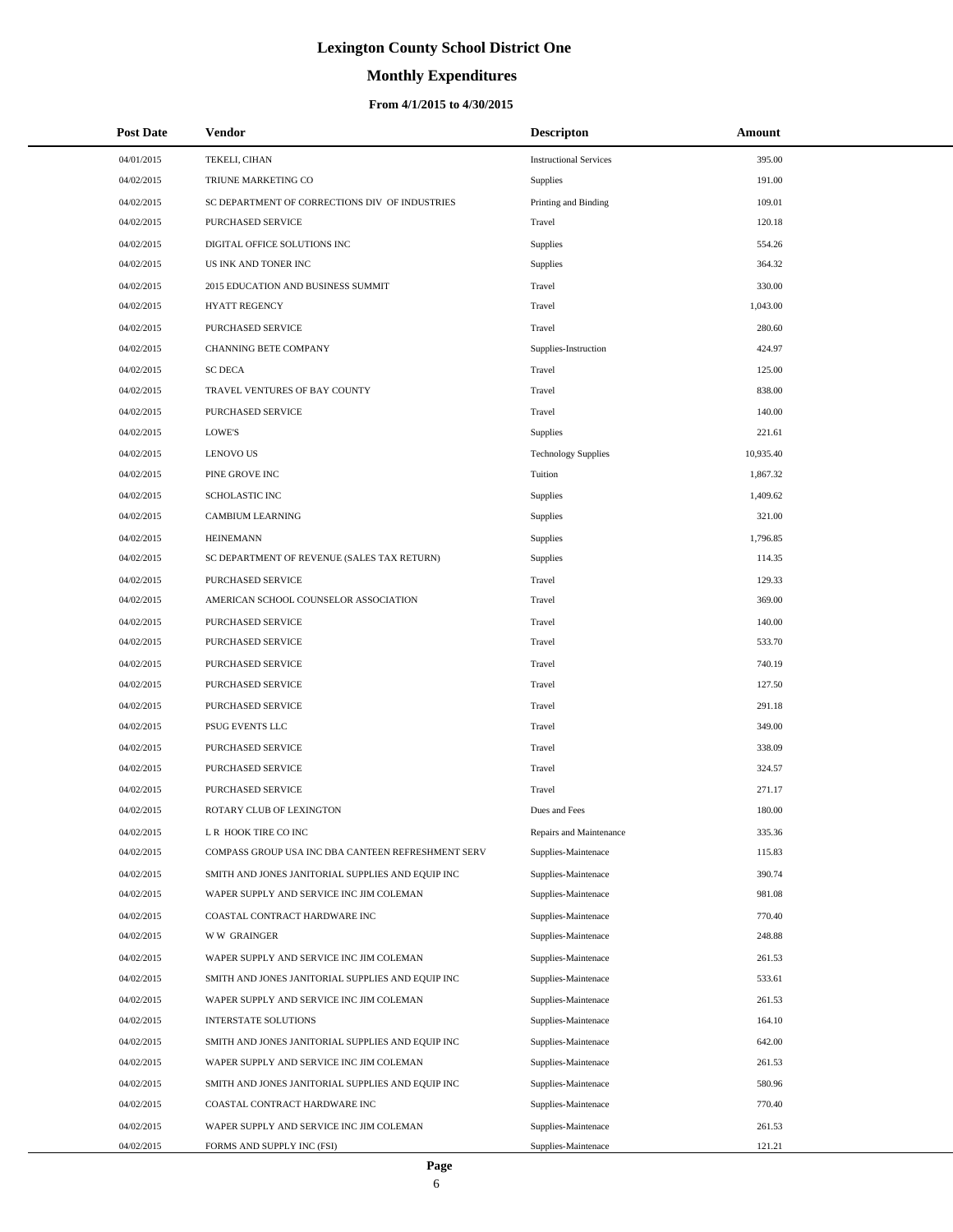# **Monthly Expenditures**

## **From 4/1/2015 to 4/30/2015**

| <b>Post Date</b> | <b>Vendor</b>                                     | <b>Descripton</b>             | Amount    |  |
|------------------|---------------------------------------------------|-------------------------------|-----------|--|
| 04/02/2015       | SMITH AND JONES JANITORIAL SUPPLIES AND EQUIP INC | Supplies-Maintenace           | 192.60    |  |
| 04/02/2015       | WAPER SUPPLY AND SERVICE INC JIM COLEMAN          | Supplies-Maintenace           | 261.53    |  |
| 04/02/2015       | <b>MID ATLANTIC STIHL</b>                         | Supplies-Maintenace           | 342.36    |  |
| 04/02/2015       | DERRICK'S SERVICE CENTER                          | Supplies                      | 146.91    |  |
| 04/02/2015       | <b>BARRETT, S LEE</b>                             | Other Prof & Tech Service     | 360.00    |  |
| 04/02/2015       | PROFESSIONAL PRINTERS LTD                         | Printing and Binding          | 3,964.35  |  |
| 04/02/2015       | <b>LEXINGTON PRINTING LLC</b>                     | Printing and Binding          | 791.80    |  |
| 04/02/2015       | PURCHASED SERVICE                                 | Travel                        | 113.51    |  |
| 04/02/2015       | PURCHASED SERVICE                                 | Travel                        | 140.00    |  |
| 04/02/2015       | PURCHASED SERVICE                                 | Travel                        | 115.00    |  |
| 04/02/2015       | PORKCHOP PRODUCTIONS                              | <b>Instructional Services</b> | 1,000.00  |  |
| 04/02/2015       | 2015 EDUCATION AND BUSINESS SUMMIT                | Travel                        | 110.00    |  |
| 04/02/2015       | GECP (GENERAL ELECTRIC)                           | Supplies                      | 1,156.00  |  |
| 04/02/2015       | F&D ELECTRICAL CONTRACTORS INC                    | Building                      | 43,599.89 |  |
| 04/02/2015       | RUFUS ORNDUFF REF INC                             | Repairs and Maintenance       | 251.15    |  |
| 04/02/2015       | RICH PRODUCTS CORP                                | <b>USDA</b> Commodities       | 223.68    |  |
| 04/02/2015       | RICH PRODUCTS CORP                                | <b>USDA Commodities</b>       | 304.80    |  |
| 04/02/2015       | RICH PRODUCTS CORP                                | <b>USDA</b> Commodities       | 304.80    |  |
| 04/02/2015       | RICH PRODUCTS CORP                                | <b>USDA</b> Commodities       | 223.68    |  |
| 04/02/2015       | RICH PRODUCTS CORP                                | <b>USDA</b> Commodities       | 223.68    |  |
| 04/02/2015       | RICH PRODUCTS CORP                                | <b>USDA</b> Commodities       | 304.80    |  |
| 04/02/2015       | RICH PRODUCTS CORP                                | <b>USDA</b> Commodities       | 223.68    |  |
| 04/02/2015       | RICH PRODUCTS CORP                                | <b>USDA</b> Commodities       | 304.80    |  |
| 04/02/2015       | RICH PRODUCTS CORP                                | <b>USDA</b> Commodities       | 121.28    |  |
| 04/02/2015       | RICH PRODUCTS CORP                                | <b>USDA</b> Commodities       | 121.28    |  |
| 04/02/2015       | RICH PRODUCTS CORP                                | <b>USDA</b> Commodities       | 121.28    |  |
| 04/02/2015       | RICH PRODUCTS CORP                                | <b>USDA</b> Commodities       | 223.68    |  |
| 04/02/2015       | RICH PRODUCTS CORP                                | <b>USDA</b> Commodities       | 121.28    |  |
| 04/02/2015       | RICH PRODUCTS CORP                                | <b>USDA</b> Commodities       | 304.80    |  |
| 04/02/2015       | RICH PRODUCTS CORP                                | <b>USDA</b> Commodities       | 223.68    |  |
| 04/02/2015       | RICH PRODUCTS CORP                                | <b>USDA Commodities</b>       | 121.28    |  |
| 04/02/2015       | RICH PRODUCTS CORP                                | <b>USDA</b> Commodities       | 223.68    |  |
| 04/02/2015       | RICH PRODUCTS CORP                                | <b>USDA</b> Commodities       | 223.68    |  |
| 04/02/2015       | RICH PRODUCTS CORP                                | <b>USDA Commodities</b>       | 304.80    |  |
| 04/02/2015       | RICH PRODUCTS CORP                                | <b>USDA Commodities</b>       | 121.28    |  |
| 04/02/2015       | RICH PRODUCTS CORP                                | <b>USDA Commodities</b>       | 121.28    |  |
| 04/02/2015       | RICH PRODUCTS CORP                                | <b>USDA Commodities</b>       | 223.68    |  |
| 04/02/2015       | RICH PRODUCTS CORP                                | <b>USDA Commodities</b>       | 223.68    |  |
| 04/02/2015       | RICH PRODUCTS CORP                                | <b>USDA Commodities</b>       | 121.28    |  |
| 04/02/2015       | CELL PHONE REPAIR OF SC                           | Pupil Activity                | 711.00    |  |
| 04/02/2015       | MACTASTIC LLC DBA MACTASTIC IREPAIR               | Pupil Activity                | 700.00    |  |
| 04/02/2015       | SMARTPHONE MEDIC LLC                              | Pupil Activity                | 644.00    |  |
| 04/02/2015       | SMARTPHONE MEDIC LLC                              | Pupil Activity                | 347.00    |  |
| 04/02/2015       | MACTASTIC LLC DBA MACTASTIC IREPAIR               | Pupil Activity                | 810.00    |  |
| 04/02/2015       | SMARTPHONE MEDIC LLC                              | Pupil Activity                | 149.00    |  |
| 04/02/2015       | CELL PHONE REPAIR OF SC                           | Pupil Activity                | 1,688.00  |  |
| 04/02/2015       | MACTASTIC LLC DBA MACTASTIC IREPAIR               | Pupil Activity                | 675.00    |  |
| 04/02/2015       | SMARTPHONE MEDIC LLC                              | Pupil Activity                | 446.00    |  |

 $\overline{a}$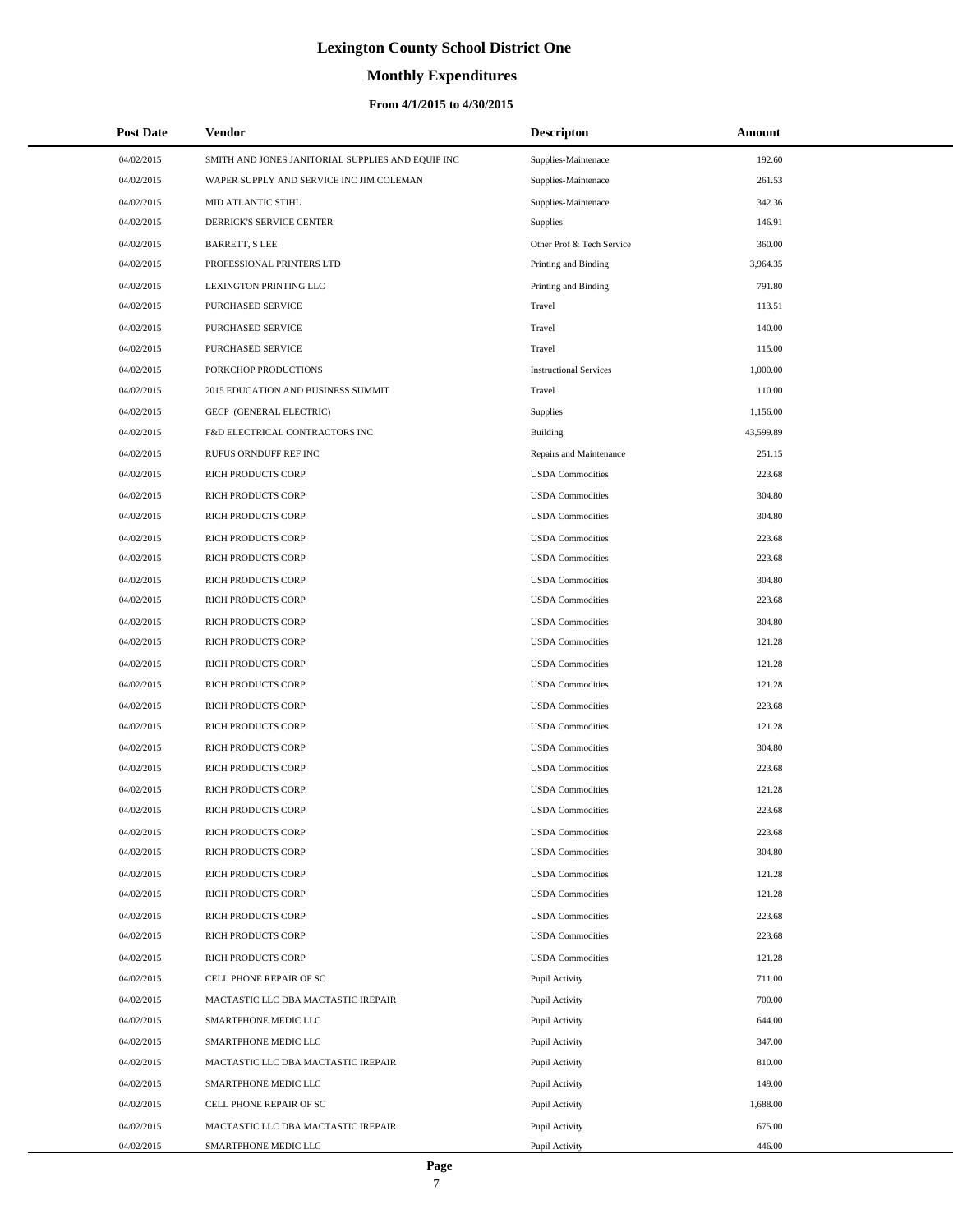# **Monthly Expenditures**

## **From 4/1/2015 to 4/30/2015**

| <b>Post Date</b> | <b>Vendor</b>                             | <b>Descripton</b> | Amount   |
|------------------|-------------------------------------------|-------------------|----------|
| 04/02/2015       | CELL PHONE REPAIR OF SC                   | Pupil Activity    | 395.00   |
| 04/02/2015       | MACTASTIC LLC DBA MACTASTIC IREPAIR       | Pupil Activity    | 3,795.00 |
| 04/02/2015       | CELL PHONE REPAIR OF SC                   | Pupil Activity    | 435.00   |
| 04/02/2015       | MACTASTIC LLC DBA MACTASTIC IREPAIR       | Pupil Activity    | 1,578.50 |
| 04/02/2015       | MACTASTIC LLC DBA MACTASTIC IREPAIR       | Pupil Activity    | 1,365.00 |
| 04/02/2015       | SMARTPHONE MEDIC LLC                      | Pupil Activity    | 495.00   |
| 04/02/2015       | MACTASTIC LLC DBA MACTASTIC IREPAIR       | Pupil Activity    | 1,903.50 |
| 04/02/2015       | CELL PHONE REPAIR OF SC                   | Pupil Activity    | 2,405.00 |
| 04/02/2015       | MACTASTIC LLC DBA MACTASTIC IREPAIR       | Pupil Activity    | 1,230.00 |
| 04/02/2015       | CELL PHONE REPAIR OF SC                   | Pupil Activity    | 1,879.00 |
| 04/02/2015       | MACTASTIC LLC DBA MACTASTIC IREPAIR       | Pupil Activity    | 1,255.00 |
| 04/02/2015       | CELL PHONE REPAIR OF SC                   | Pupil Activity    | 751.00   |
| 04/02/2015       | CELL PHONE REPAIR OF SC                   | Pupil Activity    | 553.00   |
| 04/02/2015       | MACTASTIC LLC DBA MACTASTIC IREPAIR       | Pupil Activity    | 675.00   |
| 04/02/2015       | ALMIGHTEES SCREEN PRINTING AND EMBROIDERY | Pupil Activity    | 385.20   |
| 04/02/2015       | PURCHASED SERVICE                         | Pupil Activity    | 343.20   |
| 04/02/2015       | <b>SCYPHERS, BILL</b>                     | Pupil Activity    | 130.00   |
| 04/02/2015       | RUSSO, FRANK                              | Pupil Activity    | 130.00   |
| 04/02/2015       | TIMMERMAN, EDWARD LAWSON                  | Pupil Activity    | 130.00   |
| 04/02/2015       | OSBORNE, ARTHUR                           | Pupil Activity    | 130.00   |
| 04/02/2015       | WILLIAMS, PERRY                           | Pupil Activity    | 130.00   |
| 04/02/2015       | COMBS, OBIE                               | Pupil Activity    | 104.70   |
| 04/02/2015       | ROGERS, MATTHEW                           | Pupil Activity    | 120.00   |
| 04/02/2015       | COMBS, OBIE                               | Pupil Activity    | 102.00   |
| 04/02/2015       | POOLE, JOSEPH AARON                       | Pupil Activity    | 112.50   |
| 04/02/2015       | RUSSO, FRANK                              | Pupil Activity    | 130.00   |
| 04/02/2015       | CHERUP, MONTY                             | Pupil Activity    | 115.90   |
| 04/02/2015       | DAY, JAMES                                | Pupil Activity    | 101.00   |
| 04/02/2015       | MOWER, JOHN                               | Pupil Activity    | 104.60   |
| 04/02/2015       | WILLIAMS, NORMAN                          | Pupil Activity    | 109.60   |
| 04/02/2015       | HAZZARD, NOEL                             | Pupil Activity    | 121.70   |
| 04/02/2015       | <b>BALAZS, JOE</b>                        | Pupil Activity    | 110.70   |
| 04/02/2015       | CHRISTENSEN, ANDREW                       | Pupil Activity    | 152.70   |
| 04/02/2015       | POOLE, JOSEPH AARON                       | Pupil Activity    | 105.00   |
| 04/02/2015       | TANVERDI, JOHN                            | Pupil Activity    | 106.20   |
| 04/02/2015       | POOLE, JOSEPH AARON                       | Pupil Activity    | 120.00   |
| 04/02/2015       | SMITH, BRIAN                              | Pupil Activity    | 105.00   |
| 04/02/2015       | <b>BRICK, NATHAN</b>                      | Pupil Activity    | 110.50   |
| 04/02/2015       | COLLINS, GEOFFREY                         | Pupil Activity    | 100.60   |
| 04/02/2015       | WILLIAMS, WILEY RAY                       | Pupil Activity    | 111.40   |
| 04/02/2015       | ZIELINSKI, DANIEL                         | Pupil Activity    | 117.70   |
| 04/02/2015       | OSWALD, MARK                              | Pupil Activity    | 154.00   |
| 04/02/2015       | FAN CLOTH PRODUCTS INC                    | Pupil Activity    | 1,306.00 |
| 04/02/2015       | LEXINGTON SCREEN PRINTING/ DESIGN         | Pupil Activity    | 619.00   |
| 04/02/2015       | LOWE'S                                    | Supplies          | 104.26   |
| 04/07/2015       | PURCHASED SERVICE                         | Travel            | 241.50   |
| 04/07/2015       | NARDONE BROS BAKING CO INC                | Food              | 521.31   |
| 04/07/2015       | NARDONE BROS BAKING CO INC                | Food              | 144.60   |

L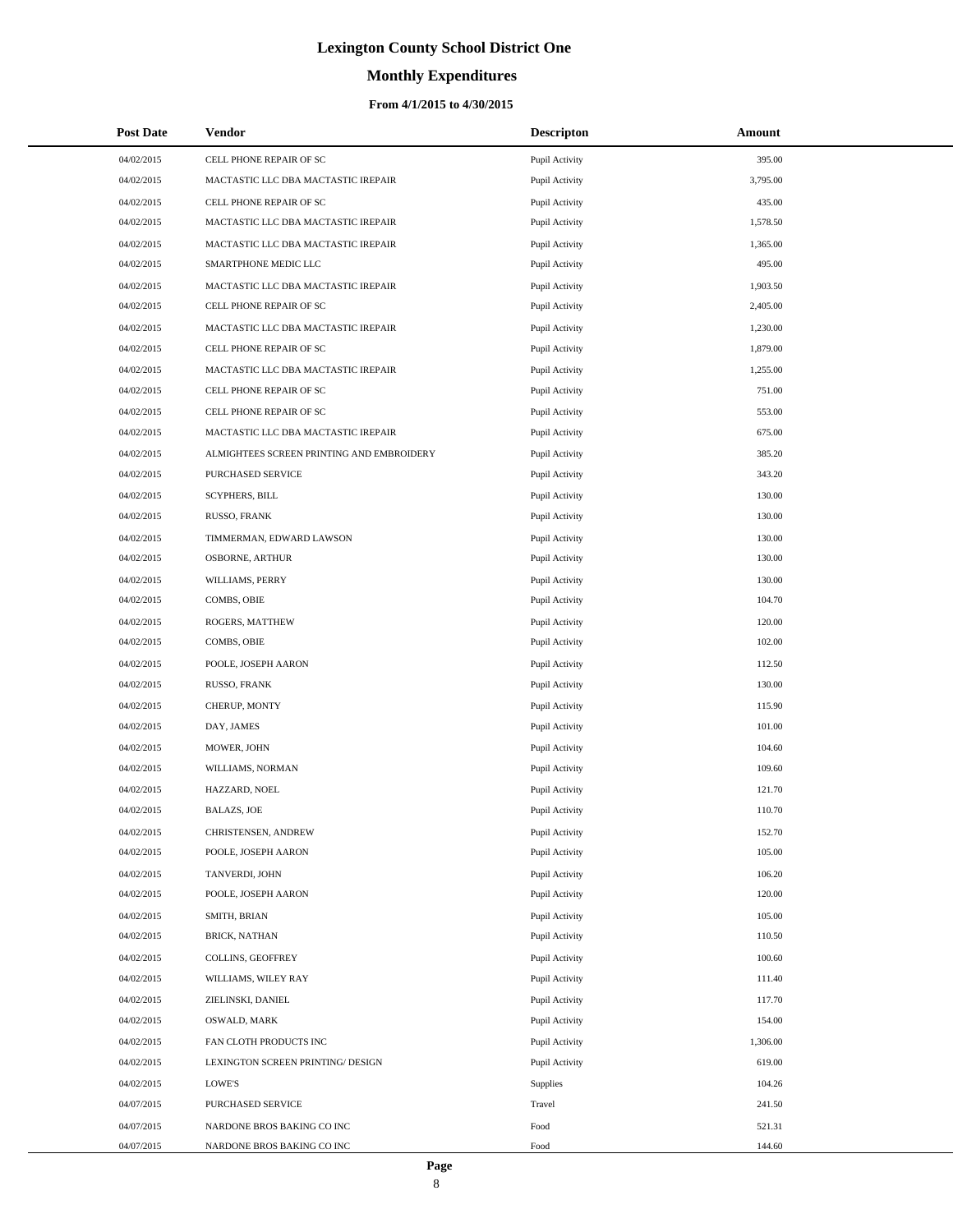## **Monthly Expenditures**

### **From 4/1/2015 to 4/30/2015**

| <b>Post Date</b> | <b>Vendor</b>                                   | <b>Descripton</b>          | Amount   |
|------------------|-------------------------------------------------|----------------------------|----------|
| 04/07/2015       | NARDONE BROS BAKING CO INC                      | Food                       | 383.20   |
| 04/07/2015       | NARDONE BROS BAKING CO INC                      | Food                       | 277.64   |
| 04/07/2015       | NARDONE BROS BAKING CO INC                      | Food                       | 277.64   |
| 04/07/2015       | NARDONE BROS BAKING CO INC                      | Food                       | 310.90   |
| 04/07/2015       | NARDONE BROS BAKING CO INC                      | Food                       | 108.45   |
| 04/07/2015       | NARDONE BROS BAKING CO INC                      | Food                       | 144.60   |
| 04/07/2015       | NARDONE BROS BAKING CO INC                      | Food                       | 133.04   |
| 04/07/2015       | NARDONE BROS BAKING CO INC                      | Food                       | 274.75   |
| 04/07/2015       | NARDONE BROS BAKING CO INC                      | Food                       | 241.49   |
| 04/07/2015       | NARDONE BROS BAKING CO INC                      | Food                       | 310.90   |
| 04/07/2015       | NARDONE BROS BAKING CO INC                      | Food                       | 104.85   |
| 04/07/2015       | NARDONE BROS BAKING CO INC                      | Food                       | 108.45   |
| 04/07/2015       | NARDONE BROS BAKING CO INC                      | Food                       | 274.75   |
| 04/07/2015       | NARDONE BROS BAKING CO INC                      | Food                       | 144.60   |
| 04/07/2015       | NARDONE BROS BAKING CO INC                      | Food                       | 108.45   |
| 04/07/2015       | NARDONE BROS BAKING CO INC                      | Food                       | 144.60   |
| 04/07/2015       | NARDONE BROS BAKING CO INC                      | Food                       | 133.04   |
| 04/07/2015       | NARDONE BROS BAKING CO INC                      | Food                       | 180.75   |
| 04/07/2015       | NARDONE BROS BAKING CO INC                      | Food                       | 347.05   |
| 04/07/2015       | NARDONE BROS BAKING CO INC                      | Food                       | 241.49   |
| 04/07/2015       | NARDONE BROS BAKING CO INC                      | Food                       | 347.05   |
| 04/13/2015       | FORMS AND SUPPLY INC (FSI)                      | Supplies                   | 110.27   |
| 04/13/2015       | PINE PRESS OF LEXINGTON INC                     | Printing and Binding       | 252.68   |
| 04/13/2015       | ROCHESTER 100 INC                               | Supplies                   | 1,035.00 |
| 04/13/2015       | SUZUKI MUSIC USA                                | Supplies                   | 673.62   |
| 04/13/2015       | <b>CAMCOR</b>                                   | Supplies                   | 2,243.25 |
| 04/13/2015       | FORMS AND SUPPLY INC (FSI)                      | Supplies                   | 2,334.47 |
| 04/13/2015       | DELL COMPUTERS                                  | Supplies                   | 288.87   |
| 04/13/2015       | <b>APPLE INC</b>                                | <b>Technology Supplies</b> | 1,925.95 |
| 04/13/2015       | <b>APPLIED VIDEO</b>                            | Supplies                   | 1,164.04 |
| 04/13/2015       | FORMS AND SUPPLY INC (FSI)                      | Supplies                   | 143.71   |
| 04/13/2015       | SC BAND DIRECTORS ASSOCIATION SOLO AND ENSEMBLE | Pupil Transportation       | 132.00   |
| 04/13/2015       | PENGUIN RENTALS                                 | Pupil Transportation       | 450.00   |
| 04/13/2015       | DARLINGTON OFFICE SUPPLY                        | Supplies                   | 1,373.46 |
| 04/13/2015       | FORMS AND SUPPLY INC (FSI)                      | Supplies                   | 332.77   |
| 04/13/2015       | SCHOLASTIC INC                                  | Supplies                   | 1,367.85 |
| 04/13/2015       | <b>HOUGHTON MIFFLIN</b>                         | Supplies                   | 246.75   |
| 04/13/2015       | SCHOOL SPECIALTY INC                            | Supplies                   | 161.57   |
| 04/13/2015       | ELECTRIC VIOLIN SHOP LLC                        | Supplies                   | 1,945.50 |
| 04/13/2015       | RAPTOR TECHNOLOGIES INC                         | Supplies                   | 192.00   |
| 04/13/2015       | PURCHASED SERVICE                               | Travel                     | 140.00   |
| 04/13/2015       | FORMS AND SUPPLY INC (FSI)                      | Supplies                   | 1,043.25 |
| 04/13/2015       | HANDWRITING WITHOUT TEARS BY JAN Z OLSEN OTR    | Supplies                   | 680.12   |
| 04/13/2015       | <b>ACHIEVE 3000</b>                             | Inst Prog Improvement      | 2,250.00 |
| 04/13/2015       | PURCHASED SERVICE                               | Travel                     | 803.69   |
| 04/13/2015       | US INK AND TONER INC                            | Supplies                   | 580.60   |
| 04/13/2015       | ROTARY CLUB OF LEXINGTON                        | Dues and Fees              | 180.00   |
| 04/13/2015       | RAPTOR TECHNOLOGIES INC                         | Supplies                   | 300.00   |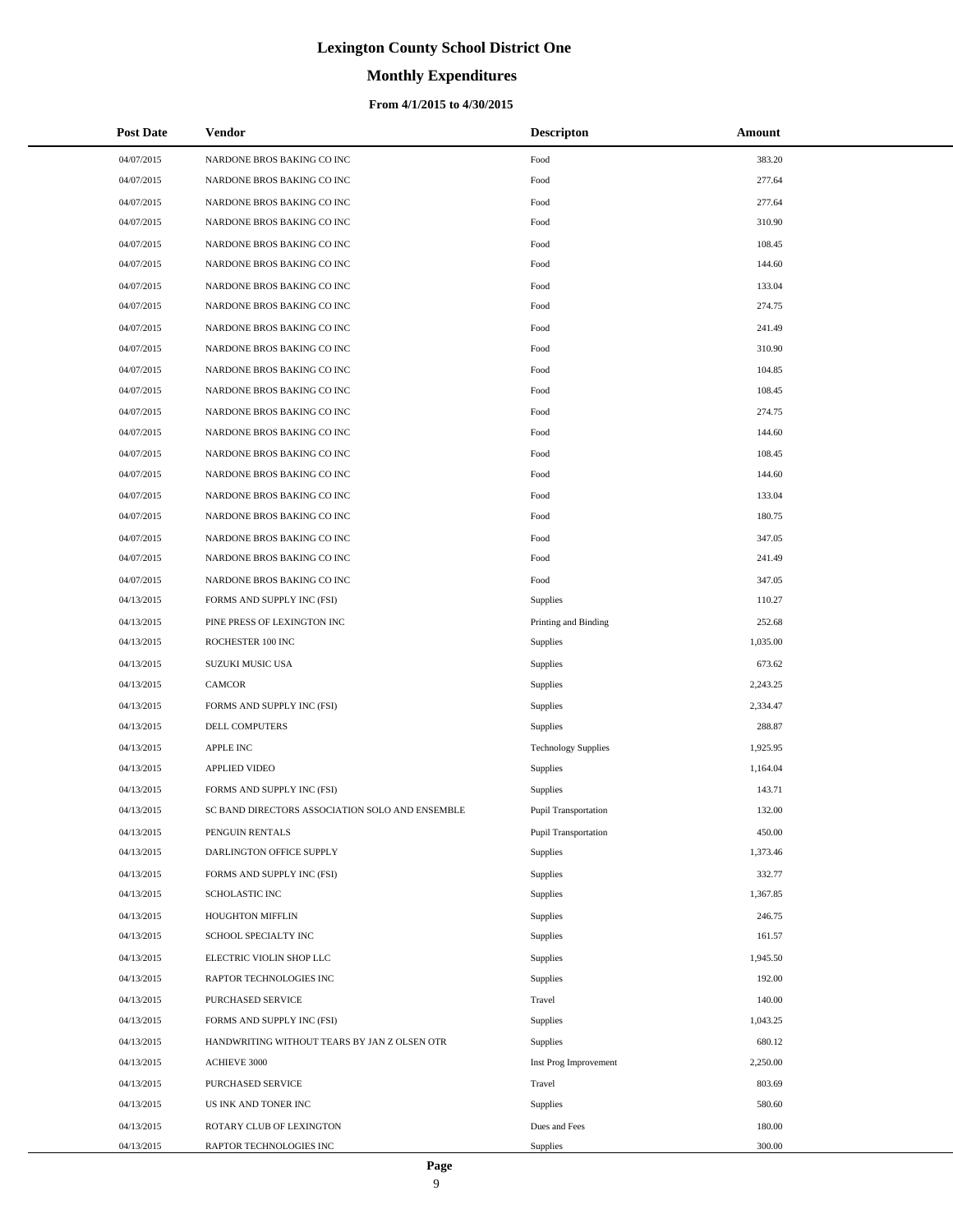# **Monthly Expenditures**

### **From 4/1/2015 to 4/30/2015**

| <b>Post Date</b> | <b>Vendor</b>                                     | <b>Descripton</b>              | Amount   |
|------------------|---------------------------------------------------|--------------------------------|----------|
| 04/13/2015       | P AND S CONSTRUCTION COMPANY INC                  | Repairs and Maintenance        | 495.50   |
| 04/13/2015       | SOUTHEASTERN PAPER                                | Supplies-Maintenace            | 721.71   |
| 04/13/2015       | DIEBOLD INC                                       | Supplies-Maintenace            | 680.52   |
| 04/13/2015       | STUPPY INC                                        | Supplies-Maintenace            | 1,265.81 |
| 04/13/2015       | SMITH AND JONES JANITORIAL SUPPLIES AND EQUIP INC | Supplies-Maintenace            | 133.54   |
| 04/13/2015       | TMS TOTAL MAINTENANCE SOLUTIONS                   | Supplies-Maintenace            | 966.20   |
| 04/13/2015       | <b>WW GRAINGER</b>                                | Supplies-Maintenace            | 237.54   |
| 04/13/2015       | CAROLINA WATER SERVICE INC                        | <b>Public Utilities</b>        | 2,498.49 |
| 04/13/2015       | SOUTHEASTERN PAPER                                | Supplies-Maintenace            | 505.20   |
| 04/13/2015       | CITY OF CAYCE                                     | <b>Public Utilities</b>        | 5,408.36 |
| 04/13/2015       | CITY OF CAYCE                                     | <b>Public Utilities</b>        | 4,737.00 |
| 04/13/2015       | SMITH AND JONES JANITORIAL SUPPLIES AND EQUIP INC | Supplies-Maintenace            | 1,037.90 |
| 04/13/2015       | CITY OF WEST COLUMBIA WATER COLLECTION DIVISION   | <b>Public Utilities</b>        | 920.50   |
| 04/13/2015       | PALMETTO PROPANE                                  | <b>Public Utilities</b>        | 402.24   |
| 04/13/2015       | TMS TOTAL MAINTENANCE SOLUTIONS                   | Supplies-Maintenace            | 483.11   |
| 04/13/2015       | SOUTHEASTERN PAPER                                | Supplies-Maintenace            | 433.03   |
| 04/13/2015       | <b>WW GRAINGER</b>                                | Supplies-Maintenace            | 158.36   |
| 04/13/2015       | DADE PAPER AND BAG CO                             | Supplies-Maintenace            | 465.99   |
| 04/13/2015       | SOUTHEASTERN PAPER                                | Supplies-Maintenace            | 721.72   |
| 04/13/2015       | SOUTHEASTERN PAPER                                | Supplies-Maintenace            | 721.72   |
| 04/13/2015       | DABKOWSKI, MEGHAN                                 | Other Prof & Tech Service      | 180.00   |
| 04/13/2015       | HINZ, BRIAN E                                     | Other Prof & Tech Service      | 180.00   |
| 04/13/2015       | SNUFFER, ROBERT                                   | Other Prof & Tech Service      | 120.00   |
| 04/13/2015       | MISHOE, JOHN WAYNE                                | Other Prof & Tech Service      | 180.00   |
| 04/13/2015       | LIVINGSTON, HAYLI                                 | Other Prof & Tech Service      | 180.00   |
| 04/13/2015       | RICCIARDI, CHRISTOPHER                            | Other Prof & Tech Service      | 180.00   |
| 04/13/2015       | SCHOOLOGY INC                                     | Software Renewal/Agreemen      | 6,000.00 |
| 04/13/2015       | <b>MAK SOLUTIONS</b>                              | Other Prof & Tech Service      | 1,057.50 |
| 04/13/2015       | TRAVEL VENTURES OF BAY COUNTY                     | <b>Pupil Transportation</b>    | 3,512.60 |
| 04/13/2015       | <b>DECA</b>                                       | Travel                         | 648.00   |
| 04/13/2015       | TRAVEL VENTURES OF BAY COUNTY                     | Travel                         | 2,276.30 |
| 04/13/2015       | FREY SCIENTIFIC                                   | Supplies                       | 102.02   |
| 04/13/2015       | SCHOOL SPECIALTY INC                              | Supplies                       | 133.80   |
| 04/13/2015       | LAKESHORE LEARNING MATERIALS                      | Supplies                       | 546.83   |
| 04/13/2015       | NUIDEA SCHOOL SUPPLY CO                           | Supplies                       | 9,124.43 |
| 04/13/2015       | NUIDEA SCHOOL SUPPLY CO                           | Supplies                       | 5,478.40 |
| 04/13/2015       | MACTASTIC LLC DBA MACTASTIC IREPAIR               | Pupil Activity                 | 1,255.00 |
| 04/13/2015       | MACTASTIC LLC DBA MACTASTIC IREPAIR               | Pupil Activity                 | 4,769.00 |
| 04/13/2015       | MACTASTIC LLC DBA MACTASTIC IREPAIR               | Pupil Activity                 | 1,542.00 |
| 04/13/2015       | WHITE KNOLL HIGH SCHOOL                           | Pupil Act-Fee/Collection Refnd | 421.00   |
| 04/13/2015       | MACTASTIC LLC DBA MACTASTIC IREPAIR               | Pupil Activity                 | 6,438.00 |
| 04/13/2015       | MACTASTIC LLC DBA MACTASTIC IREPAIR               | Pupil Activity                 | 430.50   |
| 04/13/2015       | <b>APPLIED VIDEO</b>                              | Pupil Activity                 | 577.32   |
| 04/13/2015       | MONOPRICE.COM                                     | Pupil Activity                 | 561.37   |
| 04/13/2015       | POLLARD, DUSTIN A                                 | Pupil Activity                 | 105.00   |
| 04/13/2015       | STOKES, JAMES LEE                                 | Pupil Activity                 | 240.00   |
| 04/13/2015       | CUNNINGHAM, JAMES G                               | Pupil Activity                 | 110.00   |
| 04/13/2015       | SHUMPERT, WARD                                    | Pupil Activity                 | 101.00   |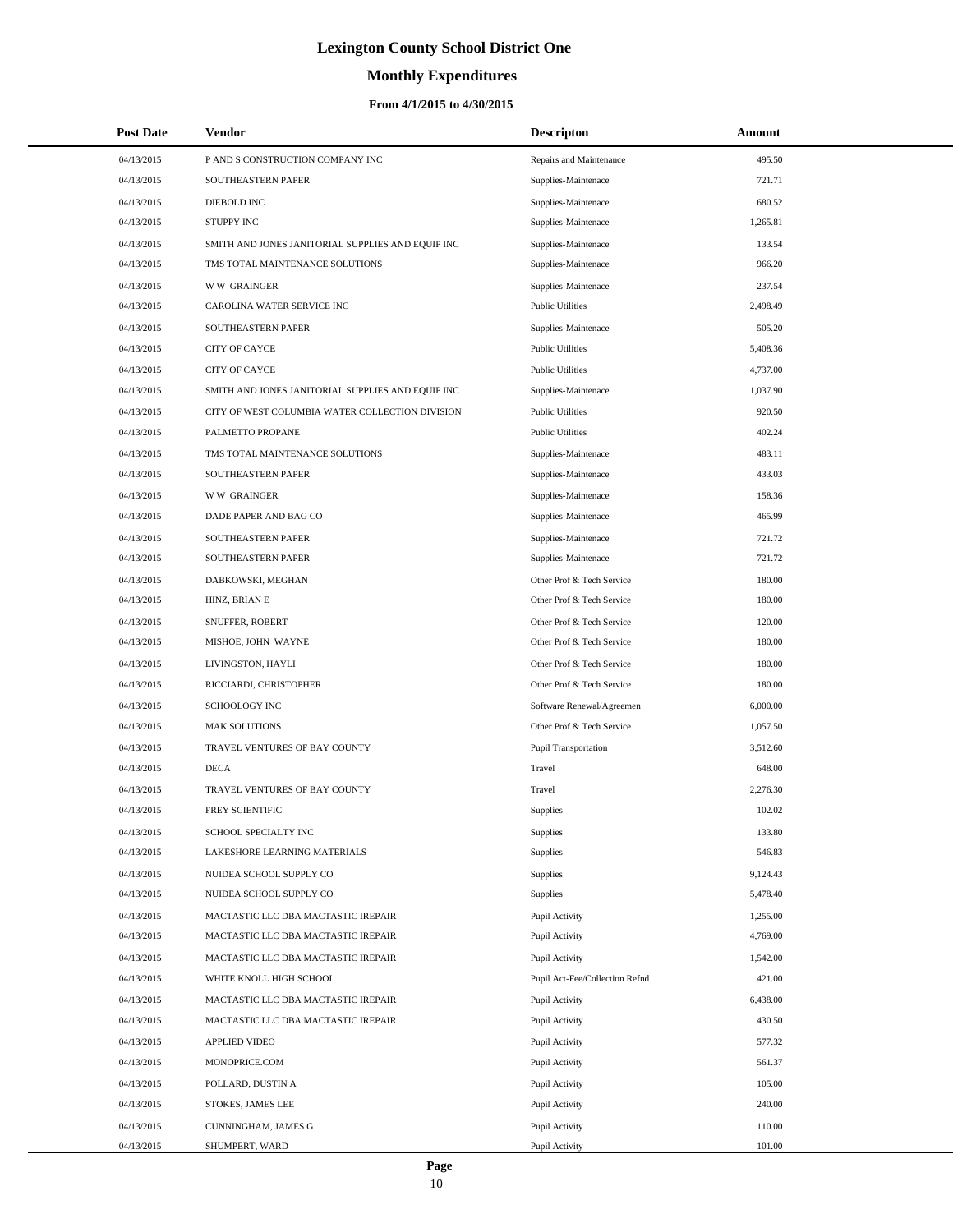# **Monthly Expenditures**

## **From 4/1/2015 to 4/30/2015**

| <b>Post Date</b> | Vendor                                      | <b>Descripton</b>             | Amount   |
|------------------|---------------------------------------------|-------------------------------|----------|
| 04/13/2015       | HIGGINS, TOME A                             | Pupil Activity                | 130.00   |
| 04/13/2015       | HOLLINGSWORTH, JIM F                        | Pupil Activity                | 130.00   |
| 04/13/2015       | HILL, TERY L                                | Pupil Activity                | 111.90   |
| 04/13/2015       | CUNNINGHAM, JAMES G                         | Pupil Activity                | 102.60   |
| 04/13/2015       | <b>GABRIELE, MICHAEL ANTHONY</b>            | Pupil Activity                | 113.20   |
| 04/13/2015       | THE GRAPHICS SOURCE LLC                     | Pupil Activity                | 963.00   |
| 04/13/2015       | <b>FAVEUR INK</b>                           | Pupil Activity                | 126.96   |
| 04/13/2015       | SC BAND DIRECTORS ASSOCIATION               | Pupil Activity                | 150.00   |
| 04/13/2015       | <b>WW GRAINGER</b>                          | Pupil Activity                | 247.30   |
| 04/13/2015       | BOB DOSTER'S BACKSTREET STUDIO              | <b>Instructional Services</b> | 900.00   |
| 04/15/2015       | RAPTOR TECHNOLOGIES INC                     | Supplies                      | 800.00   |
| 04/15/2015       | HEWLETT PACKARD BUSINESS STORE              | Technology Supplies-Immersion | 295.42   |
| 04/15/2015       | US INK AND TONER INC                        | Supplies                      | 128.09   |
| 04/15/2015       | <b>BAYARD PRESSE</b>                        | Supplies-Immersion            | 101.90   |
| 04/15/2015       | PINE PRESS OF LEXINGTON INC                 | Printing and Binding          | 102.19   |
| 04/15/2015       | FORMS AND SUPPLY INC (FSI)                  | Supplies                      | 381.09   |
| 04/15/2015       | CRYSTAL PRODUCTIONS                         | Supplies                      | 127.95   |
| 04/15/2015       | SC DEPARTMENT OF REVENUE (SALES TAX RETURN) | <b>Technology Supplies</b>    | 331.94   |
| 04/15/2015       | SCANTEX BUSINESS SYSTEMS                    | <b>Technology Supplies</b>    | 4,742.00 |
| 04/15/2015       | FORMS AND SUPPLY INC (FSI)                  | Supplies                      | 139.85   |
| 04/15/2015       | SC DEPARTMENT OF REVENUE (SALES TAX RETURN) | Supplies                      | $-1.75$  |
| 04/15/2015       | SCHOOL NURSE SUPPLY INC                     | Supplies                      | $-25.00$ |
| 04/15/2015       | <b>CAROWINDS</b>                            | <b>Pupil Transportation</b>   | 3,465.00 |
| 04/15/2015       | DELL COMPUTERS                              | <b>Technology Supplies</b>    | 941.60   |
| 04/15/2015       | HEWLETT PACKARD BUSINESS STORE              | <b>Technology Supplies</b>    | 409.14   |
| 04/15/2015       | DEMCO INC                                   | Supplies                      | 130.24   |
| 04/15/2015       | J O'BRIEN CO                                | Supplies                      | 319.00   |
| 04/15/2015       | APPLE INC                                   | <b>Technology Supplies</b>    | 127.33   |
| 04/15/2015       | DELL COMPUTERS                              | <b>Technology Supplies</b>    | 299.59   |
| 04/15/2015       | DELL COMPUTERS                              | <b>Technology Supplies</b>    | 112.34   |
| 04/15/2015       | <b>BLACK SHEEP PROMOTIONS</b>               | Supplies                      | 500.12   |
| 04/15/2015       | PITSCO EDUCATION                            | Supplies                      | 1,249.41 |
| 04/15/2015       | MATH TEACHERS PRESS INC                     | Supplies                      | 199.50   |
| 04/15/2015       | EPS LITERACY AND INTERVENTION               | Supplies                      | 225.34   |
| 04/15/2015       | <b>CAMBIUM LEARNING</b>                     | Supplies                      | 169.06   |
| 04/15/2015       | LUCK'S MUSIC LIBRARY                        | Supplies                      | 108.00   |
| 04/15/2015       | <b>LENOVO US</b>                            | <b>Technology Supplies</b>    | 6,066.90 |
| 04/15/2015       | FORMS AND SUPPLY INC (FSI)                  | Supplies                      | 182.48   |
| 04/15/2015       | SIX STAR UNIFORMS CO D'MANA CO INC          | Supplies                      | 119.50   |
| 04/15/2015       | SOUTHERN SPECIAL TEES INC                   | Supplies                      | 192.49   |
| 04/15/2015       | BOUND TO STAY BOUND BOOKS INC               | <b>Library Books</b>          | 326.66   |
| 04/15/2015       | <b>ACP DIRECT</b>                           | Supplies                      | 124.75   |
| 04/15/2015       | HEWLETT PACKARD BUSINESS STORE              | <b>Technology Supplies</b>    | 113.72   |
| 04/15/2015       | APPLE INC                                   | <b>Technology Supplies</b>    | 253.59   |
| 04/15/2015       | DELL COMPUTERS                              | Supplies                      | 903.03   |
| 04/15/2015       | SCHOOL SPECIALTY INC                        | Supplies                      | 120.23   |
| 04/15/2015       | COLUMBIA FLAG AND SIGN COMPANY LLC          | Repairs and Maintenance       | 245.00   |
| 04/15/2015       | COLUMBIA FLAG AND SIGN COMPANY LLC          | Supplies-Maintenace           | 188.31   |

 $\overline{a}$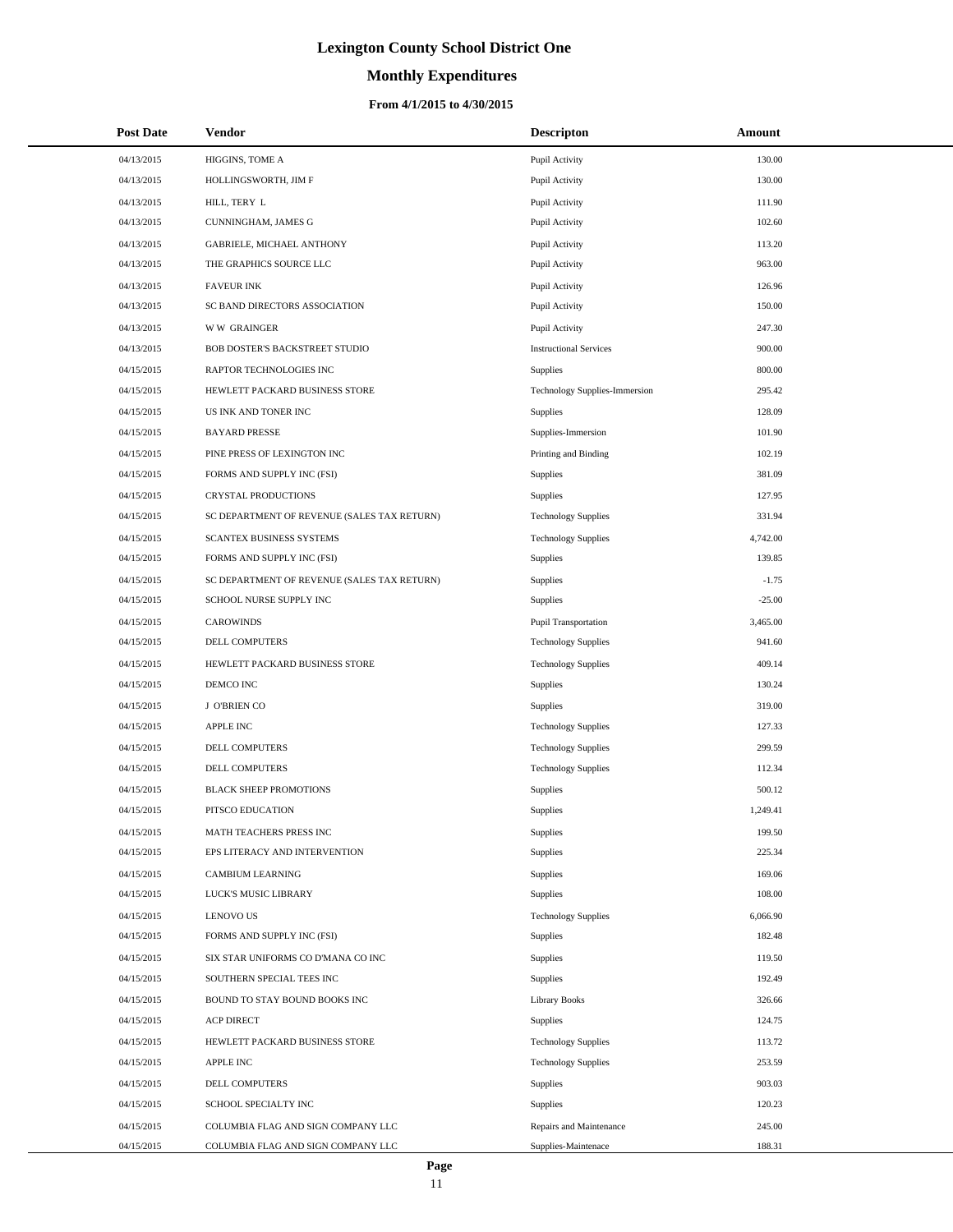# **Monthly Expenditures**

| <b>Post Date</b> | <b>Vendor</b>                                     | <b>Descripton</b>          | Amount   |
|------------------|---------------------------------------------------|----------------------------|----------|
| 04/15/2015       | <b>SUPPLY WORKS</b>                               | Supplies-Maintenace        | 465.72   |
| 04/15/2015       | <b>WW GRAINGER</b>                                | Supplies-Maintenace        | 110.85   |
| 04/15/2015       | CALICO INDUSTRIES INC                             | Supplies-Maintenace        | 1,098.89 |
| 04/15/2015       | <b>WW GRAINGER</b>                                | Supplies-Maintenace        | 221.70   |
| 04/15/2015       | CALICO INDUSTRIES INC                             | Supplies-Maintenace        | 659.33   |
| 04/15/2015       | CALICO INDUSTRIES INC                             | Supplies-Maintenace        | 274.72   |
| 04/15/2015       | <b>WW GRAINGER</b>                                | Supplies-Maintenace        | 119.63   |
| 04/15/2015       | <b>INTERSTATE SOLUTIONS</b>                       | Supplies-Maintenace        | 164.10   |
| 04/15/2015       | SMITH AND JONES JANITORIAL SUPPLIES AND EQUIP INC | Supplies-Maintenace        | 111.29   |
| 04/15/2015       | <b>SOUTHEASTERN PAPER</b>                         | Supplies-Maintenace        | 1,443.43 |
| 04/15/2015       | CALICO INDUSTRIES INC                             | Supplies-Maintenace        | 659.33   |
| 04/15/2015       | <b>WW GRAINGER</b>                                | Supplies-Maintenace        | 546.37   |
| 04/15/2015       | <b>CK SUPPLY</b>                                  | Supplies-Maintenace        | 454.02   |
| 04/15/2015       | CALICO INDUSTRIES INC                             | Supplies-Maintenace        | 274.72   |
| 04/15/2015       | <b>SUPPLY WORKS</b>                               | Supplies-Maintenace        | 404.73   |
| 04/15/2015       | <b>WW GRAINGER</b>                                | Supplies-Maintenace        | 389.48   |
| 04/15/2015       | <b>GRAYBAR ELECTRIC CO INC</b>                    | Supplies-Maintenace        | 483.99   |
| 04/15/2015       | SOUTHEASTERN PAPER                                | Supplies-Maintenace        | 360.86   |
| 04/15/2015       | CALICO INDUSTRIES INC                             | Supplies-Maintenace        | 274.72   |
| 04/15/2015       | CALICO INDUSTRIES INC                             | Supplies-Maintenace        | 1,098.89 |
| 04/15/2015       | SMITH AND JONES JANITORIAL SUPPLIES AND EQUIP INC | Supplies-Maintenace        | 1,015.97 |
| 04/15/2015       | US COMPUTING INC                                  | Software Renewal/Agreemen  | 802.50   |
| 04/15/2015       | <b>ANOTHER PRINTER</b>                            | Printing and Binding       | 561.75   |
| 04/15/2015       | DABKOWSKI, MEGHAN                                 | Other Prof & Tech Service  | 180.00   |
| 04/15/2015       | HINZ, BRIAN E                                     | Other Prof & Tech Service  | 180.00   |
| 04/15/2015       | KEMFORT, JAMES                                    | Other Prof & Tech Service  | 180.00   |
| 04/15/2015       | HAIGLER III, THOMAS I                             | Other Prof & Tech Service  | 180.00   |
| 04/15/2015       | <b>SIGN A RAMA</b>                                | Other Objects              | 513.60   |
| 04/15/2015       | KENDRICK GRAPHICS LLC                             | Printing and Binding       | 1,070.00 |
| 04/15/2015       | DELL COMPUTERS                                    | <b>Technology Supplies</b> | 480.43   |
| 04/15/2015       | VC3 INC                                           | Other Prof & Tech Service  | 900.00   |
| 04/15/2015       | OFFICE DEPOT INC                                  | <b>Supplies</b>            | 110.90   |
| 04/15/2015       | PALMETTO ELECTRONICS INC OF COLUMBIA              | <b>Technology Supplies</b> | 754.90   |
| 04/15/2015       | PALMETTO ELECTRONICS INC OF COLUMBIA              | Repairs and Maintenance    | 655.95   |
| 04/15/2015       | APPLE INC                                         | <b>Technology Supplies</b> | 650.00   |
| 04/15/2015       | <b>NCS PEARSON</b>                                | Supplies                   | 517.14   |
| 04/15/2015       | ASCD                                              | Supplies                   | 510.82   |
| 04/15/2015       | AIRGAS USA LLC                                    | Supplies                   | 6,581.17 |
| 04/15/2015       | <b>DELTA EDUCATION</b>                            | Supplies                   | 430.01   |
| 04/15/2015       | <b>NASCO</b>                                      | Supplies                   | 267.30   |
| 04/15/2015       | SCHOOL SPECIALTY INC                              | Supplies                   | 409.17   |
| 04/15/2015       | CAROLINA BIOLOGICAL SUPPLY CO                     | Supplies                   | 216.25   |
| 04/15/2015       | <b>NCS PEARSON</b>                                | Supplies                   | 2,869.87 |
| 04/15/2015       | <b>GEIGER CAROLINAS</b>                           | Supplies                   | 639.33   |
| 04/15/2015       | CELL PHONE REPAIR OF SC                           | Pupil Activity             | 632.00   |
| 04/15/2015       | DELL COMPUTERS                                    | Pupil Activity             | 1,283.96 |
| 04/15/2015       | SCHOOL SPECIALTY INC                              | Pupil Activity             | 125.41   |
| 04/15/2015       | FORMS AND SUPPLY INC (FSI)                        | Pupil Activity             | 285.69   |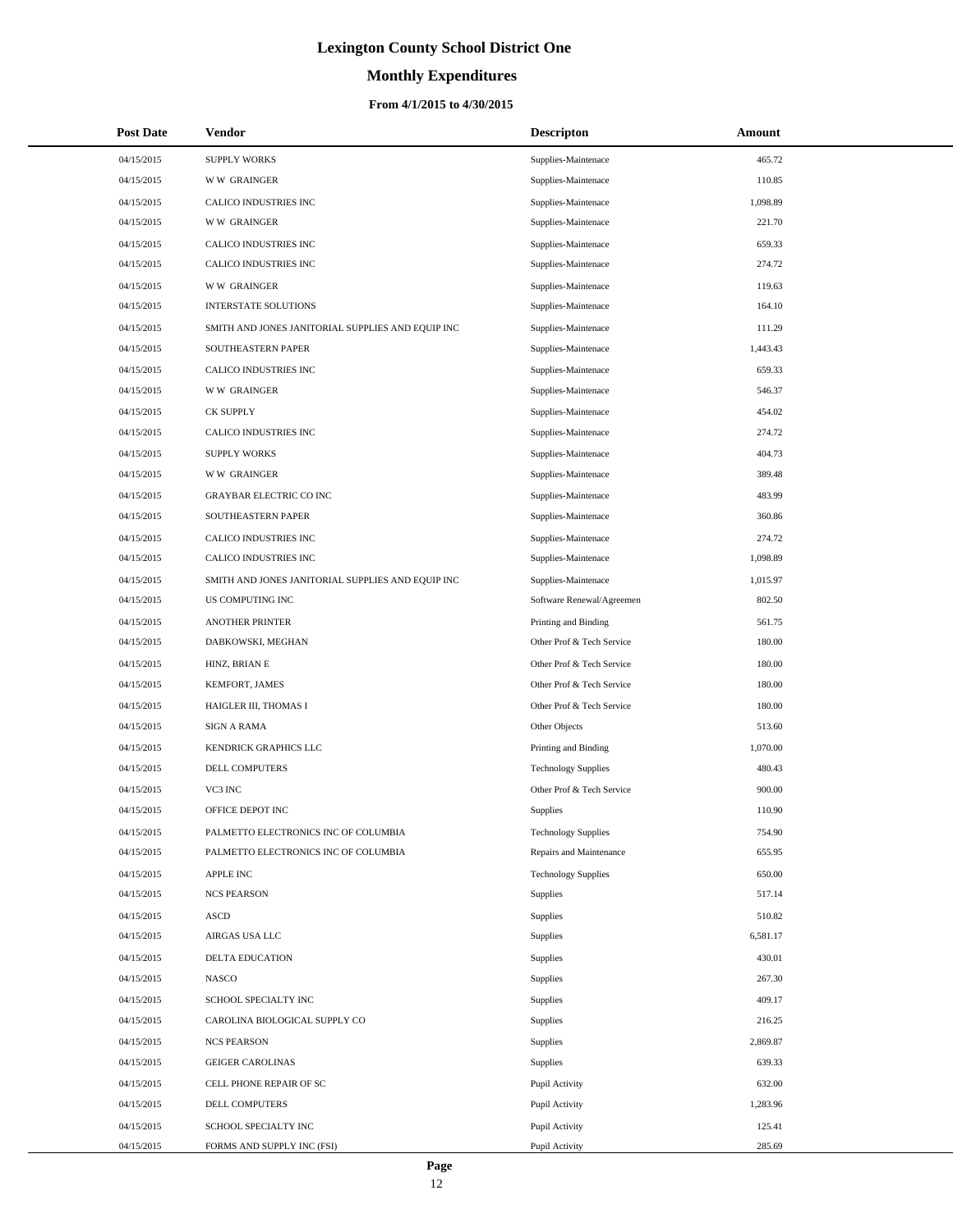# **Monthly Expenditures**

| <b>Post Date</b> | <b>Vendor</b>                           | <b>Descripton</b>             | Amount    |
|------------------|-----------------------------------------|-------------------------------|-----------|
| 04/15/2015       | SOUTHWEST STRINGS                       | Pupil Activity                | 1,190.00  |
| 04/15/2015       | JAYPRO SPORTS LLC                       | Pupil Activity                | 774.50    |
| 04/15/2015       | WEISSMAN DESIGNS FOR DANCE              | Pupil Activity                | 475.20    |
| 04/15/2015       | T AND T SPORTS                          | Pupil Activity                | 427.47    |
| 04/15/2015       | T AND T SPORTS                          | Pupil Activity                | 118.77    |
| 04/15/2015       | JAYPRO SPORTS LLC                       | Pupil Activity                | 774.50    |
| 04/15/2015       | NATIONAL ATHLETIC TRAINERS ASSOC (NATA) | Pupil Activity                | 235.00    |
| 04/15/2015       | T AND T SPORTS                          | Pupil Activity                | 1,348.20  |
| 04/15/2015       | <b>BSN SPORTS INC</b>                   | Pupil Activity                | 471.19    |
| 04/15/2015       | <b>TEACH TOWN</b>                       | Supplies                      | 34,616.96 |
| 04/16/2015       | CAROLINA OFFICE EQUIPMENT               | Supplies                      | 528.97    |
| 04/16/2015       | CAROLINA OFFICE EQUIPMENT               | Supplies                      | 436.56    |
| 04/16/2015       | PINE PRESS OF LEXINGTON INC             | Printing and Binding          | 483.85    |
| 04/16/2015       | DELL COMPUTERS                          | Technology Supplies-Immersion | 179.97    |
| 04/16/2015       | ENCORE TECHNOLOGY GROUP LLC             | Supplies                      | 786.39    |
| 04/16/2015       | DELL COMPUTERS                          | Supplies                      | 282.44    |
| 04/16/2015       | FORMS AND SUPPLY INC (FSI)              | Supplies                      | 369.71    |
| 04/16/2015       | DELL COMPUTERS                          | Supplies                      | 353.07    |
| 04/16/2015       | APPLE INC                               | <b>Technology Supplies</b>    | 1,817.93  |
| 04/16/2015       | CDWG ACCT 305089                        | <b>Technology Supplies</b>    | 567.10    |
| 04/16/2015       | US INK AND TONER INC                    | Supplies                      | 761.06    |
| 04/16/2015       | DELL COMPUTERS                          | <b>Technology Supplies</b>    | 629.13    |
| 04/16/2015       | SEE AND SEE FRIENDLY TOURS LLC          | Pupil Transportation          | 1,300.01  |
| 04/16/2015       | FORMS AND SUPPLY INC (FSI)              | Supplies                      | 426.29    |
| 04/16/2015       | TRAVEL VENTURES OF BAY COUNTY           | Travel                        | 1,676.30  |
| 04/16/2015       | <b>SCHOLASTIC INC</b>                   | Supplies                      | 430.55    |
| 04/16/2015       | FORMS AND SUPPLY INC (FSI)              | Supplies                      | 269.71    |
| 04/16/2015       | <b>JW PEPPER</b>                        | Supplies                      | 360.89    |
| 04/16/2015       | SCHOOL SPECIALTY INC                    | Supplies                      | 151.42    |
| 04/16/2015       | PALMETTO STRINGS                        | Repairs and Maintenance       | 1,765.50  |
| 04/16/2015       | MICHAEL FULLAN ENTERPRISES INC          | Inst Prog Improvement         | 9,572.40  |
| 04/16/2015       | US INK AND TONER INC                    | Supplies                      | 101.84    |
| 04/16/2015       | US INK AND TONER INC                    | Supplies                      | 1,282.88  |
| 04/16/2015       | CULLUM SERVICES INC                     | Repairs and Maintenance       | 843.75    |
| 04/16/2015       | CALICO INDUSTRIES INC                   | Supplies-Maintenace           | 274.72    |
| 04/16/2015       | CULLUM SERVICES INC                     | Repairs and Maintenance       | 4,792.50  |
| 04/16/2015       | CALICO INDUSTRIES INC                   | Supplies-Maintenace           | 1,284.00  |
| 04/16/2015       | CULLUM SERVICES INC                     | Repairs and Maintenance       | 1,108.08  |
| 04/16/2015       | CULLUM SERVICES INC                     | Repairs and Maintenance       | 3,937.50  |
| 04/16/2015       | <b>GLASSCOCK COMPANY INC</b>            | Supplies-Maintenace           | 597.03    |
| 04/16/2015       | SUBURBAN PROPANE                        | Energy                        | 123.52    |
| 04/16/2015       | CULLUM SERVICES INC                     | Repairs and Maintenance       | 1,023.75  |
| 04/16/2015       | PETE'S WELDING AND METAL WORKS          | Supplies-Maintenace           | 185.00    |
| 04/16/2015       | CULLUM SERVICES INC                     | Repairs and Maintenance       | 360.00    |
| 04/16/2015       | CULLUM SERVICES INC                     | Repairs and Maintenance       | 1,379.17  |
| 04/16/2015       | CULLUM SERVICES INC                     | Repairs and Maintenance       | 440.63    |
| 04/16/2015       | CULLUM SERVICES INC                     | Repairs and Maintenance       | 2,730.00  |
| 04/16/2015       | CULLUM SERVICES INC                     | Repairs and Maintenance       | 757.50    |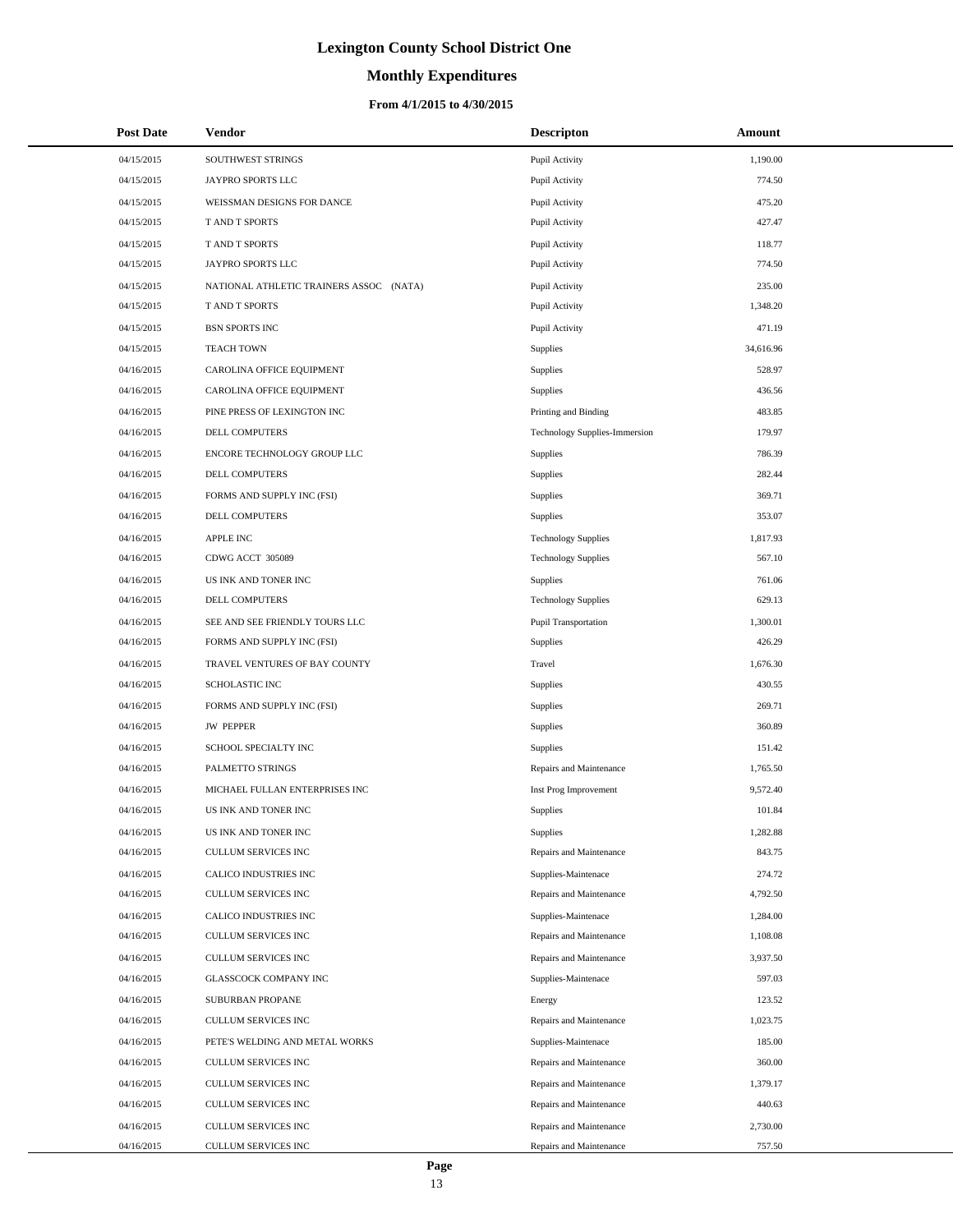# **Monthly Expenditures**

| <b>Post Date</b> | Vendor                                             | <b>Descripton</b>           | Amount    |
|------------------|----------------------------------------------------|-----------------------------|-----------|
| 04/16/2015       | CULLUM SERVICES INC                                | Repairs and Maintenance     | 1,372.50  |
| 04/16/2015       | <b>CULLUM SERVICES INC</b>                         | Repairs and Maintenance     | 1,355.63  |
| 04/16/2015       | <b>CULLUM SERVICES INC</b>                         | Repairs and Maintenance     | 1,059.38  |
| 04/16/2015       | CULLUM SERVICES INC                                | Repairs and Maintenance     | 1,331.25  |
| 04/16/2015       | CULLUM SERVICES INC                                | Repairs and Maintenance     | 1,792.50  |
| 04/16/2015       | CULLUM SERVICES INC                                | Repairs and Maintenance     | 3,788.54  |
| 04/16/2015       | CULLUM SERVICES INC                                | Repairs and Maintenance     | 1,691.25  |
| 04/16/2015       | <b>CULLUM SERVICES INC</b>                         | Repairs and Maintenance     | 1,537.50  |
| 04/16/2015       | CULLUM SERVICES INC                                | Repairs and Maintenance     | 1,149.38  |
| 04/16/2015       | <b>CULLUM SERVICES INC</b>                         | Repairs and Maintenance     | 2,651.25  |
| 04/16/2015       | CULLUM SERVICES INC                                | Repairs and Maintenance     | 1,125.00  |
| 04/16/2015       | CULLUM SERVICES INC                                | Repairs and Maintenance     | 1,515.00  |
| 04/16/2015       | CULLUM SERVICES INC                                | Repairs and Maintenance     | 1,376.25  |
| 04/16/2015       | CULLUM SERVICES INC                                | Repairs and Maintenance     | 1,530.00  |
| 04/16/2015       | CULLUM SERVICES INC                                | Repairs and Maintenance     | 1,205.60  |
| 04/16/2015       | CULLUM SERVICES INC                                | Repairs and Maintenance     | 1,276.88  |
| 04/16/2015       | CULLUM SERVICES INC                                | Repairs and Maintenance     | 620.62    |
| 04/16/2015       | CULLUM SERVICES INC                                | Repairs and Maintenance     | 2,371.88  |
| 04/16/2015       | <b>CULLUM SERVICES INC</b>                         | Repairs and Maintenance     | 1,453.13  |
| 04/16/2015       | CULLUM SERVICES INC                                | Repairs and Maintenance     | 375.00    |
| 04/16/2015       | CHECKER YELLOW CAB CO INC                          | <b>Pupil Transportation</b> | 16,311.00 |
| 04/16/2015       | SC DEPARTMENT OF EDUCATION OFFICE OF TRANSPORTATIO | Pupil Transportation        | 11,012.40 |
| 04/16/2015       | RANDOM DRUG SCREENS INC                            | Other Prof & Tech Service   | 1,525.00  |
| 04/16/2015       | DERRICK'S SERVICE CENTER                           | Supplies                    | 120.15    |
| 04/16/2015       | TUCKER OIL COMPNAY INC                             | Supplies                    | 1,101.59  |
| 04/16/2015       | MARTIN, TIMOTHY E                                  | Other Prof & Tech Service   | 180.00    |
| 04/16/2015       | ANDERSON, JOSHUA                                   | Other Prof & Tech Service   | 120.00    |
| 04/16/2015       | MAOLI, ELIGIO                                      | Other Prof & Tech Service   | 120.00    |
| 04/16/2015       | SNUFFER, ROBERT                                    | Other Prof & Tech Service   | 120.00    |
| 04/16/2015       | PADULA, JOHN MATTHEW                               | Other Prof & Tech Service   | 180.00    |
| 04/16/2015       | BURNS, JENNIFER L                                  | Other Prof & Tech Service   | 180.00    |
| 04/16/2015       | HART, MICHAEL JOSEPH                               | Other Prof & Tech Service   | 180.00    |
| 04/16/2015       | <b>NEWZ GROUP</b>                                  | Other Prof & Tech Service   | 290.00    |
| 04/16/2015       | <b>READABLE INK</b>                                | Other Prof & Tech Service   | 400.00    |
| 04/16/2015       | FORMS AND SUPPLY INC (FSI)                         | Supplies                    | 235.61    |
| 04/16/2015       | US INK AND TONER INC                               | Supplies                    | 1,648.04  |
| 04/16/2015       | <b>LENOVO US</b>                                   | <b>Technology Supplies</b>  | 1,509.53  |
| 04/16/2015       | CREATING MEMORIES PHOTOGRAPHY                      | Other Objects               | 157.50    |
| 04/16/2015       | ROTARY CLUB OF LEXINGTON                           | Dues and Fees               | 180.00    |
| 04/16/2015       | <b>COMPORIUM</b>                                   | Communication               | 11,646.37 |
| 04/16/2015       | <b>LAMINEX INC</b>                                 | Software Renewal/Agreemen   | 21,272.84 |
| 04/16/2015       | <b>COMPORIUM</b>                                   | Communication               | 5,869.17  |
| 04/16/2015       | <b>COMPORIUM</b>                                   | Communication               | 2,046.15  |
| 04/16/2015       | <b>COMPORIUM</b>                                   | Communication               | 3,773.85  |
| 04/16/2015       | <b>COMPORIUM</b>                                   | Communication               | 1,945.31  |
| 04/16/2015       | <b>COMPORIUM</b>                                   | Communication               | 3,073.81  |
| 04/16/2015       | <b>COMPORIUM</b>                                   | Communication               | 2,591.44  |
| 04/16/2015       | <b>COMPORIUM</b>                                   | Communication               | 1,323.61  |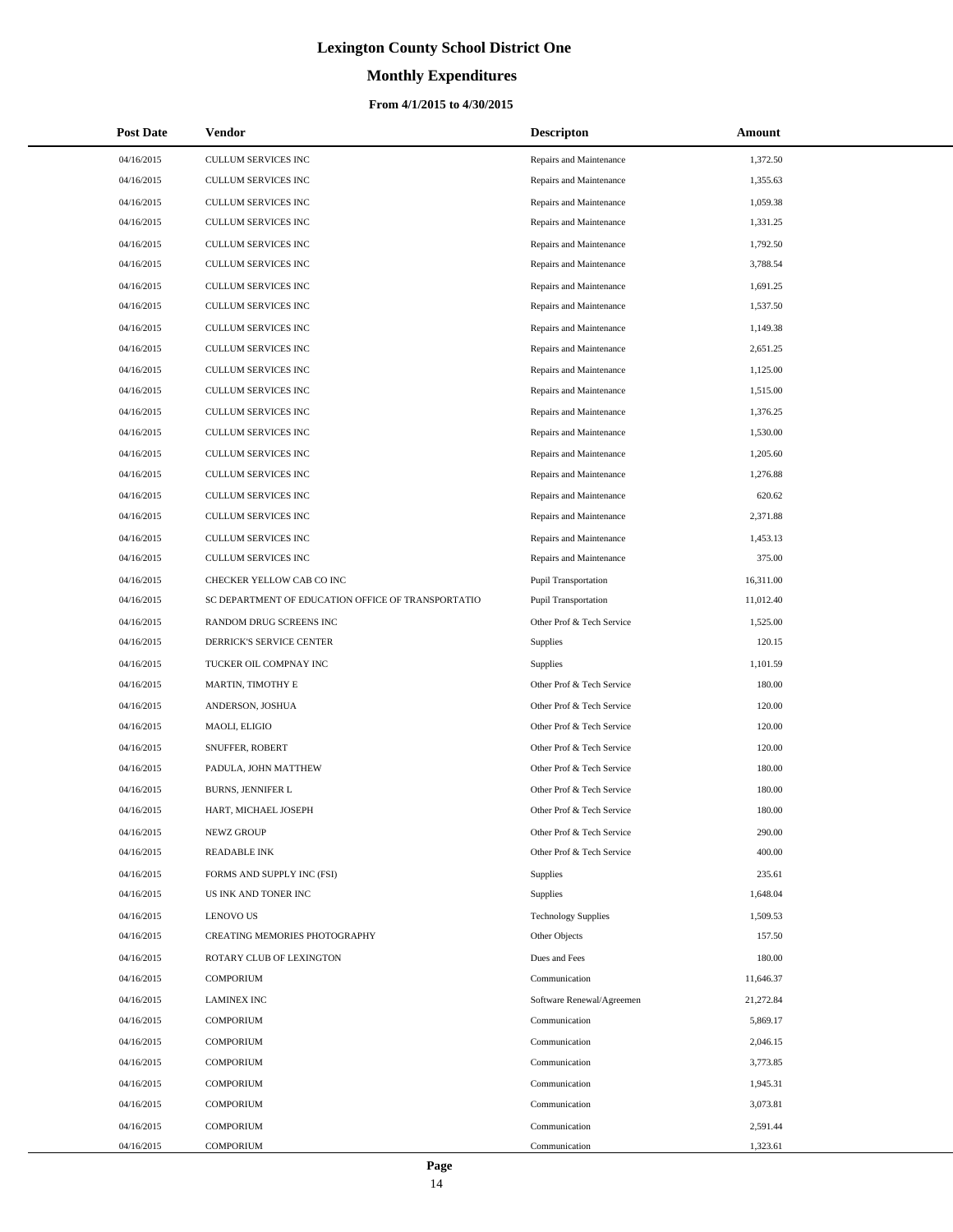# **Monthly Expenditures**

### **From 4/1/2015 to 4/30/2015**

| <b>Post Date</b> | Vendor                                      | <b>Descripton</b>        | Amount   |
|------------------|---------------------------------------------|--------------------------|----------|
| 04/16/2015       | COMPORIUM                                   | Communication            | 2,880.62 |
| 04/16/2015       | <b>COMPORIUM</b>                            | Communication            | 2,074.79 |
| 04/16/2015       | <b>COMPORIUM</b>                            | Communication            | 1,971.54 |
| 04/16/2015       | <b>COMPORIUM</b>                            | Communication            | 2,039.55 |
| 04/16/2015       | <b>COMPORIUM</b>                            | Communication            | 2,508.52 |
| 04/16/2015       | <b>COMPORIUM</b>                            | Communication            | 2,233.73 |
| 04/16/2015       | <b>COMPORIUM</b>                            | Communication            | 2,877.27 |
| 04/16/2015       | COMPORIUM                                   | Communication            | 5,488.02 |
| 04/16/2015       | <b>COMPORIUM</b>                            | Communication            | 2,343.92 |
| 04/16/2015       | <b>COMPORIUM</b>                            | Communication            | 2,461.91 |
| 04/16/2015       | <b>COMPORIUM</b>                            | Communication            | 2,339.68 |
| 04/16/2015       | <b>COMPORIUM</b>                            | Communication            | 2,265.82 |
| 04/16/2015       | <b>COMPORIUM</b>                            | Communication            | 2,506.34 |
| 04/16/2015       | <b>COMPORIUM</b>                            | Communication            | 3,291.35 |
| 04/16/2015       | <b>COMPORIUM</b>                            | Communication            | 2,517.22 |
| 04/16/2015       | <b>COMPORIUM</b>                            | Communication            | 2,463.47 |
| 04/16/2015       | <b>COMPORIUM</b>                            | Communication            | 2,469.03 |
| 04/16/2015       | <b>COMPORIUM</b>                            | Communication            | 1,927.61 |
| 04/16/2015       | <b>COMPORIUM</b>                            | Communication            | 1,831.61 |
| 04/16/2015       | <b>COMPORIUM</b>                            | Communication            | 2,075.06 |
| 04/16/2015       | <b>COMPORIUM</b>                            | Communication            | 2,200.64 |
| 04/16/2015       | <b>COMPORIUM</b>                            | Communication            | 2,710.20 |
| 04/16/2015       | <b>COMPORIUM</b>                            | Communication            | 6,634.36 |
| 04/16/2015       | <b>COMPORIUM</b>                            | Communication            | 2,032.37 |
| 04/16/2015       | APPLIED VIDEO                               | Supplies                 | 5,101.12 |
| 04/16/2015       | DR LINDA KARGES-BONE                        | Supplies                 | 267.50   |
| 04/16/2015       | STENHOUSE PUBLISHERS                        | Supplies                 | 1,004.00 |
| 04/16/2015       | FREY SCIENTIFIC                             | Supplies                 | 102.61   |
| 04/16/2015       | SCHOOL SPECIALTY INC                        | Supplies                 | 100.36   |
| 04/16/2015       | FREY SCIENTIFIC                             | Supplies                 | 288.90   |
| 04/16/2015       | CONSTRUCTIVE PLAYTHINGS                     | Supplies                 | 299.98   |
| 04/16/2015       | NUIDEA SCHOOL SUPPLY CO                     | Supplies                 | 9,416.10 |
| 04/16/2015       | SC DEPARTMENT OF REVENUE (SALES TAX RETURN) | Sales Tax on Adult Meals | 3,843.56 |
| 04/16/2015       | ASIAN FOOD SOLUTIONS                        | <b>USDA</b> Commodities  | 1,371.72 |
| 04/16/2015       | BROOKWOOD FARMS INC                         | <b>USDA</b> Commodities  | 152.80   |
| 04/16/2015       | ASIAN FOOD SOLUTIONS                        | <b>USDA</b> Commodities  | 979.80   |
| 04/16/2015       | BROOKWOOD FARMS INC                         | <b>USDA Commodities</b>  | 152.80   |
| 04/16/2015       | ASIAN FOOD SOLUTIONS                        | <b>USDA Commodities</b>  | 979.80   |
| 04/16/2015       | ASIAN FOOD SOLUTIONS                        | <b>USDA</b> Commodities  | 391.92   |
| 04/16/2015       | ASIAN FOOD SOLUTIONS                        | <b>USDA</b> Commodities  | 391.92   |
| 04/16/2015       | ASIAN FOOD SOLUTIONS                        | <b>USDA</b> Commodities  | 1,273.74 |
| 04/16/2015       | ASIAN FOOD SOLUTIONS                        | <b>USDA Commodities</b>  | 293.94   |
| 04/16/2015       | ASIAN FOOD SOLUTIONS                        | <b>USDA</b> Commodities  | 293.94   |
| 04/16/2015       | ASIAN FOOD SOLUTIONS                        | <b>USDA</b> Commodities  | 391.92   |
| 04/16/2015       | ASIAN FOOD SOLUTIONS                        | <b>USDA</b> Commodities  | 391.92   |
| 04/16/2015       | ASIAN FOOD SOLUTIONS                        | <b>USDA Commodities</b>  | 195.96   |
| 04/16/2015       | ASIAN FOOD SOLUTIONS                        | <b>USDA</b> Commodities  | 391.92   |
| 04/16/2015       | ASIAN FOOD SOLUTIONS                        | <b>USDA</b> Commodities  | 1,273.74 |

÷.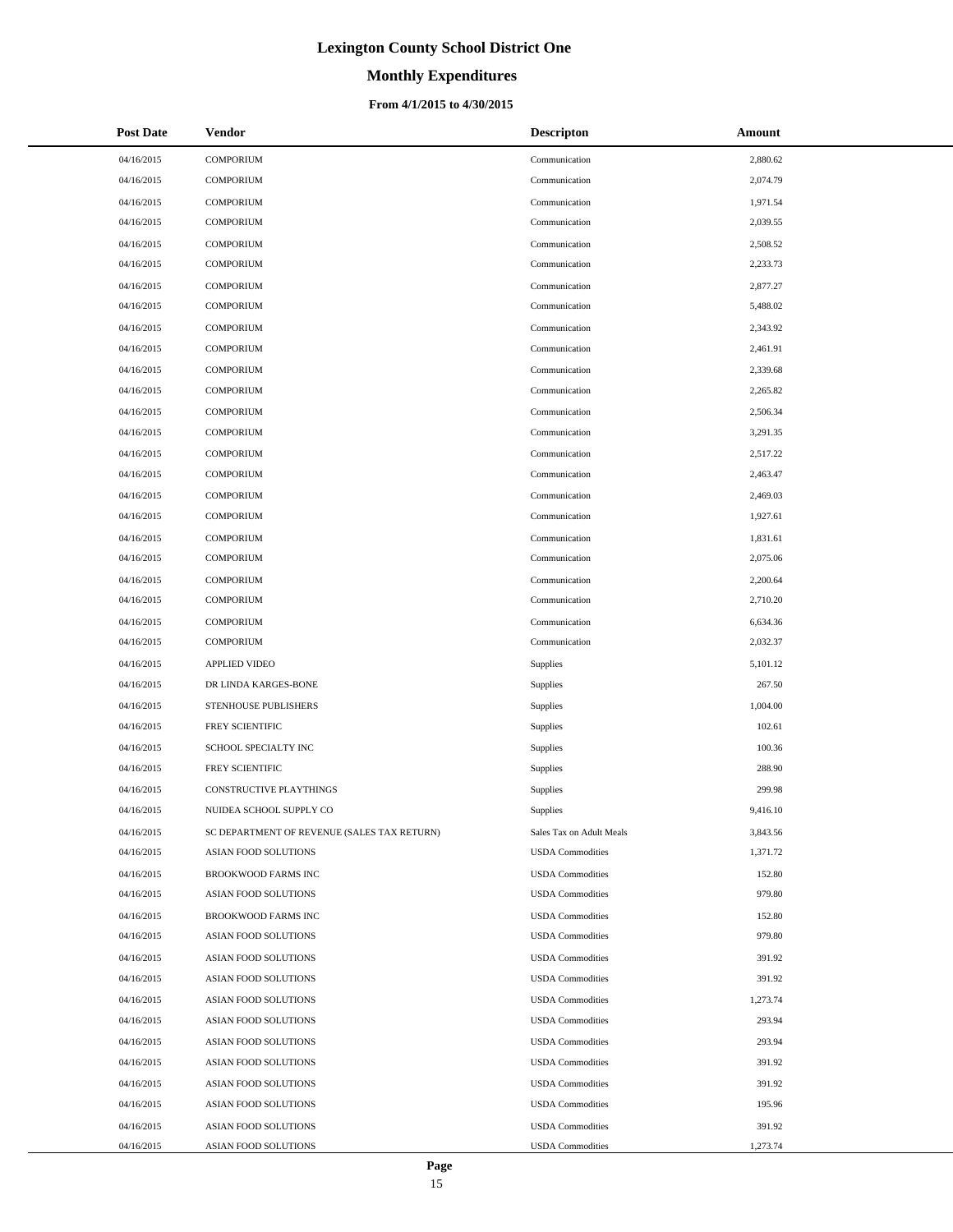# **Monthly Expenditures**

### **From 4/1/2015 to 4/30/2015**

| <b>Post Date</b> | Vendor                                           | <b>Descripton</b>       | Amount    |
|------------------|--------------------------------------------------|-------------------------|-----------|
| 04/16/2015       | SC DEPARTMENT OF REVENUE (SALES TAX RETURN)      | Supplies                | $-2.17$   |
| 04/16/2015       | <b>US FOODS</b>                                  | Supplies                | 1,243.47  |
| 04/16/2015       | SC DEPARTMENT OF REVENUE (SALES TAX RETURN)      | Food                    | 594.29    |
| 04/16/2015       | <b>US FOODS</b>                                  | Food                    | 9,378.15  |
| 04/16/2015       | CDWG ACCT 305089                                 | Pupil Activity          | 708.87    |
| 04/16/2015       | CDWG ACCT 305089                                 | Pupil Activity          | 1,243.34  |
| 04/16/2015       | CDWG ACCT 305089                                 | Pupil Activity          | 534.47    |
| 04/16/2015       | CENGAGE LEARNING                                 | Pupil Activity          | 1,952.50  |
| 04/16/2015       | <b>BUSY BEE BUS TOURS</b>                        | Pupil Activity          | 750.00    |
| 04/16/2015       | DRAYTON HALL PLANTATION                          | Pupil Activity          | 524.00    |
| 04/16/2015       | <b>PURCHASE POWER</b>                            | Pupil Activity          | 2,063.19  |
| 04/16/2015       | SCHOOL SPECIALTY INC                             | Pupil Activity          | 725.64    |
| 04/16/2015       | SCHOOL SPECIALTY INC                             | Pupil Activity          | 759.25    |
| 04/16/2015       | TRAVEL VENTURES OF BAY COUNTY                    | Pupil Activity          | 3,184.97  |
| 04/16/2015       | DANCEWEAR SOLUTIONS, GYMNASTIC SOL, SPIRITUAL EX | Pupil Activity          | 664.05    |
| 04/16/2015       | SCHOOL SPECIALTY INC                             | Pupil Activity          | 663.51    |
| 04/16/2015       | SOUTHWEST STRINGS                                | Pupil Activity          | 624.40    |
| 04/16/2015       | ECHO1612 INC                                     | Pupil Activity          | 1,600.00  |
| 04/16/2015       | <b>GRAHAM, STEVEN</b>                            | Pupil Activity          | 325.00    |
| 04/16/2015       | <b>GREEN, COREY</b>                              | Pupil Activity          | 200.00    |
| 04/16/2015       | HALL, TIMOTHY LEE                                | Pupil Activity          | 195.00    |
| 04/16/2015       | HOOVER, MARK STEVEN                              | Pupil Activity          | 200.00    |
| 04/16/2015       | JOYNER, ROBERT W                                 | Pupil Activity          | 265.00    |
| 04/16/2015       | WILLIAMS, DONALD C                               | Pupil Activity          | 135.00    |
| 04/16/2015       | ROGERS, MATTHEW                                  | Pupil Activity          | 120.00    |
| 04/16/2015       | MERIDIAN PRINTING AND PROMOTIONS                 | Pupil Activity          | 453.25    |
| 04/16/2015       | ASHEVILLE RAMADA SOUTHEAST                       | Pupil Activity          | 2,104.56  |
| 04/16/2015       | <b>BSN SPORTS INC</b>                            | Pupil Activity          | 154.08    |
| 04/16/2015       | VARSITY SPIRIT FASHIONS                          | Pupil Activity          | 6,489.42  |
| 04/16/2015       | DORIAN BUSINESS SYSTEMS INC                      | Pupil Activity          | 365.00    |
| 04/16/2015       | SCHOOL SPECIALTY INC                             | <b>Supplies</b>         | 596.58    |
| 04/16/2015       | 9TH PLANET LLC                                   | Supplies                | 2,145.00  |
| 04/17/2015       | SCE&G                                            | <b>Public Utilities</b> | 1,110.91  |
| 04/17/2015       | TOWN OF LEXINGTON                                | <b>Public Utilities</b> | 461.72    |
| 04/17/2015       | TOWN OF LEXINGTON                                | <b>Public Utilities</b> | 3,306.47  |
| 04/17/2015       | TOWN OF LEXINGTON                                | <b>Public Utilities</b> | 1,517.72  |
| 04/17/2015       | SCE&G                                            | <b>Public Utilities</b> | 15,681.60 |
| 04/17/2015       | SCE&G                                            | <b>Public Utilities</b> | 9,982.08  |
| 04/17/2015       | SCE&G                                            | <b>Public Utilities</b> | 27,582.02 |
| 04/17/2015       | SCE&G                                            | <b>Public Utilities</b> | 15,632.83 |
| 04/17/2015       | TOWN OF LEXINGTON                                | <b>Public Utilities</b> | 321.20    |
| 04/17/2015       | TOWN OF LEXINGTON                                | <b>Public Utilities</b> | 1,050.50  |
| 04/17/2015       | SCE&G                                            | <b>Public Utilities</b> | 9,716.08  |
| 04/17/2015       | SCE&G                                            | <b>Public Utilities</b> | 10,320.17 |
| 04/17/2015       | SCE&G                                            | <b>Public Utilities</b> | 49,962.72 |
| 04/17/2015       | SCE&G                                            | <b>Public Utilities</b> | 9,181.45  |
| 04/17/2015       | TOWN OF LEXINGTON                                | <b>Public Utilities</b> | 957.85    |
| 04/17/2015       | SCE&G                                            | <b>Public Utilities</b> | 10,433.92 |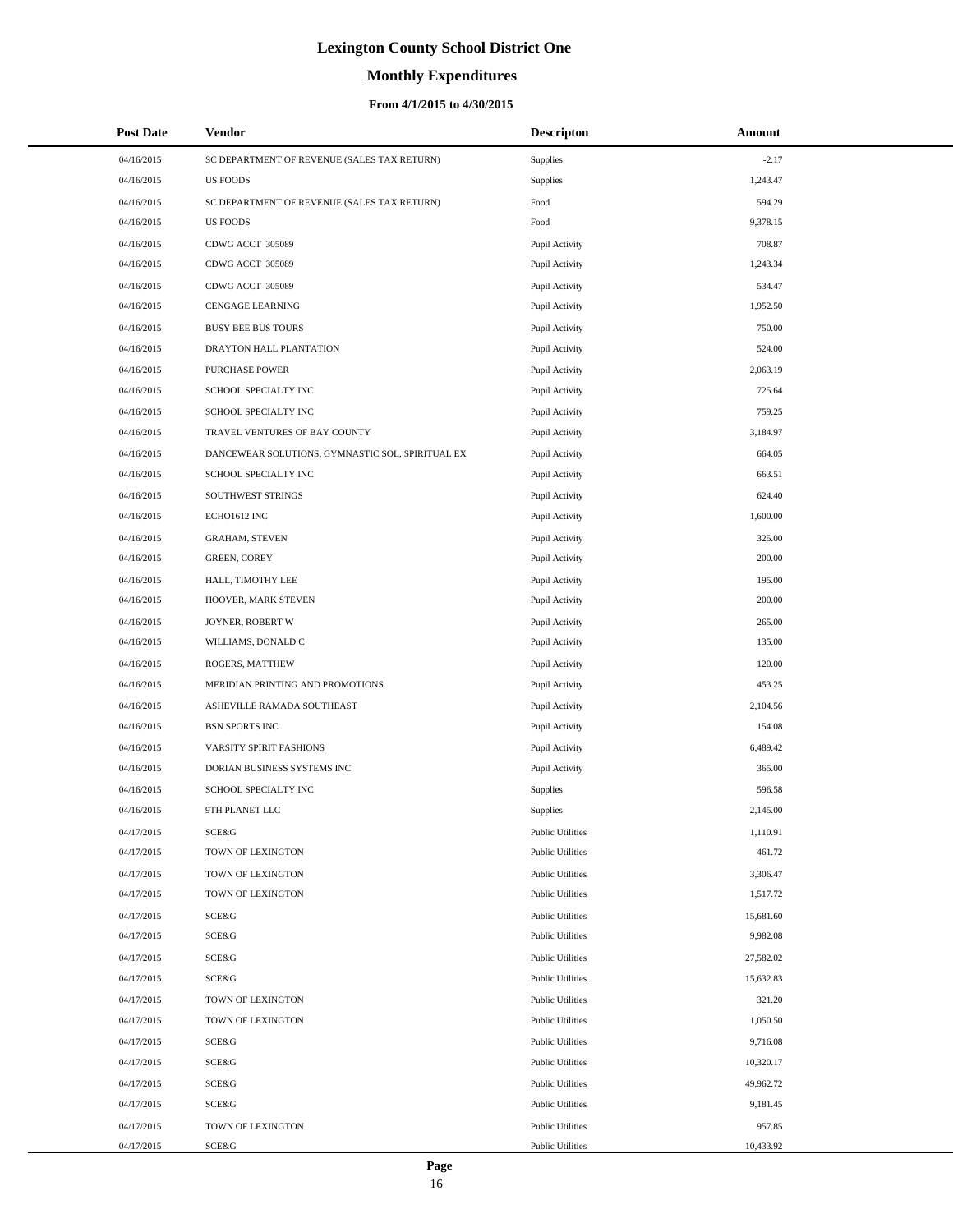# **Monthly Expenditures**

## **From 4/1/2015 to 4/30/2015**

| <b>Post Date</b> | Vendor                           | <b>Descripton</b>       | Amount    |
|------------------|----------------------------------|-------------------------|-----------|
| 04/17/2015       | SCE&G                            | <b>Public Utilities</b> | 18,018.23 |
| 04/17/2015       | SCE&G                            | <b>Public Utilities</b> | 9,230.13  |
| 04/17/2015       | TOWN OF LEXINGTON                | <b>Public Utilities</b> | 533.50    |
| 04/17/2015       | SCE&G                            | <b>Public Utilities</b> | 2,988.33  |
| 04/17/2015       | TOWN OF LEXINGTON                | <b>Public Utilities</b> | 647.00    |
| 04/17/2015       | TOWN OF LEXINGTON                | <b>Public Utilities</b> | 656.32    |
| 04/17/2015       | SCE&G                            | <b>Public Utilities</b> | 18,633.81 |
| 04/17/2015       | SCE&G                            | <b>Public Utilities</b> | 12,302.53 |
| 04/17/2015       | SCE&G                            | <b>Public Utilities</b> | 11,483.22 |
| 04/17/2015       | TOWN OF LEXINGTON                | <b>Public Utilities</b> | 415.77    |
| 04/17/2015       | TOWN OF LEXINGTON                | <b>Public Utilities</b> | 500.47    |
| 04/17/2015       | SCE&G                            | <b>Public Utilities</b> | 12,520.85 |
| 04/17/2015       | TOWN OF LEXINGTON                | <b>Public Utilities</b> | 2,356.39  |
| 04/17/2015       | SCE&G                            | <b>Public Utilities</b> | 16,734.67 |
| 04/17/2015       | TOWN OF LEXINGTON                | <b>Public Utilities</b> | 2,130.06  |
| 04/17/2015       | SCE&G                            | <b>Public Utilities</b> | 51,383.28 |
| 04/17/2015       | TOWN OF LEXINGTON                | <b>Public Utilities</b> | 3,710.63  |
| 04/17/2015       | SCE&G                            | <b>Public Utilities</b> | 13,949.29 |
| 04/17/2015       | <b>SCE&amp;G</b>                 | <b>Public Utilities</b> | 276.92    |
| 04/17/2015       | SPIRIT COMMUNICATIONS            | Communication           | 194.50    |
| 04/17/2015       | SPIRIT COMMUNICATIONS            | Communication           | 100.61    |
| 04/17/2015       | SPIRIT COMMUNICATIONS            | Communication           | 191.19    |
| 04/17/2015       | SPIRIT COMMUNICATIONS            | Communication           | 101.24    |
| 04/17/2015       | <b>US FOODS</b>                  | Supplies                | 658.11    |
| 04/17/2015       | <b>US FOODS</b>                  | Food                    | 6,001.11  |
| 04/17/2015       | EARTHGRAINS BAKING COMPANIES INC | <b>Bread</b>            | 197.50    |
| 04/17/2015       | BORDEN DAIRY CO OF SC LLC        | Milk                    | 229.02    |
| 04/17/2015       | SENN BROTHERS INC                | Produce                 | 426.58    |
| 04/17/2015       | <b>US FOODS</b>                  | Supplies                | 326.66    |
| 04/17/2015       | <b>US FOODS</b>                  | Food                    | 1,231.48  |
| 04/17/2015       | BORDEN DAIRY CO OF SC LLC        | Milk                    | 409.21    |
| 04/17/2015       | SENN BROTHERS INC                | Produce                 | 285.19    |
| 04/17/2015       | <b>US FOODS</b>                  | Supplies                | 375.44    |
| 04/17/2015       | <b>US FOODS</b>                  | Food                    | 1,158.47  |
| 04/17/2015       | BORDEN DAIRY CO OF SC LLC        | Milk                    | 270.46    |
| 04/17/2015       | SENN BROTHERS INC                | Produce                 | 125.47    |
| 04/17/2015       | <b>US FOODS</b>                  | Supplies                | 194.57    |
| 04/17/2015       | <b>US FOODS</b>                  | Food                    | 1,969.89  |
| 04/17/2015       | BORDEN DAIRY CO OF SC LLC        | Milk                    | 145.50    |
| 04/17/2015       | SENN BROTHERS INC                | Produce                 | 293.12    |
| 04/17/2015       | <b>US FOODS</b>                  | Supplies                | 573.02    |
| 04/17/2015       | <b>US FOODS</b>                  | Food                    | 3,640.17  |
| 04/17/2015       | BORDEN DAIRY CO OF SC LLC        | Milk                    | 298.58    |
| 04/17/2015       | <b>US FOODS</b>                  | Food                    | 498.08    |
| 04/17/2015       | SENN BROTHERS INC                | Produce                 | 162.93    |
| 04/17/2015       | <b>US FOODS</b>                  | Supplies                | 239.49    |
| 04/17/2015       | <b>US FOODS</b>                  | Food                    | 2,625.39  |
| 04/17/2015       | SENN BROTHERS INC                | Produce                 | 339.84    |

 $\overline{a}$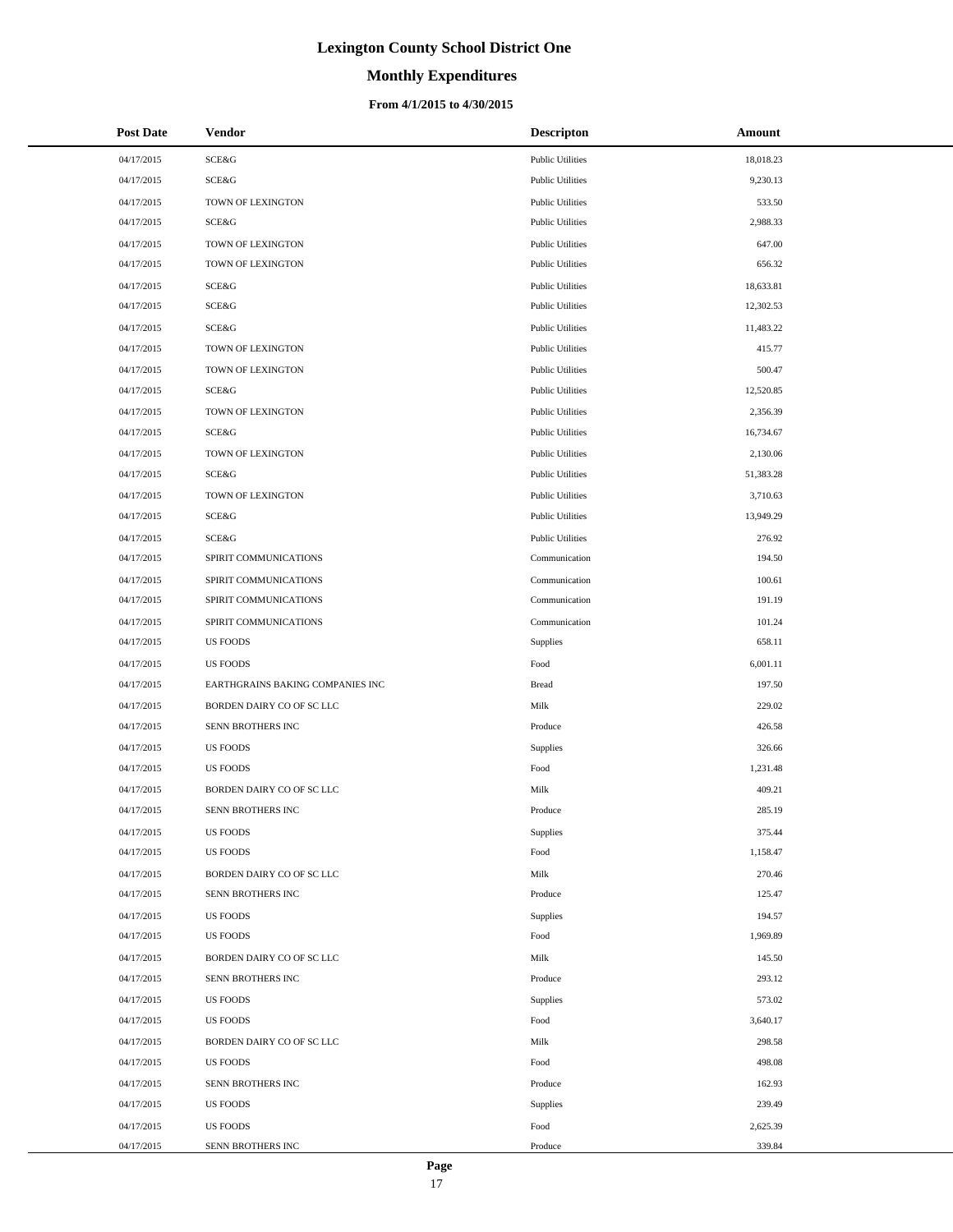# **Monthly Expenditures**

### **From 4/1/2015 to 4/30/2015**

| <b>Post Date</b> | <b>Vendor</b>                    | <b>Descripton</b> | Amount   |
|------------------|----------------------------------|-------------------|----------|
| 04/17/2015       | <b>US FOODS</b>                  | <b>Supplies</b>   | 443.04   |
| 04/17/2015       | <b>US FOODS</b>                  | Food              | 1,687.21 |
| 04/17/2015       | BORDEN DAIRY CO OF SC LLC        | Milk              | 318.19   |
| 04/17/2015       | SENN BROTHERS INC                | Produce           | 360.53   |
| 04/17/2015       | <b>US FOODS</b>                  | <b>Supplies</b>   | 422.32   |
| 04/17/2015       | <b>US FOODS</b>                  | Food              | 1,261.91 |
| 04/17/2015       | BORDEN DAIRY CO OF SC LLC        | Milk              | 532.08   |
| 04/17/2015       | SENN BROTHERS INC                | Produce           | 460.86   |
| 04/17/2015       | <b>US FOODS</b>                  | <b>Supplies</b>   | 545.80   |
| 04/17/2015       | <b>US FOODS</b>                  | Food              | 1,031.38 |
| 04/17/2015       | BORDEN DAIRY CO OF SC LLC        | Milk              | 332.01   |
| 04/17/2015       | SENN BROTHERS INC                | Produce           | 550.53   |
| 04/17/2015       | <b>US FOODS</b>                  | <b>Supplies</b>   | 440.45   |
| 04/17/2015       | <b>US FOODS</b>                  | Food              | 2,057.81 |
| 04/17/2015       | BORDEN DAIRY CO OF SC LLC        | Milk              | 317.90   |
| 04/17/2015       | SENN BROTHERS INC                | Produce           | 277.18   |
| 04/17/2015       | <b>US FOODS</b>                  | Supplies          | 542.76   |
| 04/17/2015       | <b>US FOODS</b>                  | Food              | 3,662.82 |
| 04/17/2015       | BORDEN DAIRY CO OF SC LLC        | Milk              | 146.52   |
| 04/17/2015       | <b>US FOODS</b>                  | Supplies          | 704.23   |
| 04/17/2015       | <b>US FOODS</b>                  | Food              | 5,806.39 |
| 04/17/2015       | BORDEN DAIRY CO OF SC LLC        | Milk              | 254.80   |
| 04/17/2015       | SENN BROTHERS INC                | Produce           | 463.38   |
| 04/17/2015       | <b>US FOODS</b>                  | Supplies          | 256.40   |
| 04/17/2015       | <b>US FOODS</b>                  | Food              | 1,279.15 |
| 04/17/2015       | BORDEN DAIRY CO OF SC LLC        | Milk              | 243.84   |
| 04/17/2015       | SENN BROTHERS INC                | Produce           | 222.89   |
| 04/17/2015       | <b>US FOODS</b>                  | Supplies          | 557.13   |
| 04/17/2015       | <b>US FOODS</b>                  | Food              | 2,652.44 |
| 04/17/2015       | BORDEN DAIRY CO OF SC LLC        | Milk              | 103.86   |
| 04/17/2015       | SENN BROTHERS INC                | Produce           | 377.36   |
| 04/17/2015       | <b>US FOODS</b>                  | <b>Supplies</b>   | 133.70   |
| 04/17/2015       | <b>US FOODS</b>                  | Food              | 1,790.33 |
| 04/17/2015       | SENN BROTHERS INC                | Produce           | 178.02   |
| 04/17/2015       | <b>US FOODS</b>                  | Supplies          | 201.02   |
| 04/17/2015       | <b>US FOODS</b>                  | Food              | 978.92   |
| 04/17/2015       | BORDEN DAIRY CO OF SC LLC        | Milk              | 236.67   |
| 04/17/2015       | SENN BROTHERS INC                | Produce           | 130.17   |
| 04/17/2015       | <b>US FOODS</b>                  | <b>Supplies</b>   | 574.64   |
| 04/17/2015       | <b>US FOODS</b>                  | Food              | 1,227.41 |
| 04/17/2015       | EARTHGRAINS BAKING COMPANIES INC | <b>Bread</b>      | 108.75   |
| 04/17/2015       | BORDEN DAIRY CO OF SC LLC        | Milk              | 396.76   |
| 04/17/2015       | SENN BROTHERS INC                | Produce           | 439.70   |
| 04/17/2015       | <b>US FOODS</b>                  | Supplies          | 587.57   |
| 04/17/2015       | <b>US FOODS</b>                  | Food              | 3,129.32 |
| 04/17/2015       | SENN BROTHERS INC                | Produce           | 411.29   |
| 04/17/2015       | <b>US FOODS</b>                  | Supplies          | 472.10   |
| 04/17/2015       | US FOODS                         | Food              | 880.95   |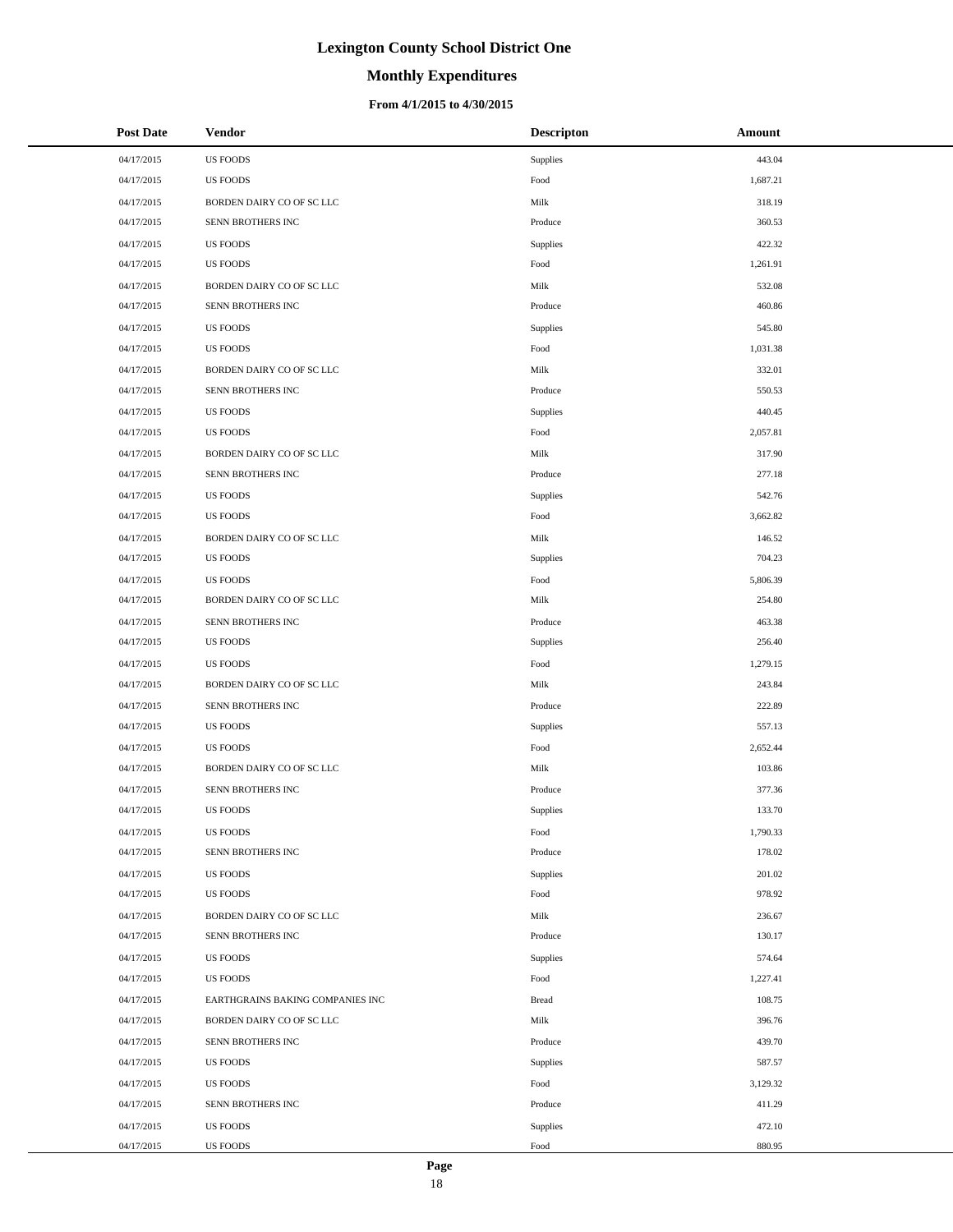# **Monthly Expenditures**

### **From 4/1/2015 to 4/30/2015**

| <b>Post Date</b> | Vendor                              | <b>Descripton</b>           | Amount    |
|------------------|-------------------------------------|-----------------------------|-----------|
| 04/17/2015       | BORDEN DAIRY CO OF SC LLC           | Milk                        | 267.93    |
| 04/17/2015       | SENN BROTHERS INC                   | Produce                     | 371.37    |
| 04/17/2015       | <b>US FOODS</b>                     | Supplies                    | 185.81    |
| 04/17/2015       | <b>US FOODS</b>                     | Food                        | 2,476.28  |
| 04/17/2015       | BORDEN DAIRY CO OF SC LLC           | Milk                        | 124.50    |
| 04/17/2015       | SENN BROTHERS INC                   | Produce                     | 348.24    |
| 04/17/2015       | <b>US FOODS</b>                     | Supplies                    | 280.52    |
| 04/17/2015       | <b>US FOODS</b>                     | Food                        | 1,483.39  |
| 04/17/2015       | EARTHGRAINS BAKING COMPANIES INC    | <b>Bread</b>                | 113.50    |
| 04/17/2015       | BORDEN DAIRY CO OF SC LLC           | Milk                        | 388.62    |
| 04/17/2015       | SENN BROTHERS INC                   | Produce                     | 564.72    |
| 04/17/2015       | <b>US FOODS</b>                     | Supplies                    | 236.18    |
| 04/17/2015       | <b>US FOODS</b>                     | Food                        | 2,430.33  |
| 04/17/2015       | BORDEN DAIRY CO OF SC LLC           | Milk                        | 729.76    |
| 04/17/2015       | SENN BROTHERS INC                   | Produce                     | 620.39    |
| 04/17/2015       | <b>US FOODS</b>                     | Supplies                    | 228.57    |
| 04/17/2015       | <b>US FOODS</b>                     | Food                        | 1,156.62  |
| 04/17/2015       | BORDEN DAIRY CO OF SC LLC           | Milk                        | 161.99    |
| 04/17/2015       | SENN BROTHERS INC                   | Produce                     | 430.10    |
| 04/17/2015       | <b>US FOODS</b>                     | Supplies                    | 371.51    |
| 04/17/2015       | <b>US FOODS</b>                     | Food                        | 1,078.50  |
| 04/17/2015       | BORDEN DAIRY CO OF SC LLC           | Milk                        | 162.05    |
| 04/17/2015       | SENN BROTHERS INC                   | Produce                     | 355.06    |
| 04/17/2015       | <b>US FOODS</b>                     | Supplies                    | 666.81    |
| 04/17/2015       | <b>US FOODS</b>                     | Food                        | 1,570.90  |
| 04/17/2015       | <b>US FOODS</b>                     | Supplies                    | 283.82    |
| 04/17/2015       | <b>US FOODS</b>                     | Food                        | 3,438.51  |
| 04/17/2015       | EARTHGRAINS BAKING COMPANIES INC    | <b>Bread</b>                | 115.00    |
| 04/17/2015       | BORDEN DAIRY CO OF SC LLC           | Milk                        | 125.06    |
| 04/17/2015       | SENN BROTHERS INC                   | Produce                     | 321.77    |
| 04/17/2015       | <b>US FOODS</b>                     | Supplies                    | 216.62    |
| 04/17/2015       | <b>US FOODS</b>                     | Food                        | 8,669.96  |
| 04/17/2015       | EARTHGRAINS BAKING COMPANIES INC    | <b>Bread</b>                | 162.50    |
| 04/17/2015       | BORDEN DAIRY CO OF SC LLC           | Milk                        | 396.75    |
| 04/17/2015       | SENN BROTHERS INC                   | Produce                     | 373.90    |
| 04/17/2015       | <b>US FOODS</b>                     | Food                        | 704.37    |
| 04/21/2015       | ROSE CHAUFFEURED TRANSPORTATION LTD | Pupil Transportation        | 139.99    |
| 04/21/2015       | MIDCAROLINA ELEC COOP INC           | <b>Public Utilities</b>     | 126.00    |
| 04/21/2015       | MIDCAROLINA ELEC COOP INC           | <b>Public Utilities</b>     | 24,442.00 |
| 04/21/2015       | ROSE CHAUFFEURED TRANSPORTATION LTD | <b>Pupil Transportation</b> | 3,480.01  |
| 04/21/2015       | POOLE, JOSEPH AARON                 | Pupil Activity              | 270.00    |
| 04/21/2015       | CALDWELL, KEVEN                     | Pupil Activity              | 135.00    |
| 04/21/2015       | OBERHOLTZER, BRIAN                  | Pupil Activity              | 130.00    |
| 04/21/2015       | <b>SCYPHERS, BILL</b>               | Pupil Activity              | 130.00    |
| 04/21/2015       | SHAY, THOMAS                        | Pupil Activity              | 260.00    |
| 04/21/2015       | WOODRING, JIM                       | Pupil Activity              | 135.00    |
| 04/21/2015       | POOLE, JOSEPH AARON                 | Pupil Activity              | 120.00    |
| 04/21/2015       | POOLE, JOSEPH AARON                 | Pupil Activity              | 112.50    |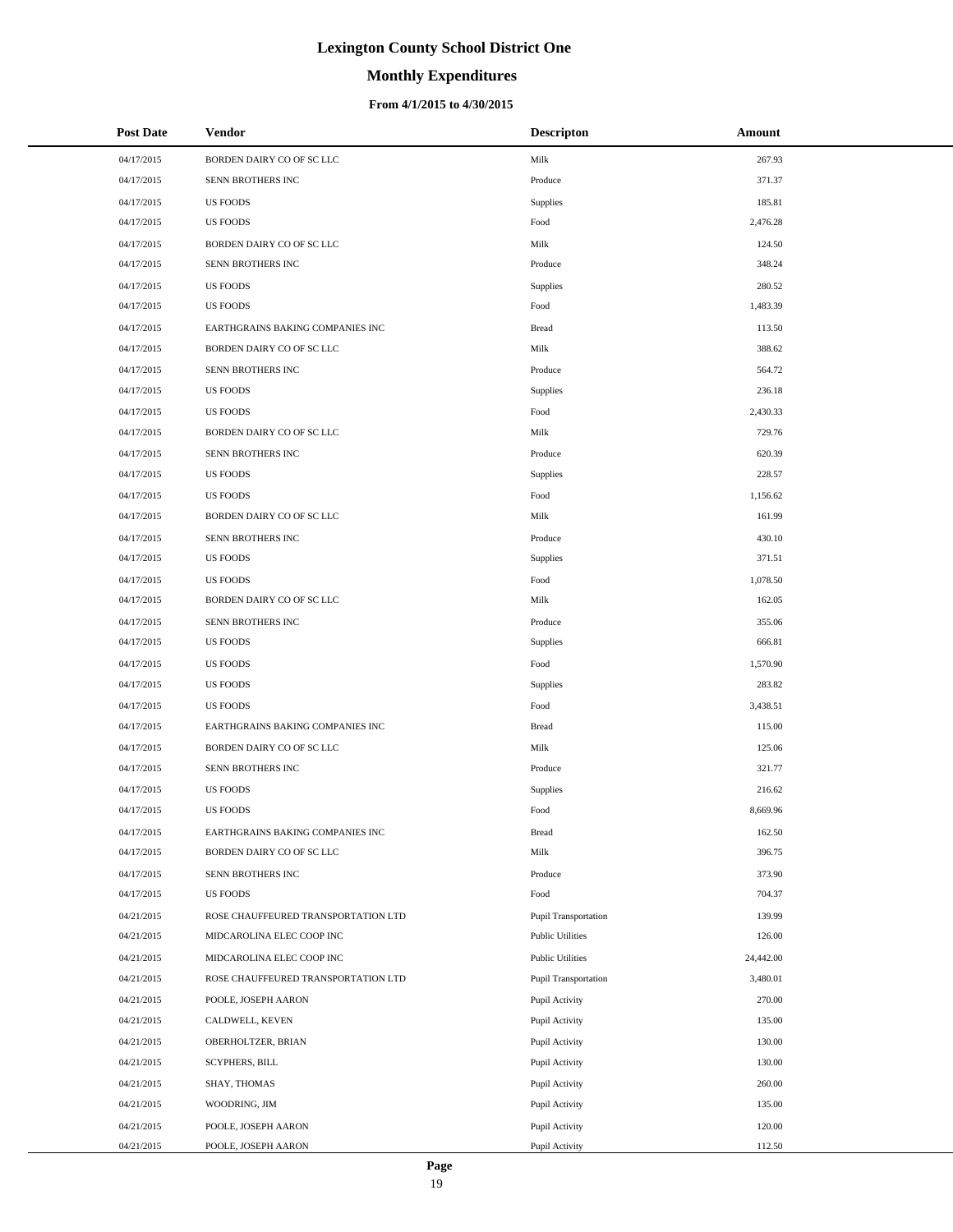# **Monthly Expenditures**

## **From 4/1/2015 to 4/30/2015**

| <b>Post Date</b> | <b>Vendor</b>                               | <b>Descripton</b>           | Amount    |
|------------------|---------------------------------------------|-----------------------------|-----------|
| 04/21/2015       | TREASTER, BENJAMIN F                        | Pupil Activity              | 105.00    |
| 04/21/2015       | HART, MICHAEL JOSEPH                        | Pupil Activity              | 120.00    |
| 04/22/2015       | FORMS AND SUPPLY INC (FSI)                  | <b>Supplies</b>             | 747.03    |
| 04/22/2015       | SCHOOL SPECIALTY INC                        | Supplies                    | 269.73    |
| 04/22/2015       | FORMS AND SUPPLY INC (FSI)                  | Supplies                    | 1,714.14  |
| 04/22/2015       | PEARSON EDUCATION CUSTOMER SERVICE (K12)    | Supplies                    | $-1.46$   |
| 04/22/2015       | REALLY GOOD STUFF                           | Supplies                    | 155.93    |
| 04/22/2015       | <b>LEARNING AZ</b>                          | Software Renewals-Immersion | 269.86    |
| 04/22/2015       | <b>APPLE INC</b>                            | Supplies                    | 1,016.50  |
| 04/22/2015       | POSITIVE PROMOTIONS                         | Supplies                    | 119.92    |
| 04/22/2015       | <b>UKE REPUBLIC</b>                         | Supplies                    | 570.00    |
| 04/22/2015       | TEACHER'S DISCOVERY (FOREIGN LANGUAGES)     | Supplies-Immersion          | 106.25    |
| 04/22/2015       | PURCHASED SERVICE                           | Travel                      | 301.88    |
| 04/22/2015       | <b>PURCHASED SERVICE</b>                    | Travel                      | 205.28    |
| 04/22/2015       | PURCHASED SERVICE                           | Travel                      | 460.28    |
| 04/22/2015       | AVANT ASSESSMENT LLC                        | Software Renewal/Agreemen   | 24,427.77 |
| 04/22/2015       | SC DEPARTMENT OF REVENUE (SALES TAX RETURN) | Software Renewal/Agreemen   | 1,709.94  |
| 04/22/2015       | <b>CERTIFIED TRANSLATION SERVICES</b>       | Other Prof & Tech Service   | 2,027.54  |
| 04/22/2015       | CAROLINA BIOLOGICAL SUPPLY CO               | <b>Supplies</b>             | 151.19    |
| 04/22/2015       | HOUGHTON MIFFLIN                            | Supplies                    | 9,076.75  |
| 04/22/2015       | PRESENTATION SYSTEMS SOUTH INC              | Supplies                    | 117.00    |
| 04/22/2015       | US INK AND TONER INC                        | Supplies                    | 820.74    |
| 04/22/2015       | FORMS AND SUPPLY INC (FSI)                  | Supplies                    | 542.87    |
| 04/22/2015       | FORMS AND SUPPLY INC (FSI)                  | Supplies                    | 101.37    |
| 04/22/2015       | FORMS AND SUPPLY INC (FSI)                  | Supplies                    | 999.92    |
| 04/22/2015       | FORMS AND SUPPLY INC (FSI)                  | Supplies                    | 2,547.46  |
| 04/22/2015       | RAPTOR TECHNOLOGIES INC                     | Supplies                    | 200.00    |
| 04/22/2015       | SCHOOL SPECIALTY INC                        | Supplies                    | 316.02    |
| 04/22/2015       | <b>CAMCOR</b>                               | <b>Technology Supplies</b>  | 1,586.29  |
| 04/22/2015       | APPLE INC                                   | Supplies                    | 705.24    |
| 04/22/2015       | PURCHASED SERVICE                           | Travel                      | 284.90    |
| 04/22/2015       | LEXINGTON PRINTING LLC                      | Printing and Binding        | 620.60    |
| 04/22/2015       | FORMS AND SUPPLY INC (FSI)                  | Supplies                    | 1,532.78  |
| 04/22/2015       | <b>SC DECA</b>                              | Travel                      | 500.00    |
| 04/22/2015       | ELECTRONIC KOURSEWARE INT'L INC             | Supplies                    | 644.02    |
| 04/22/2015       | PINE GROVE INC                              | Tuition                     | 3,931.20  |
| 04/22/2015       | <b>CAMBIUM LEARNING</b>                     | Supplies                    | 221.76    |
| 04/22/2015       | CAMBIUM LEARNING                            | Supplies                    | 1,521.00  |
| 04/22/2015       | FORMS AND SUPPLY INC (FSI)                  | Supplies                    | 529.15    |
| 04/22/2015       | CAMBIUM LEARNING                            | Supplies                    | 854.93    |
| 04/22/2015       | SCHOOL SPECIALTY INC                        | Supplies                    | 241.88    |
| 04/22/2015       | PURCHASED SERVICE                           | Travel                      | 393.00    |
| 04/22/2015       | <b>EMBROID ME</b>                           | Supplies                    | 486.90    |
| 04/22/2015       | <b>CARROT TOP INDUSTRIES</b>                | Supplies                    | 1,090.00  |
| 04/22/2015       | FORMS AND SUPPLY INC (FSI)                  | Supplies                    | 115.69    |
| 04/22/2015       | PROFIT SOLUTIONS GROUP                      | Supplies                    | 795.00    |
| 04/22/2015       | TROXELL COMMUNICATIONS INC                  | Supplies                    | 795.10    |
| 04/22/2015       | ADAIR PIANO LLC                             | Repairs and Maintenance     | 240.00    |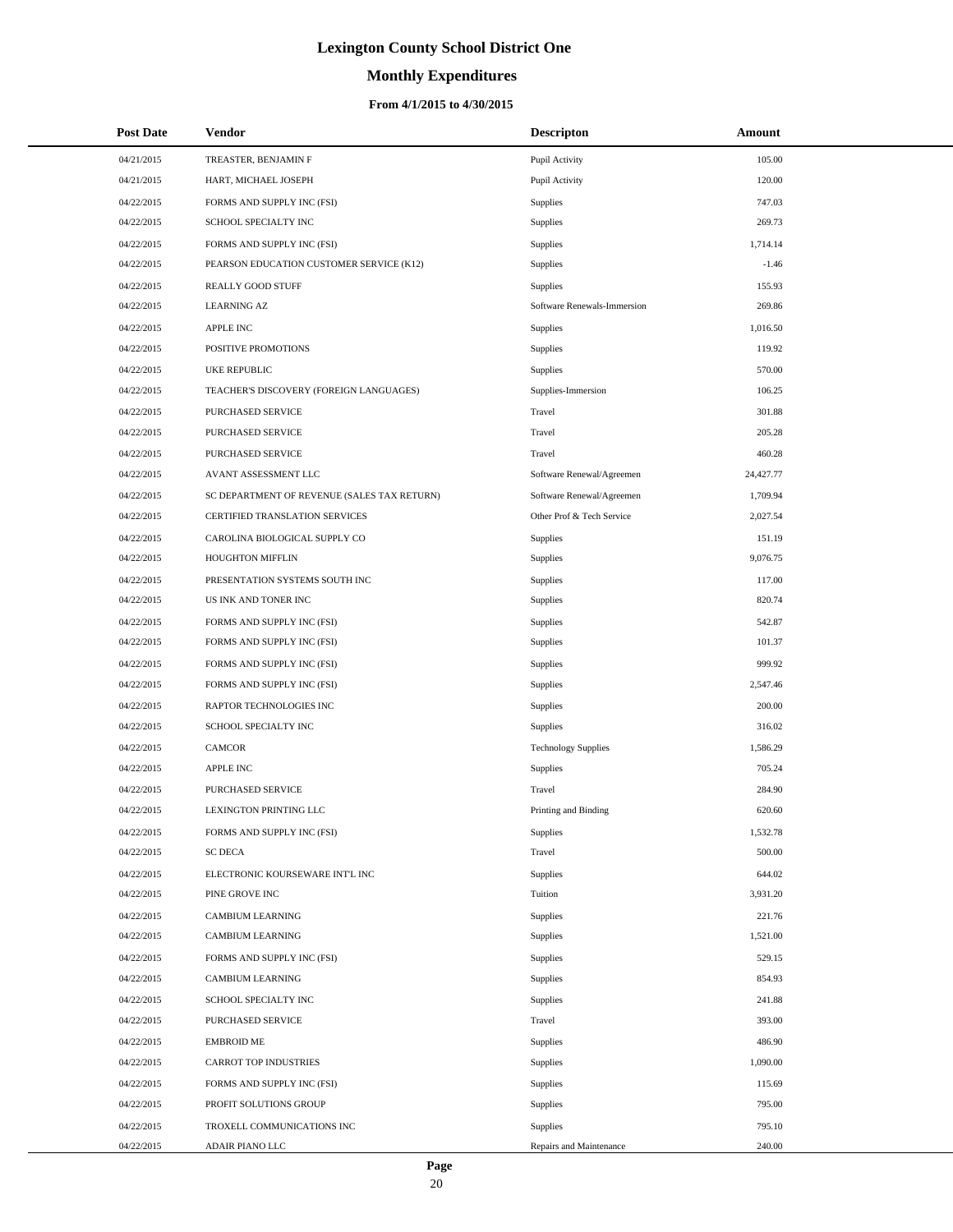# **Monthly Expenditures**

### **From 4/1/2015 to 4/30/2015**

| <b>Post Date</b> | Vendor                                            | <b>Descripton</b>             | Amount    |
|------------------|---------------------------------------------------|-------------------------------|-----------|
| 04/22/2015       | CAROLINA CHILDRENS HOME                           | <b>Instructional Services</b> | 1,025.00  |
| 04/22/2015       | PURCHASED SERVICE                                 | Travel                        | 318.48    |
| 04/22/2015       | PURCHASED SERVICE                                 | Travel                        | 149.96    |
| 04/22/2015       | PURCHASED SERVICE                                 | Travel                        | 143.89    |
| 04/22/2015       | PURCHASED SERVICE                                 | Travel                        | 259.38    |
| 04/22/2015       | PURCHASED SERVICE                                 | Travel                        | 144.90    |
| 04/22/2015       | FAKE-FLING, LAUREN                                | Tuition To Other Entity       | 350.00    |
| 04/22/2015       | DELL COMPUTERS                                    | Supplies                      | 299.56    |
| 04/22/2015       | <b>LENOVO US</b>                                  | <b>Technology Supplies</b>    | 674.10    |
| 04/22/2015       | US INK AND TONER INC                              | Supplies                      | 431.40    |
| 04/22/2015       | DELL COMPUTERS                                    | Supplies                      | 355.20    |
| 04/22/2015       | OCCUPATIONAL HEALTH                               | Supplies                      | 729.00    |
| 04/22/2015       | FOLLETT SCHOOL SOLUTIONS INC                      | <b>Library Books</b>          | 221.02    |
| 04/22/2015       | BOUND TO STAY BOUND BOOKS INC                     | <b>Library Books</b>          | 400.54    |
| 04/22/2015       | <b>EBSCO</b>                                      | Periodicals                   | 416.34    |
| 04/22/2015       | FOLLETT SCHOOL SOLUTIONS INC                      | <b>Library Books</b>          | 385.28    |
| 04/22/2015       | FOLLETT SCHOOL SOLUTIONS INC                      | <b>Supplies</b>               | 199.97    |
| 04/22/2015       | FOLLETT SCHOOL SOLUTIONS INC                      | <b>Library Books</b>          | 3,627.85  |
| 04/22/2015       | BOUND TO STAY BOUND BOOKS INC                     | <b>Library Books</b>          | 1,606.46  |
| 04/22/2015       | DEMCO INC                                         | Supplies                      | 238.20    |
| 04/22/2015       | FORMS AND SUPPLY INC (FSI)                        | Supplies                      | 342.82    |
| 04/22/2015       | FOLLETT SCHOOL SOLUTIONS INC                      | <b>Library Books</b>          | 2,378.51  |
| 04/22/2015       | FOLLETT SCHOOL SOLUTIONS INC                      | <b>Library Books</b>          | 19,841.07 |
| 04/22/2015       | PURCHASED SERVICE                                 | Travel                        | 273.24    |
| 04/22/2015       | PURCHASED SERVICE                                 | Travel                        | 140.42    |
| 04/22/2015       | PURCHASED SERVICE                                 | Travel                        | 175.89    |
| 04/22/2015       | PURCHASED SERVICE                                 | Travel                        | 175.63    |
| 04/22/2015       | US INK AND TONER INC                              | Supplies                      | 483.92    |
| 04/22/2015       | <b>PURCHASED SERVICE</b>                          | Other Prof & Tech Service     | 139.00    |
| 04/22/2015       | CHILDS AND HALLIGAN P A                           | Legal Services                | 27,062.38 |
| 04/22/2015       | MCNAIR LAW FIRM PA                                | Legal Services                | 5,110.30  |
| 04/22/2015       | PURCHASED SERVICE                                 | Travel                        | 103.88    |
| 04/22/2015       | PURCHASED SERVICE                                 | Travel                        | 377.45    |
| 04/22/2015       | PURCHASED SERVICE                                 | Travel                        | 122.42    |
| 04/22/2015       | PURCHASED SERVICE                                 | Travel                        | 103.39    |
| 04/22/2015       | <b>PURCHASED SERVICE</b>                          | Travel                        | 170.78    |
| 04/22/2015       | PURCHASED SERVICE                                 | Travel                        | 808.78    |
| 04/22/2015       | <b>ANOTHER PRINTER</b>                            | Printing and Binding          | 893.45    |
| 04/22/2015       | ADVANCED DISPOSAL SERVICES SOUTH CAROLINA LLC     | Other Property Services       | 114.30    |
| 04/22/2015       | CHAO AND ASSOCIATES INC                           | Other Prof & Tech Service     | 5,400.00  |
| 04/22/2015       | ACTION SUPPLY PRODUCTS INC                        | Supplies-Maintenace           | 968.66    |
| 04/22/2015       | MANSFIELD OIL CO                                  | Supplies-Maintenace           | 4,460.92  |
| 04/22/2015       | SMITH AND JONES JANITORIAL SUPPLIES AND EQUIP INC | Supplies-Maintenace           | 340.26    |
| 04/22/2015       | PALMETTO PROPANE                                  | Energy                        | 325.72    |
| 04/22/2015       | <b>SERVPRO</b>                                    | Repairs and Maintenance       | 2,486.70  |
| 04/22/2015       | ADVANCED DISPOSAL SERVICES SOUTH CAROLINA LLC     | Other Property Services       | 925.72    |
| 04/22/2015       | <b>INTERSTATE SOLUTIONS</b>                       | Supplies-Maintenace           | 273.49    |
| 04/22/2015       | JANPAK COLUMBIA                                   | Supplies-Maintenace           | 404.73    |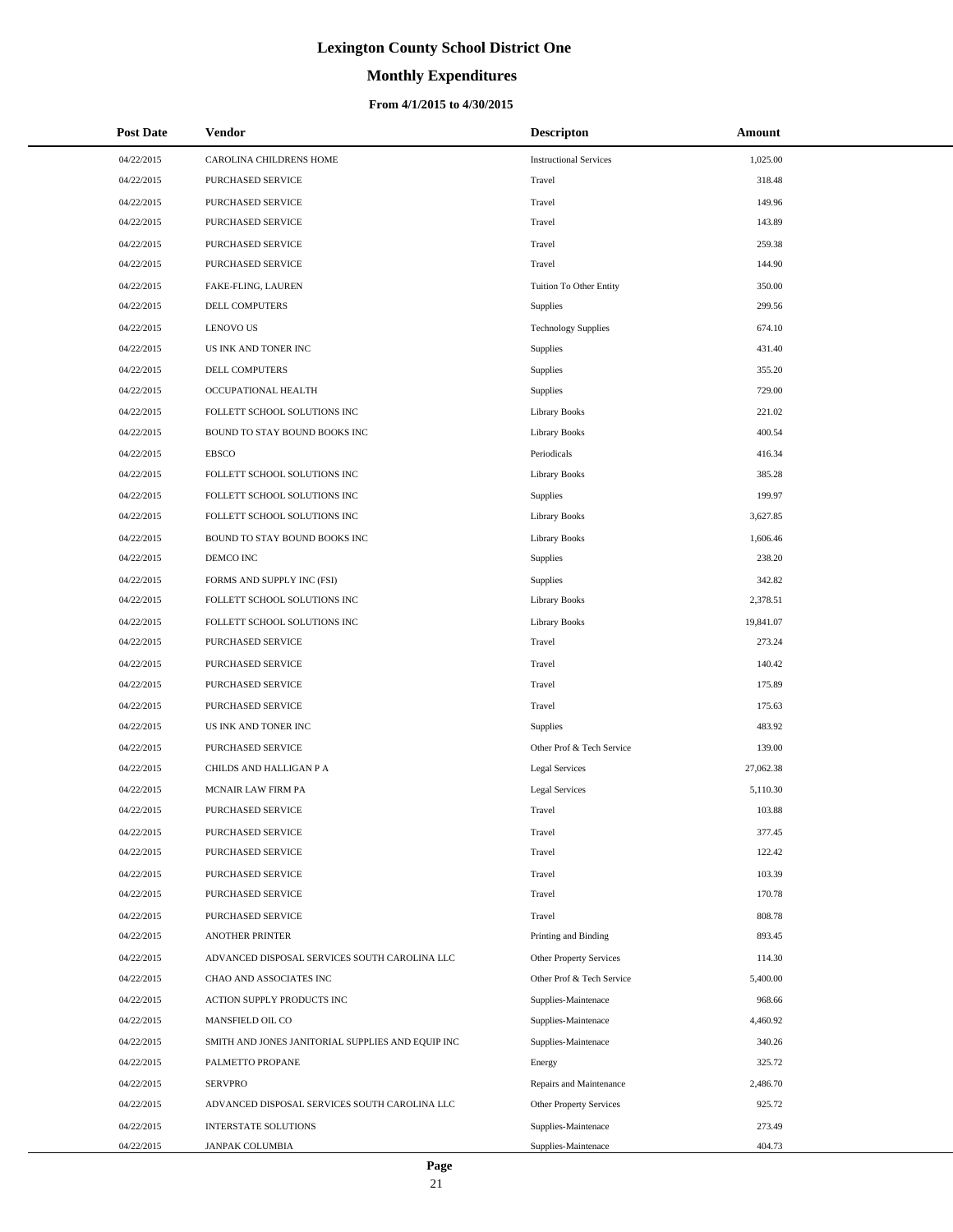# **Monthly Expenditures**

| <b>Post Date</b> | Vendor                                            | <b>Descripton</b>              | Amount   |
|------------------|---------------------------------------------------|--------------------------------|----------|
| 04/22/2015       | SMITH AND JONES JANITORIAL SUPPLIES AND EQUIP INC | Supplies-Maintenace            | 959.79   |
| 04/22/2015       | ADVANCED DISPOSAL SERVICES SOUTH CAROLINA LLC     | Other Property Services        | 483.21   |
| 04/22/2015       | ADVANCED DISPOSAL SERVICES SOUTH CAROLINA LLC     | Other Property Services        | 646.32   |
| 04/22/2015       | COOK & BOARDMAN LLC                               | Supplies-Maintenace            | 579.68   |
| 04/22/2015       | SMITH AND JONES JANITORIAL SUPPLIES AND EQUIP INC | Supplies-Maintenace            | 436.97   |
| 04/22/2015       | ADVANCED DISPOSAL SERVICES SOUTH CAROLINA LLC     | Other Property Services        | 646.32   |
| 04/22/2015       | CALICO INDUSTRIES INC                             | Supplies-Maintenace            | 824.17   |
| 04/22/2015       | <b>INTERSTATE SOLUTIONS</b>                       | Supplies-Maintenace            | 109.39   |
| 04/22/2015       | ADVANCED DISPOSAL SERVICES SOUTH CAROLINA LLC     | Other Property Services        | 646.32   |
| 04/22/2015       | COOK & BOARDMAN LLC                               | Supplies-Maintenace            | 537.51   |
| 04/22/2015       | <b>WW GRAINGER</b>                                | Supplies-Maintenace            | 1,153.27 |
| 04/22/2015       | <b>BARNES PROPANE</b>                             | Energy                         | 325.19   |
| 04/22/2015       | ADVANCED DISPOSAL SERVICES SOUTH CAROLINA LLC     | Other Property Services        | 809.38   |
| 04/22/2015       | CALICO INDUSTRIES INC                             | Supplies-Maintenace            | 549.45   |
| 04/22/2015       | SMITH AND JONES JANITORIAL SUPPLIES AND EQUIP INC | Supplies-Maintenace            | 1,731.90 |
| 04/22/2015       | ADVANCED DISPOSAL SERVICES SOUTH CAROLINA LLC     | <b>Other Property Services</b> | 320.14   |
| 04/22/2015       | T AND T SPORTS                                    | Supplies-Maintenace            | 1,065.99 |
| 04/22/2015       | <b>DIEBOLD INC</b>                                | Repairs and Maintenance        | 1,901.82 |
| 04/22/2015       | ADVANCED DISPOSAL SERVICES SOUTH CAROLINA LLC     | Other Property Services        | 646.32   |
| 04/22/2015       | <b>CK SUPPLY</b>                                  | Supplies-Maintenace            | 362.94   |
| 04/22/2015       | COOK & BOARDMAN LLC                               | Supplies-Maintenace            | 597.06   |
| 04/22/2015       | ADVANCED DISPOSAL SERVICES SOUTH CAROLINA LLC     | Other Property Services        | 483.21   |
| 04/22/2015       | SMITH AND JONES JANITORIAL SUPPLIES AND EQUIP INC | Supplies-Maintenace            | 2,356.14 |
| 04/22/2015       | ADVANCED DISPOSAL SERVICES SOUTH CAROLINA LLC     | Other Property Services        | 483.21   |
| 04/22/2015       | <b>GRAYBAR ELECTRIC CO INC</b>                    | Supplies-Maintenace            | 445.12   |
| 04/22/2015       | SMITH AND JONES JANITORIAL SUPPLIES AND EQUIP INC | Supplies-Maintenace            | 1,586.28 |
| 04/22/2015       | ADVANCED DISPOSAL SERVICES SOUTH CAROLINA LLC     | Other Property Services        | 320.14   |
| 04/22/2015       | ADVANCED DISPOSAL SERVICES SOUTH CAROLINA LLC     | Other Property Services        | 483.21   |
| 04/22/2015       | SMITH AND JONES JANITORIAL SUPPLIES AND EQUIP INC | Supplies-Maintenace            | 2,214.90 |
| 04/22/2015       | ADVANCED DISPOSAL SERVICES SOUTH CAROLINA LLC     | Other Property Services        | 599.54   |
| 04/22/2015       | SCHINDLER ELEVATOR CORP                           | Repairs and Maintenance        | 489.33   |
| 04/22/2015       | ADVANCED DISPOSAL SERVICES SOUTH CAROLINA LLC     | <b>Other Property Services</b> | 646.32   |
| 04/22/2015       | CALICO INDUSTRIES INC                             | Supplies-Maintenace            | 274.72   |
| 04/22/2015       | <b>INTERSTATE SOLUTIONS</b>                       | Supplies-Maintenace            | 328.19   |
| 04/22/2015       | ADVANCED DISPOSAL SERVICES SOUTH CAROLINA LLC     | Other Property Services        | 646.32   |
| 04/22/2015       | COOK & BOARDMAN LLC                               | Supplies-Maintenace            | 876.18   |
| 04/22/2015       | <b>JANPAK COLUMBIA</b>                            | Supplies-Maintenace            | 809.46   |
| 04/22/2015       | SIMPLEXGRINNELL                                   | Repairs and Maintenance        | 589.79   |
| 04/22/2015       | ADVANCED DISPOSAL SERVICES SOUTH CAROLINA LLC     | Other Property Services        | 483.21   |
| 04/22/2015       | SMITH AND JONES JANITORIAL SUPPLIES AND EQUIP INC | Supplies-Maintenace            | 916.67   |
| 04/22/2015       | <b>WW GRAINGER</b>                                | Supplies-Maintenace            | 667.36   |
| 04/22/2015       | ADVANCED DISPOSAL SERVICES SOUTH CAROLINA LLC     | Other Property Services        | 483.21   |
| 04/22/2015       | <b>INTERSTATE SOLUTIONS</b>                       | Supplies-Maintenace            | 273.49   |
| 04/22/2015       | SMITH AND JONES JANITORIAL SUPPLIES AND EQUIP INC | Supplies-Maintenace            | 261.94   |
| 04/22/2015       | PALMETTO PROPANE                                  | Energy                         | 713.07   |
| 04/22/2015       | THYSSENKRUPP ELEVATOR                             | Repairs and Maintenance        | 927.78   |
| 04/22/2015       | ADVANCED DISPOSAL SERVICES SOUTH CAROLINA LLC     | Other Property Services        | 483.21   |
| 04/22/2015       | <b>WW GRAINGER</b>                                | Supplies-Maintenace            | 158.36   |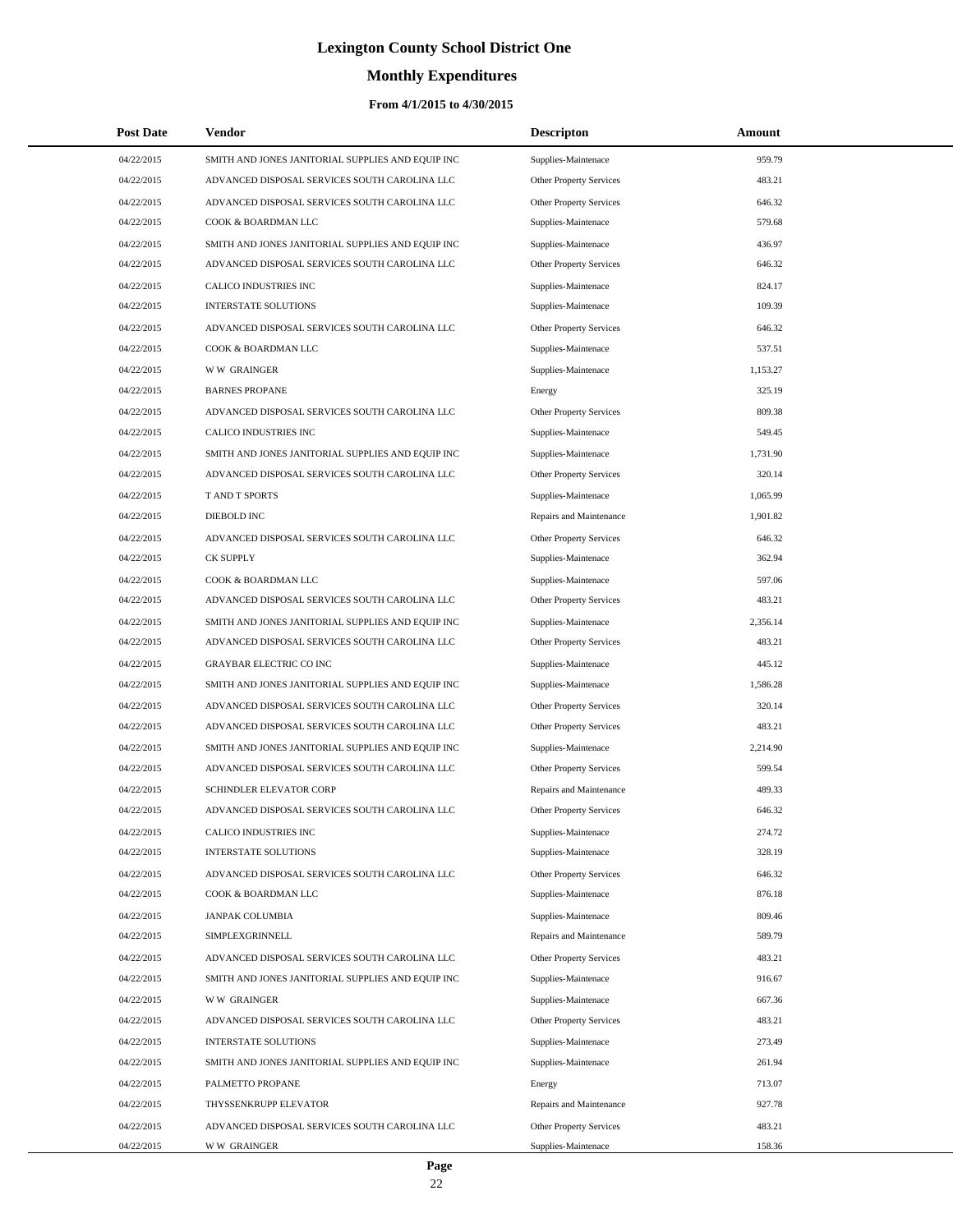# **Monthly Expenditures**

| <b>Post Date</b> | <b>Vendor</b>                                     | <b>Descripton</b>              | Amount    |
|------------------|---------------------------------------------------|--------------------------------|-----------|
| 04/22/2015       | ADVANCED DISPOSAL SERVICES SOUTH CAROLINA LLC     | Other Property Services        | 483.21    |
| 04/22/2015       | SMITH AND JONES JANITORIAL SUPPLIES AND EQUIP INC | Supplies-Maintenace            | 221.02    |
| 04/22/2015       | ADVANCED DISPOSAL SERVICES SOUTH CAROLINA LLC     | Other Property Services        | 646.25    |
| 04/22/2015       | SMITH AND JONES JANITORIAL SUPPLIES AND EQUIP INC | Supplies-Maintenace            | 120.70    |
| 04/22/2015       | ADVANCED DISPOSAL SERVICES SOUTH CAROLINA LLC     | Other Property Services        | 483.21    |
| 04/22/2015       | CALICO INDUSTRIES INC                             | Supplies-Maintenace            | 219.78    |
| 04/22/2015       | SMITH AND JONES JANITORIAL SUPPLIES AND EQUIP INC | Supplies-Maintenace            | 673.33    |
| 04/22/2015       | ADVANCED DISPOSAL SERVICES SOUTH CAROLINA LLC     | Other Property Services        | 483.21    |
| 04/22/2015       | SMITH AND JONES JANITORIAL SUPPLIES AND EQUIP INC | Supplies-Maintenace            | 218.29    |
| 04/22/2015       | ADVANCED DISPOSAL SERVICES SOUTH CAROLINA LLC     | Other Property Services        | 483.21    |
| 04/22/2015       | ADVANCED DISPOSAL SERVICES SOUTH CAROLINA LLC     | Other Property Services        | 483.21    |
| 04/22/2015       | CALICO INDUSTRIES INC                             | Supplies-Maintenace            | 439.56    |
| 04/22/2015       | <b>INTERSTATE SOLUTIONS</b>                       | Supplies-Maintenace            | 109.40    |
| 04/22/2015       | SMITH AND JONES JANITORIAL SUPPLIES AND EQUIP INC | Supplies-Maintenace            | 160.50    |
| 04/22/2015       | ADVANCED DISPOSAL SERVICES SOUTH CAROLINA LLC     | Other Property Services        | 483.21    |
| 04/22/2015       | ADVANCED DISPOSAL SERVICES SOUTH CAROLINA LLC     | <b>Other Property Services</b> | 483.21    |
| 04/22/2015       | CALICO INDUSTRIES INC                             | Supplies-Maintenace            | 549.45    |
| 04/22/2015       | DADE PAPER AND BAG CO                             | Supplies-Maintenace            | 501.62    |
| 04/22/2015       | ADVANCED DISPOSAL SERVICES SOUTH CAROLINA LLC     | Other Property Services        | 483.21    |
| 04/22/2015       | ADVANCED DISPOSAL SERVICES SOUTH CAROLINA LLC     | Other Property Services        | 483.21    |
| 04/22/2015       | <b>INTERSTATE SOLUTIONS</b>                       | Supplies-Maintenace            | 341.87    |
| 04/22/2015       | ADVANCED DISPOSAL SERVICES SOUTH CAROLINA LLC     | Other Property Services        | 483.21    |
| 04/22/2015       | CALICO INDUSTRIES INC                             | Supplies-Maintenace            | 274.72    |
| 04/22/2015       | <b>INTERSTATE SOLUTIONS</b>                       | Supplies-Maintenace            | 164.10    |
| 04/22/2015       | ADVANCED DISPOSAL SERVICES SOUTH CAROLINA LLC     | Other Property Services        | 483.21    |
| 04/22/2015       | <b>ADM SIGNS</b>                                  | Supplies-Maintenace            | 642.00    |
| 04/22/2015       | SMITH AND JONES JANITORIAL SUPPLIES AND EQUIP INC | Supplies-Maintenace            | 373.56    |
| 04/22/2015       | ADVANCED DISPOSAL SERVICES SOUTH CAROLINA LLC     | Other Property Services        | 483.21    |
| 04/22/2015       | <b>ADM SIGNS</b>                                  | Supplies-Maintenace            | 642.00    |
| 04/22/2015       | MIDSTATE AUTO/ELECTRICAL REPAIR INC               | Repairs and Maintenance        | 376.43    |
| 04/22/2015       | SC BUDGET AND CONTROL BOARD INTERNAL OPERATIONS   | Repairs and Maintenance        | 11,529.04 |
| 04/22/2015       | MISHOE, JOHN WAYNE                                | Other Prof & Tech Service      | 180.00    |
| 04/22/2015       | TREASTER, BENJAMIN F                              | Other Prof & Tech Service      | 180.00    |
| 04/22/2015       | MEDLIN, MICHAEL LAWRENCE                          | Other Prof & Tech Service      | 180.00    |
| 04/22/2015       | SMITH, BRIAN                                      | Other Prof & Tech Service      | 360.00    |
| 04/22/2015       | WISEMAN, DARREN MARK                              | Other Prof & Tech Service      | 180.00    |
| 04/22/2015       | HOWARD, KEVIN BRIAN                               | Other Prof & Tech Service      | 120.00    |
| 04/22/2015       | BARBER, DARYL SCOTT                               | Other Prof & Tech Service      | 120.00    |
| 04/22/2015       | WILFONG, MICHAEL BRIAN                            | Other Prof & Tech Service      | 120.00    |
| 04/22/2015       | SMITH, BRIAN                                      | Other Prof & Tech Service      | 180.00    |
| 04/22/2015       | HALLMAN, JACOB                                    | Other Prof & Tech Service      | 180.00    |
| 04/22/2015       | ANDERSON, JOSHUA                                  | Other Prof & Tech Service      | 180.00    |
| 04/22/2015       | BARRETT, S LEE                                    | Other Prof & Tech Service      | 180.00    |
| 04/22/2015       | ANDERSON, JOSHUA                                  | Other Prof & Tech Service      | 180.00    |
| 04/22/2015       | BLACK, CALEB JAMES                                | Other Prof & Tech Service      | 180.00    |
| 04/22/2015       | HAIGLER III, THOMAS I                             | Other Prof & Tech Service      | 180.00    |
| 04/22/2015       | HALLMAN, JACOB                                    | Other Prof & Tech Service      | 180.00    |
| 04/22/2015       | <b>QUALITY 1 LASER SERVICE</b>                    | Supplies                       | 2,368.98  |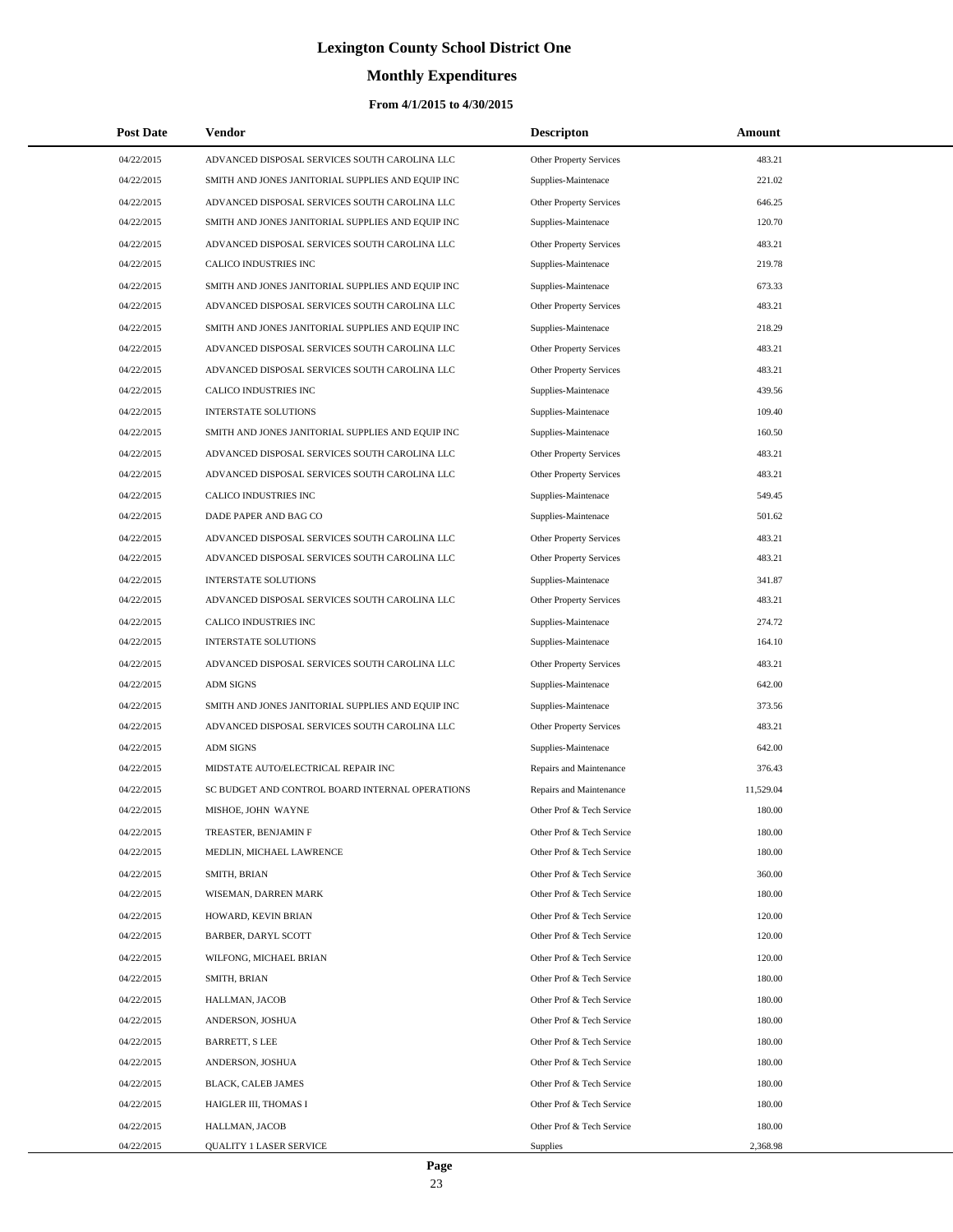# **Monthly Expenditures**

### **From 4/1/2015 to 4/30/2015**

| <b>Post Date</b> | <b>Vendor</b>                    | <b>Descripton</b>          | Amount   |
|------------------|----------------------------------|----------------------------|----------|
| 04/22/2015       | 4IMPRINT INC                     | Printing and Binding       | 593.26   |
| 04/22/2015       | <b>APPLE INC</b>                 | <b>Technology Supplies</b> | 5,125.30 |
| 04/22/2015       | IBM NATIONAL PARTS CENTER        | <b>Technology Supplies</b> | 124.01   |
| 04/22/2015       | DIGITAL OFFICE SOLUTIONS INC     | Repairs and Maintenance    | 658.84   |
| 04/22/2015       | DIGITAL OFFICE SOLUTIONS INC     | Repairs and Maintenance    | 607.70   |
| 04/22/2015       | TELCOM OF SOUTH CAROLINA INC     | Repairs and Maintenance    | 516.25   |
| 04/22/2015       | DIGITAL OFFICE SOLUTIONS INC     | Repairs and Maintenance    | 343.76   |
| 04/22/2015       | DIGITAL OFFICE SOLUTIONS INC     | Repairs and Maintenance    | 1,179.75 |
| 04/22/2015       | DIGITAL OFFICE SOLUTIONS INC     | Repairs and Maintenance    | 930.82   |
| 04/22/2015       | DIGITAL OFFICE SOLUTIONS INC     | Repairs and Maintenance    | 728.79   |
| 04/22/2015       | DIGITAL OFFICE SOLUTIONS INC     | Repairs and Maintenance    | 270.76   |
| 04/22/2015       | DIGITAL OFFICE SOLUTIONS INC     | Repairs and Maintenance    | 756.02   |
| 04/22/2015       | DIGITAL OFFICE SOLUTIONS INC     | Repairs and Maintenance    | 118.99   |
| 04/22/2015       | DIGITAL OFFICE SOLUTIONS INC     | Repairs and Maintenance    | 583.74   |
| 04/22/2015       | DIGITAL OFFICE SOLUTIONS INC     | Repairs and Maintenance    | 1,915.89 |
| 04/22/2015       | DIGITAL OFFICE SOLUTIONS INC     | Repairs and Maintenance    | 977.34   |
| 04/22/2015       | DIGITAL OFFICE SOLUTIONS INC     | Repairs and Maintenance    | 1,266.80 |
| 04/22/2015       | DIGITAL OFFICE SOLUTIONS INC     | Repairs and Maintenance    | 1,259.70 |
| 04/22/2015       | DIGITAL OFFICE SOLUTIONS INC     | Repairs and Maintenance    | 1,014.62 |
| 04/22/2015       | DIGITAL OFFICE SOLUTIONS INC     | Repairs and Maintenance    | 521.48   |
| 04/22/2015       | DIGITAL OFFICE SOLUTIONS INC     | Repairs and Maintenance    | 161.55   |
| 04/22/2015       | DIGITAL OFFICE SOLUTIONS INC     | Repairs and Maintenance    | 849.57   |
| 04/22/2015       | DIGITAL OFFICE SOLUTIONS INC     | Repairs and Maintenance    | 2,585.40 |
| 04/22/2015       | DIGITAL OFFICE SOLUTIONS INC     | Repairs and Maintenance    | 858.26   |
| 04/22/2015       | DIGITAL OFFICE SOLUTIONS INC     | Repairs and Maintenance    | 732.80   |
| 04/22/2015       | DIGITAL OFFICE SOLUTIONS INC     | Repairs and Maintenance    | 1,010.75 |
| 04/22/2015       | DIGITAL OFFICE SOLUTIONS INC     | Repairs and Maintenance    | 841.07   |
| 04/22/2015       | DIGITAL OFFICE SOLUTIONS INC     | Repairs and Maintenance    | 686.16   |
| 04/22/2015       | SPIRIT COMMUNICATIONS            | Communication              | 2,621.63 |
| 04/22/2015       | PURCHASED SERVICE                | Travel                     | 458.58   |
| 04/22/2015       | PURCHASED SERVICE                | Travel                     | 440.99   |
| 04/22/2015       | PURCHASED SERVICE                | Travel                     | 140.00   |
| 04/22/2015       | PURCHASED SERVICE                | Travel                     | 140.00   |
| 04/22/2015       | PURCHASED SERVICE                | Travel                     | 325.15   |
| 04/22/2015       | PURCHASED SERVICE                | Travel                     | 140.00   |
| 04/22/2015       | PURCHASED SERVICE                | Travel                     | 140.00   |
| 04/22/2015       | PURCHASED SERVICE                | Travel                     | 307.90   |
| 04/22/2015       | PURCHASED SERVICE                | Travel                     | 140.00   |
| 04/22/2015       | SC SCHOOL FOR THE DEAF AND BLIND | <b>Pupil Services</b>      | 3,666.66 |
| 04/22/2015       | PURCHASED SERVICE                | Travel                     | 421.48   |
| 04/22/2015       | PURCHASED SERVICE                | Travel                     | 151.23   |
| 04/22/2015       | PURCHASED SERVICE                | Travel                     | 189.75   |
| 04/22/2015       | PURCHASED SERVICE                | Travel                     | 252.71   |
| 04/22/2015       | PURCHASED SERVICE                | Travel                     | 195.21   |
| 04/22/2015       | PURCHASED SERVICE                | Travel                     | 303.03   |
| 04/22/2015       | PURCHASED SERVICE                | Travel                     | 104.08   |
| 04/22/2015       | <b>ANOTHER PRINTER</b>           | Printing and Binding       | 2,491.38 |
| 04/22/2015       | PURCHASED SERVICE                | Travel                     | 108.10   |

 $\overline{a}$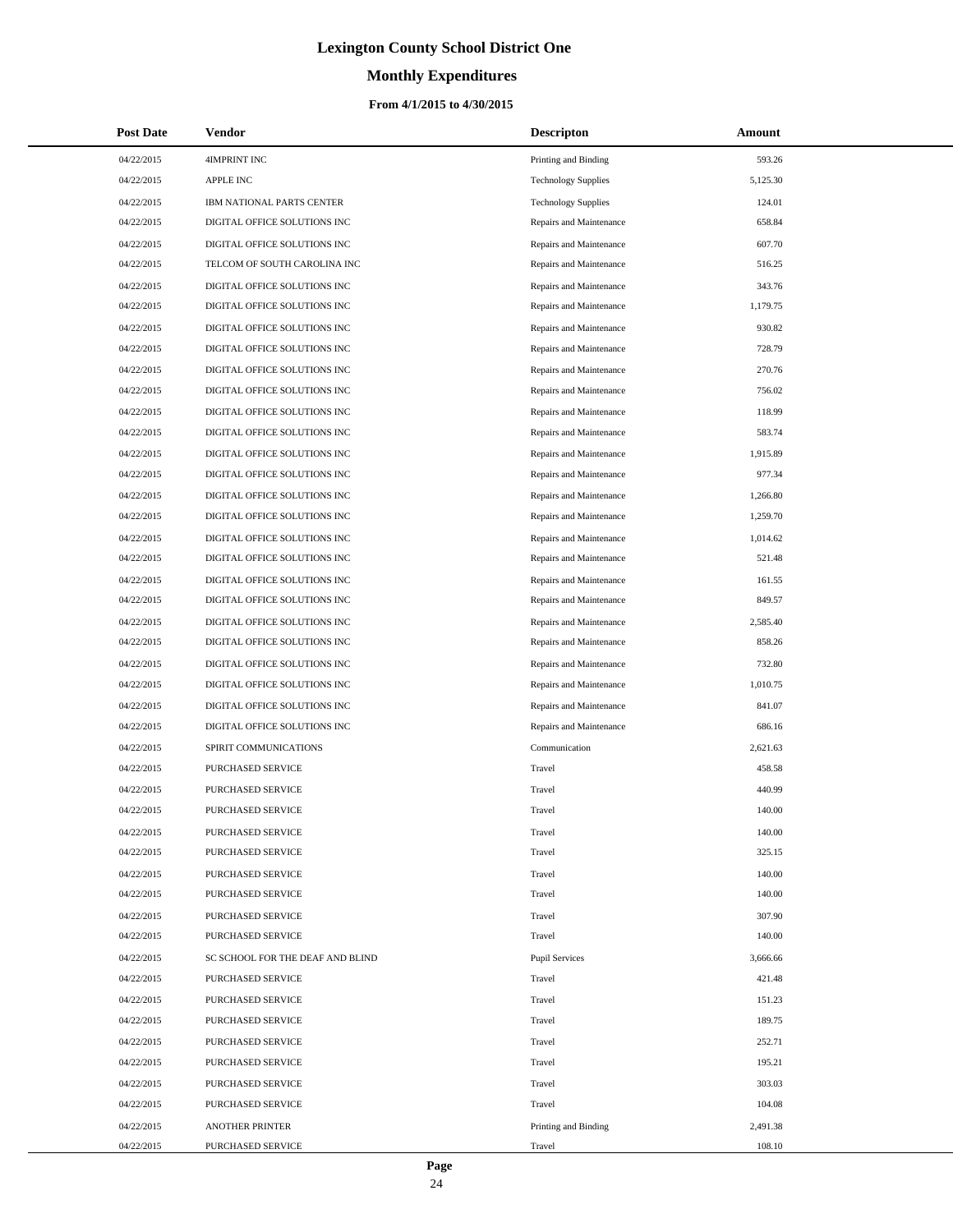# **Monthly Expenditures**

### **From 4/1/2015 to 4/30/2015**

| <b>Post Date</b> | Vendor                                   | <b>Descripton</b>             | Amount     |
|------------------|------------------------------------------|-------------------------------|------------|
| 04/22/2015       | PURCHASED SERVICE                        | Travel                        | 115.00     |
| 04/22/2015       | PURCHASED SERVICE                        | Travel                        | 308.00     |
| 04/22/2015       | PURCHASED SERVICE                        | Travel                        | 106.50     |
| 04/22/2015       | PURCHASED SERVICE                        | Travel                        | 308.00     |
| 04/22/2015       | PURCHASED SERVICE                        | Travel                        | 106.50     |
| 04/22/2015       | NANCY K PERRY CHILDREN'S SHELTER         | <b>Instructional Services</b> | 1,410.00   |
| 04/22/2015       | PEARSON EDUCATION CUSTOMER SERVICE (K12) | Supplies                      | 1,569.93   |
| 04/22/2015       | DELTA EDUCATION                          | Supplies                      | 683.73     |
| 04/22/2015       | CAROLINA BIOLOGICAL SUPPLY CO            | Supplies                      | 590.31     |
| 04/22/2015       | <b>DELTA EDUCATION</b>                   | Supplies                      | 110.42     |
| 04/22/2015       | R L BRYAN CO TEXTBOOK DEPOSITORY         | Supplies                      | 5,004.75   |
| 04/22/2015       | PURCHASED SERVICE                        | Travel                        | 277.37     |
| 04/22/2015       | PURCHASED SERVICE                        | Travel                        | 158.01     |
| 04/22/2015       | PRESENTATION SYSTEMS SOUTH INC           | Supplies                      | 1,309.62   |
| 04/22/2015       | KAPLAN EARLY LEARNING COMPANY            | Supplies                      | 276.92     |
| 04/22/2015       | PURCHASED SERVICE                        | Travel                        | 115.00     |
| 04/22/2015       | PURCHASED SERVICE                        | Travel                        | 115.00     |
| 04/22/2015       | PURCHASED SERVICE                        | Travel                        | 115.00     |
| 04/22/2015       | HAYNSWORTH SINKLER BOYD PA               | Dues and Fees                 | 81,000.00  |
| 04/22/2015       | COMMUNICATION MANAGEMENT INC             | <b>Technology Supplies</b>    | 2,160.00   |
| 04/22/2015       | MONROE CONSTRUCTION CO LLC               | Improv Other Than Bldg        | 184,142.07 |
| 04/22/2015       | CJMW ARCHITECTURE                        | <b>Building</b>               | 1,710.28   |
| 04/22/2015       | NUIDEA SCHOOL SUPPLY CO                  | Supplies                      | 23,762.03  |
| 04/22/2015       | <b>CUMMING</b>                           | <b>Building</b>               | 1,170.00   |
| 04/22/2015       | COMMUNICATION MANAGEMENT INC             | <b>Technology Supplies</b>    | 10,469.66  |
| 04/22/2015       | JENKINS HANCOCK AND SIDES                | <b>Building</b>               | 1,986.12   |
| 04/22/2015       | CANNON ASSOC INC                         | Building                      | 13,436.85  |
| 04/22/2015       | CANNON ASSOC INC                         | Improv Other Than Bldg        | 27,377.52  |
| 04/22/2015       | <b>COMPORIUM</b>                         | Communication                 | 387.77     |
| 04/22/2015       | WHALEY FOODSERVICE REPAIRS               | Supplies                      | 196.16     |
| 04/22/2015       | RUFUS ORNDUFF REF INC                    | Supplies                      | 245.30     |
| 04/22/2015       | RUFUS ORNDUFF REF INC                    | Repairs and Maintenance       | 860.64     |
| 04/22/2015       | <b>HOBART CORP</b>                       | Repairs and Maintenance       | 754.74     |
| 04/22/2015       | RUFUS ORNDUFF REF INC                    | Repairs and Maintenance       | 103.13     |
| 04/22/2015       | WHALEY FOODSERVICE REPAIRS               | Supplies                      | 218.71     |
| 04/22/2015       | MACTASTIC LLC DBA MACTASTIC IREPAIR      | Pupil Activity                | 3,209.00   |
| 04/22/2015       | CELL PHONE REPAIR OF SC                  | Pupil Activity                | 158.00     |
| 04/22/2015       | SMARTPHONE MEDIC LLC                     | Pupil Activity                | 198.00     |
| 04/22/2015       | MACTASTIC LLC DBA MACTASTIC IREPAIR      | Pupil Activity                | 1,448.00   |
| 04/22/2015       | SMARTPHONE MEDIC LLC                     | Pupil Activity                | 198.00     |
| 04/22/2015       | CELL PHONE REPAIR OF SC                  | Pupil Activity                | 1,411.00   |
| 04/22/2015       | SMARTPHONE MEDIC LLC                     | Pupil Activity                | 495.00     |
| 04/22/2015       | MACTASTIC LLC DBA MACTASTIC IREPAIR      | Pupil Activity                | 1,398.50   |
| 04/22/2015       | MACTASTIC LLC DBA MACTASTIC IREPAIR      | Pupil Activity                | 2,493.50   |
| 04/22/2015       | MACTASTIC LLC DBA MACTASTIC IREPAIR      | Pupil Activity                | 21,765.77  |
| 04/22/2015       | MACTASTIC LLC DBA MACTASTIC IREPAIR      | Pupil Activity                | 6,025.50   |
| 04/22/2015       | MACTASTIC LLC DBA MACTASTIC IREPAIR      | Pupil Activity                | 1,148.00   |
| 04/22/2015       | MACTASTIC LLC DBA MACTASTIC IREPAIR      | Pupil Activity                | 3,622.90   |

÷.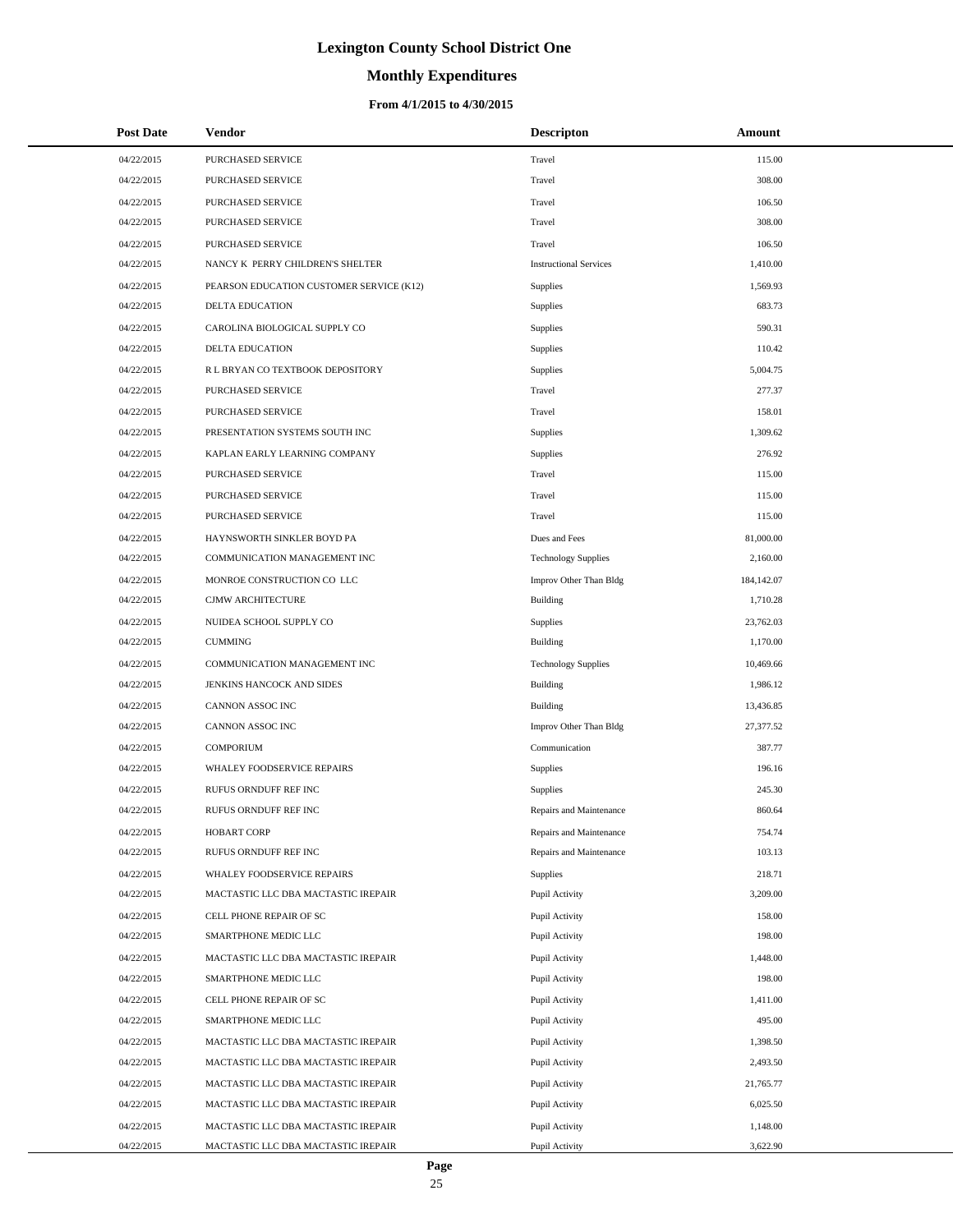# **Monthly Expenditures**

## **From 4/1/2015 to 4/30/2015**

| <b>Post Date</b> | Vendor                                            | <b>Descripton</b>           | Amount    |
|------------------|---------------------------------------------------|-----------------------------|-----------|
| 04/22/2015       | SMARTPHONE MEDIC LLC                              | Pupil Activity              | 396.00    |
| 04/22/2015       | MACTASTIC LLC DBA MACTASTIC IREPAIR               | Pupil Activity              | 11,518.15 |
| 04/22/2015       | CELL PHONE REPAIR OF SC                           | Pupil Activity              | 886.00    |
| 04/22/2015       | MACTASTIC LLC DBA MACTASTIC IREPAIR               | Pupil Activity              | 5,290.24  |
| 04/22/2015       | MACTASTIC LLC DBA MACTASTIC IREPAIR               | Pupil Activity              | 5,629.50  |
| 04/22/2015       | SMARTPHONE MEDIC LLC                              | Pupil Activity              | 149.00    |
| 04/22/2015       | <b>HEINEMANN</b>                                  | Pupil Activity              | 1,796.85  |
| 04/22/2015       | SC DEPARTMENT OF REVENUE (SALES TAX RETURN)       | Pupil Activity              | 114.35    |
| 04/22/2015       | HOSA                                              | Pupil Activity              | 660.00    |
| 04/22/2015       | <b>VANS VIOLIN</b>                                | Pupil Activity              | 1,684.18  |
| 04/22/2015       | ENVIRONMENTAL FABRICS INC                         | Pupil Activity              | 250.00    |
| 04/22/2015       | THE TROPHY AND GIFT SHOP                          | Pupil Activity              | 224.70    |
| 04/22/2015       | <b>BSN SPORTS INC</b>                             | Pupil Activity              | 186.20    |
| 04/22/2015       | T AND T SPORTS                                    | Pupil Activity              | 853.86    |
| 04/22/2015       | <b>BSN SPORTS INC</b>                             | Pupil Activity              | 674.10    |
| 04/22/2015       | THREADS EMBROIDERY LLC                            | Pupil Activity              | 988.68    |
| 04/22/2015       | SC HIGH SCHOOL LEAGUE                             | Pupil Activity              | 300.00    |
| 04/22/2015       | <b>BSN SPORTS INC</b>                             | Pupil Activity              | 4,985.13  |
| 04/22/2015       | FCA (FELLOW OF CHRISTIAN ATH) SOUTH CAROLINA/MIDL | Pupil Activity              | 250.00    |
| 04/22/2015       | <b>BSN SPORTS INC</b>                             | Pupil Activity              | 460.84    |
| 04/22/2015       | <b>BSN SPORTS INC</b>                             | Pupil Activity              | 1,057.90  |
| 04/22/2015       | MODEL ME KIDS LLC                                 | Supplies                    | 12,779.84 |
| 04/22/2015       | MODEL ME KIDS LLC                                 | <b>Technology Supplies</b>  | 9,802.69  |
| 04/23/2015       | <b>CAPSTONE</b>                                   | Supplies                    | 1,547.14  |
| 04/23/2015       | <b>SCHOOL HEALTH CORP</b>                         | Supplies                    | 449.79    |
| 04/23/2015       | PURCHASED SERVICE                                 | Travel                      | 144.90    |
| 04/23/2015       | US INK AND TONER INC                              | Supplies                    | 1,073.38  |
| 04/23/2015       | COMPUTER DESIGN CONSULTING SERVICE LLC            | Printing and Binding        | 1,059.30  |
| 04/23/2015       | HOMECOURT PUBLISHERS                              | Supplies                    | 1,335.50  |
| 04/23/2015       | <b>ADAIR PIANO LLC</b>                            | Repairs and Maintenance     | 300.00    |
| 04/23/2015       | WEISSMAN DESIGNS FOR DANCE                        | Supplies                    | 351.45    |
| 04/23/2015       | RHODES GRADUATION SERVICES INC                    | Supplies                    | 1,797.60  |
| 04/23/2015       | APPLIED VIDEO                                     | Supplies                    | 15,147.01 |
| 04/23/2015       | <b>HEINEMANN</b>                                  | Supplies                    | 3,242.75  |
| 04/23/2015       | PURCHASED SERVICE                                 | Travel                      | 575.58    |
| 04/23/2015       | PURCHASED SERVICE                                 | Travel                      | 335.91    |
| 04/23/2015       | PURCHASED SERVICE                                 | Travel                      | 101.43    |
| 04/23/2015       | PURCHASED SERVICE                                 | Travel                      | 113.85    |
| 04/23/2015       | FOLLETT SCHOOL SOLUTIONS INC                      | Supplies                    | 159.42    |
| 04/23/2015       | SC DEPARTMENT OF REVENUE (SALES TAX RETURN)       | Supplies                    | $-1.75$   |
| 04/23/2015       | SCHOOL NURSE SUPPLY INC                           | Supplies                    | 140.00    |
| 04/23/2015       | PURCHASED SERVICE                                 | Travel                      | 143.75    |
| 04/23/2015       | US INK AND TONER INC                              | Supplies                    | 187.01    |
| 04/23/2015       | BURKETT BURKETT AND BURKETT                       | Other Prof & Tech Service   | 460.65    |
| 04/23/2015       | PALMETTO PLAYGROUNDS LLC                          | Supplies-Maintenace         | 631.32    |
| 04/23/2015       | WHITTLE, HEATHER                                  | <b>Pupil Transportation</b> | 144.00    |
| 04/23/2015       | PURCHASED SERVICE                                 | Travel                      | 331.78    |
| 04/23/2015       | PURCHASED SERVICE                                 | Travel                      | 425.50    |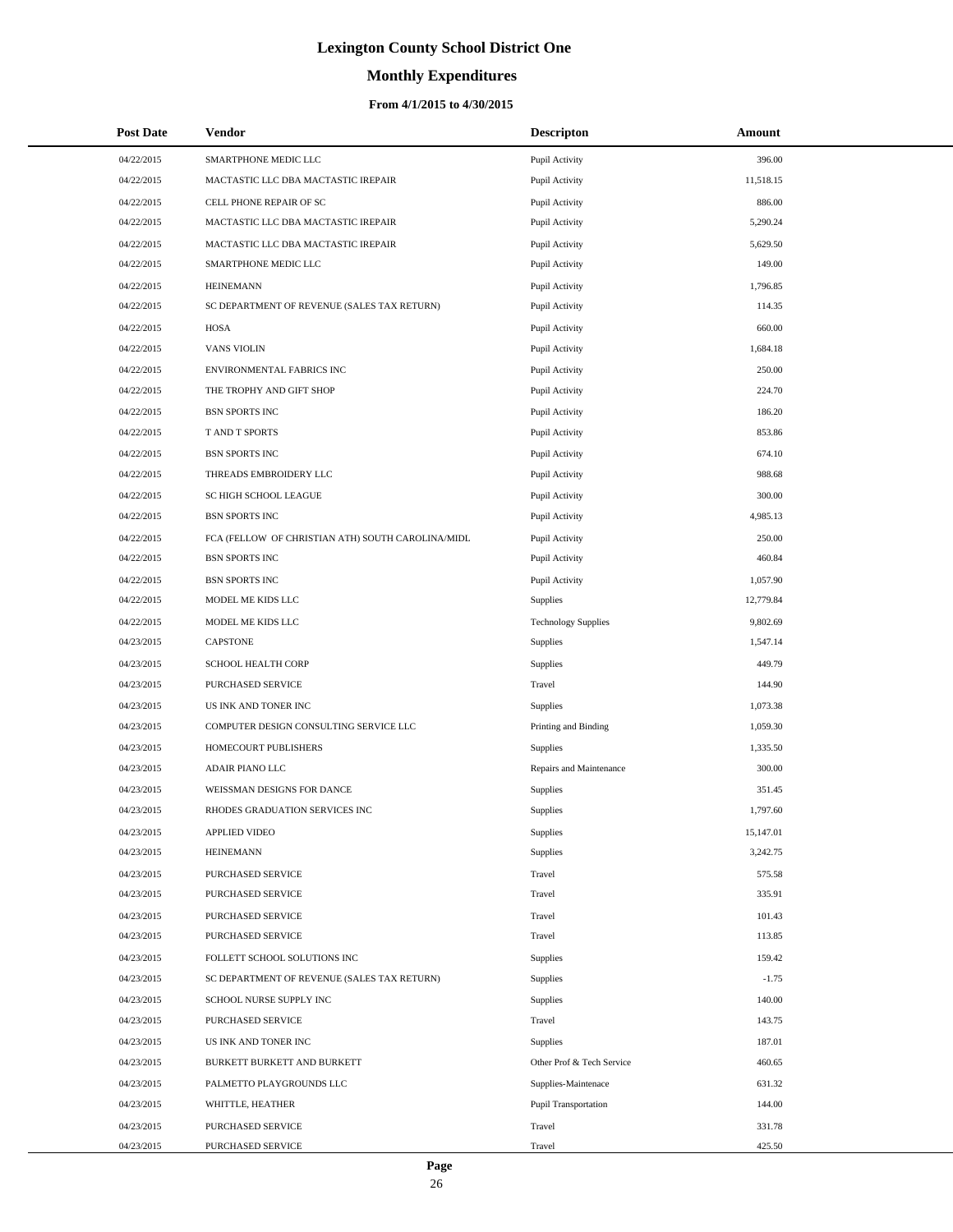# **Monthly Expenditures**

### **From 4/1/2015 to 4/30/2015**

| <b>Post Date</b> | <b>Vendor</b>                                     | <b>Descripton</b>              | Amount    |
|------------------|---------------------------------------------------|--------------------------------|-----------|
| 04/23/2015       | PURCHASED SERVICE                                 | Travel                         | 109.83    |
| 04/23/2015       | PURCHASED SERVICE                                 | Travel                         | 109.83    |
| 04/23/2015       | PURCHASED SERVICE                                 | Travel                         | 500.25    |
| 04/23/2015       | PURCHASED SERVICE                                 | Travel                         | 691.73    |
| 04/23/2015       | PURCHASED SERVICE                                 | Travel                         | 257.31    |
| 04/23/2015       | PURCHASED SERVICE                                 | Travel                         | 133.40    |
| 04/23/2015       | <b>SCHOLASTIC INC</b>                             | Supplies                       | 4,827.89  |
| 04/23/2015       | PURCHASED SERVICE                                 | Supplies                       | 588.49    |
| 04/23/2015       | MIND BODY AND SOUL FITNESS AND WELLNESS LLC       | Other Prof & Tech Service      | 150.00    |
| 04/23/2015       | DELTA EDUCATION                                   | Supplies                       | 110.42    |
| 04/23/2015       | FORMS AND SUPPLY INC (FSI)                        | Supplies                       | 101.16    |
| 04/23/2015       | <b>EDCON INC</b>                                  | Building                       | 84,470.00 |
| 04/23/2015       | RUFUS ORNDUFF REF INC                             | Supplies                       | 365.78    |
| 04/23/2015       | PURCHASED SERVICE                                 | Travel                         | 122.88    |
| 04/23/2015       | RUFUS ORNDUFF REF INC                             | Repairs and Maintenance        | 320.26    |
| 04/23/2015       | <b>ALSCO INC</b>                                  | Supplies                       | 470.80    |
| 04/23/2015       | MACTASTIC LLC DBA MACTASTIC IREPAIR               | Pupil Activity                 | 225.00    |
| 04/23/2015       | CAROLINA SPRINGS MIDDLE SCHOOL                    | Pupil Act-Fee/Collection Refnd | 140.00    |
| 04/23/2015       | MACTASTIC LLC DBA MACTASTIC IREPAIR               | Pupil Activity                 | 4,123.40  |
| 04/23/2015       | CAROLINA SPRINGS MIDDLE SCHOOL                    | Pupil Activity                 | 178.03    |
| 04/23/2015       | PURCHASED SERVICE                                 | Pupil Activity                 | 114.61    |
| 04/23/2015       | LEXINGTON TECHNOLOGY CENTER                       | Pupil Act-Fee/Collection Refnd | 135.00    |
| 04/23/2015       | <b>APPLIED VIDEO</b>                              | Pupil Activity                 | 7,203.40  |
| 04/23/2015       | WEISSMAN DESIGNS FOR DANCE                        | Pupil Activity                 | 343.95    |
| 04/23/2015       | CUSTOM TROPHIES AND AWARDS LLC                    | Pupil Activity                 | 155.15    |
| 04/23/2015       | <b>CAROLINA IDEAS</b>                             | Pupil Activity                 | 257.34    |
| 04/23/2015       | <b>FUTURE HORIZONS</b>                            | Supplies                       | 3,018.36  |
| 04/23/2015       | MIDDLEBURY INTERACTIVE LANGUAGE LLC               | Software Renewal/Agreemen      | 1,691.00  |
| 04/24/2015       | TEACHER'S DISCOVERY (FOREIGN LANGUAGES)           | Supplies-Immersion             | 174.25    |
| 04/24/2015       | NSTA NATIONAL SCIENCE TEACHERS ASSOCIATION        | Supplies                       | 1,658.13  |
| 04/24/2015       | SC DEPARTMENT OF REVENUE (SALES TAX RETURN)       | <b>Technology Supplies</b>     | 2,829.46  |
| 04/24/2015       | <b>SCANTEX BUSINESS SYSTEMS</b>                   | <b>Technology Supplies</b>     | 40,420.90 |
| 04/24/2015       | US INK AND TONER INC                              | Supplies                       | 342.63    |
| 04/24/2015       | US INK AND TONER INC                              | Supplies                       | 530.52    |
| 04/24/2015       | ROCHESTER 100 INC                                 | Supplies                       | 826.85    |
| 04/24/2015       | PURCHASED SERVICE                                 | Travel                         | 257.30    |
| 04/24/2015       | PALMETTO HEALTH ALLIANCE                          | <b>Instructional Services</b>  | 150.00    |
| 04/24/2015       | FOLLETT SCHOOL SOLUTIONS INC                      | <b>Library Books</b>           | 2,254.38  |
| 04/24/2015       | BOUND TO STAY BOUND BOOKS INC                     | <b>Library Books</b>           | 166.17    |
| 04/24/2015       | DUFF WHITE AND TURNER LLC                         | <b>Legal Services</b>          | 15,710.24 |
| 04/24/2015       | PURCHASED SERVICE                                 | Travel                         | 319.50    |
| 04/24/2015       | PURCHASED SERVICE                                 | Travel                         | 319.50    |
| 04/24/2015       | US INK AND TONER INC                              | Supplies                       | 128.09    |
| 04/24/2015       | PURCHASED SERVICE                                 | Travel                         | 606.93    |
| 04/24/2015       | <b>BARNES PROPANE</b>                             | Energy                         | 237.99    |
| 04/24/2015       | SOUTHEASTERN PAPER                                | Supplies-Maintenace            | 1,255.78  |
| 04/24/2015       | A Z LAWN MOWER PARTS                              | Supplies-Maintenace            | 384.98    |
| 04/24/2015       | SMITH AND JONES JANITORIAL SUPPLIES AND EQUIP INC | Supplies-Maintenace            | 555.54    |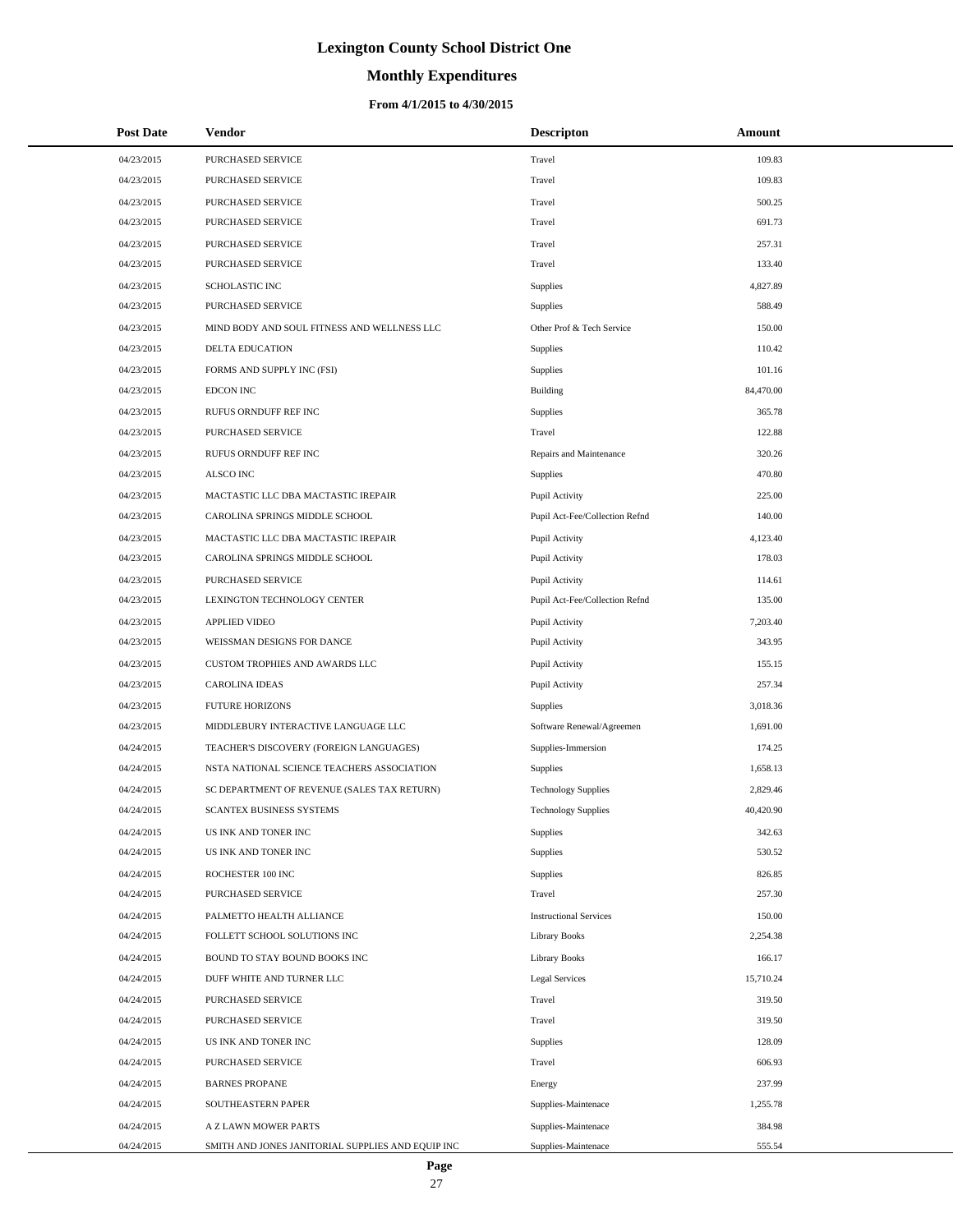# **Monthly Expenditures**

| <b>Post Date</b> | Vendor                                          | <b>Descripton</b>                    | Amount     |
|------------------|-------------------------------------------------|--------------------------------------|------------|
| 04/24/2015       | <b>BARNES PROPANE</b>                           | Energy                               | 228.22     |
| 04/24/2015       | PALMETTO PLAYGROUNDS LLC                        | Supplies-Maintenace                  | 160.50     |
| 04/24/2015       | PALMETTO PLAYGROUNDS LLC                        | Supplies-Maintenace                  | 160.50     |
| 04/24/2015       | A Z LAWN MOWER PARTS                            | Supplies-Maintenace                  | 384.99     |
| 04/24/2015       | <b>CK SUPPLY</b>                                | Supplies-Maintenace                  | 146.53     |
| 04/24/2015       | PALMETTO PLAYGROUNDS LLC                        | Supplies-Maintenace                  | 160.50     |
| 04/24/2015       | <b>SHERWINWILLIAMS</b>                          | Supplies-Maintenace                  | 428.21     |
| 04/24/2015       | MIDCAROLINA ELEC COOP INC                       | <b>Public Utilities</b>              | 12,330.00  |
| 04/24/2015       | PALMETTO PLAYGROUNDS LLC                        | Supplies-Maintenace                  | 100.31     |
| 04/24/2015       | MIDCAROLINA ELEC COOP INC                       | <b>Public Utilities</b>              | 8,133.00   |
| 04/24/2015       | PALMETTO PLAYGROUNDS LLC                        | Supplies-Maintenace                  | 160.50     |
| 04/24/2015       | MIDCAROLINA ELEC COOP INC                       | <b>Public Utilities</b>              | 6,562.00   |
| 04/24/2015       | PALMETTO PLAYGROUNDS LLC                        | Supplies-Maintenace                  | 321.00     |
| 04/24/2015       | PALMETTO PLAYGROUNDS LLC                        | Supplies-Maintenace                  | 160.50     |
| 04/24/2015       | KIRKHAM, PERRY BRYAN                            | Other Prof & Tech Service            | 180.00     |
| 04/24/2015       | <b>BARRETT, S LEE</b>                           | Other Prof & Tech Service            | 120.00     |
| 04/24/2015       | PURCHASED SERVICE                               | Travel                               | 834.67     |
| 04/24/2015       | FRANKLIN COVEY CO (EDUCATION DIV)               | Software Renewal/Agreemen            | 5,924.76   |
| 04/24/2015       | <b>LAMINEX INC</b>                              | Repairs and Maintenance              | 183.30     |
| 04/24/2015       | TELCOM OF SOUTH CAROLINA INC                    | Repairs and Maintenance              | 253.75     |
| 04/24/2015       | <b>ESPARK INC</b>                               | Software Renewal/Agreemen            | 4,369.68   |
| 04/24/2015       | SC DEPARTMENT OF REVENUE (SALES TAX RETURN)     | Software Renewal/Agreemen            | 305.88     |
| 04/24/2015       | <b>ESPARK INC</b>                               | Software Renewal/Agreemen            | 2,777.76   |
| 04/24/2015       | SC DEPARTMENT OF REVENUE (SALES TAX RETURN)     | Software Renewal/Agreemen            | 194.44     |
| 04/24/2015       | <b>ESPARK INC</b>                               | Inst Prog Improvement                | 4,565.70   |
| 04/24/2015       | <b>ESPARK INC</b>                               | Inst Prog Improvement                | 5,462.10   |
| 04/24/2015       | SC DEPARTMENT OF REVENUE (SALES TAX RETURN)     | Inst Prog Improvement                | 382.35     |
| 04/24/2015       | <b>ESPARK INC</b>                               | Inst Prog Improvement                | 3,472.20   |
| 04/24/2015       | SC DEPARTMENT OF REVENUE (SALES TAX RETURN)     | Inst Prog Improvement                | 243.05     |
| 04/24/2015       | SCHOOL SPECIALTY INC                            | <b>Supplies</b>                      | $-4.00$    |
| 04/24/2015       | PORKCHOP PRODUCTIONS                            | <b>Instructional Services</b>        | 1,000.00   |
| 04/24/2015       | FREY SCIENTIFIC                                 | Supplies                             | $-7.65$    |
| 04/24/2015       | UNIFIED AV SYSTEMS INC DBA MULTI MEDIA SERVICES | <b>Technology Supplies</b>           | 126,649.00 |
| 04/24/2015       | <b>US FOODS</b>                                 | Supplies                             | 333.24     |
| 04/24/2015       | <b>US FOODS</b>                                 | Food                                 | 4,371.31   |
| 04/24/2015       | EARTHGRAINS BAKING COMPANIES INC                | <b>Bread</b>                         | 182.25     |
| 04/24/2015       | BORDEN DAIRY CO OF SC LLC                       | Milk                                 | 472.79     |
| 04/24/2015       | SENN BROTHERS INC                               | Produce                              | 485.20     |
| 04/24/2015       | <b>US FOODS</b>                                 | Commodity Distribution Charge        | 142.04     |
| 04/24/2015       | <b>US FOODS</b>                                 | Supplies                             | 643.79     |
| 04/24/2015       | <b>US FOODS</b>                                 | Food                                 | 1,606.87   |
| 04/24/2015       | BORDEN DAIRY CO OF SC LLC                       | Milk                                 | 479.08     |
| 04/24/2015       | SENN BROTHERS INC                               | Produce                              | 626.38     |
| 04/24/2015       | <b>US FOODS</b>                                 | Supplies                             | 1,081.14   |
| 04/24/2015       | <b>US FOODS</b>                                 | Food                                 | 9,107.63   |
| 04/24/2015       | BORDEN DAIRY CO OF SC LLC                       | Milk                                 | 420.34     |
| 04/24/2015       | SENN BROTHERS INC                               | Produce                              | 285.93     |
| 04/24/2015       | <b>US FOODS</b>                                 | <b>Commodity Distribution Charge</b> | 116.60     |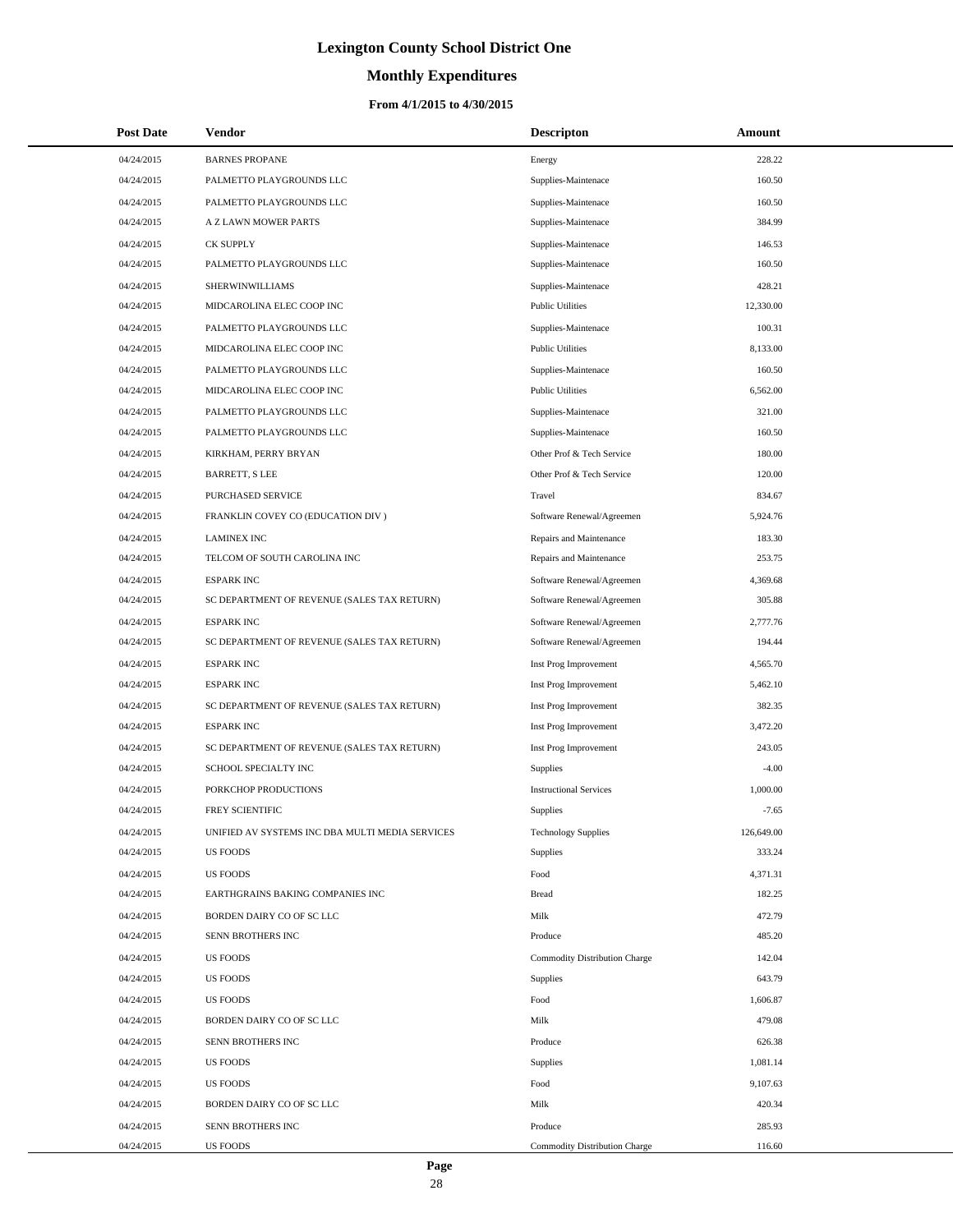# **Monthly Expenditures**

### **From 4/1/2015 to 4/30/2015**

| <b>Post Date</b> | <b>Vendor</b>                    | <b>Descripton</b>             | Amount   |
|------------------|----------------------------------|-------------------------------|----------|
| 04/24/2015       | <b>US FOODS</b>                  | Supplies                      | 265.88   |
| 04/24/2015       | <b>US FOODS</b>                  | Food                          | 1,157.91 |
| 04/24/2015       | BORDEN DAIRY CO OF SC LLC        | Milk                          | 542.13   |
| 04/24/2015       | SENN BROTHERS INC                | Produce                       | 430.12   |
| 04/24/2015       | <b>US FOODS</b>                  | Supplies                      | 319.99   |
| 04/24/2015       | <b>US FOODS</b>                  | Food                          | 2,949.36 |
| 04/24/2015       | BORDEN DAIRY CO OF SC LLC        | Milk                          | 618.29   |
| 04/24/2015       | SENN BROTHERS INC                | Produce                       | 454.70   |
| 04/24/2015       | <b>US FOODS</b>                  | Commodity Distribution Charge | 106.00   |
| 04/24/2015       | <b>US FOODS</b>                  | Supplies                      | 343.43   |
| 04/24/2015       | <b>US FOODS</b>                  | Food                          | 3,236.50 |
| 04/24/2015       | BORDEN DAIRY CO OF SC LLC        | Milk                          | 1,718.61 |
| 04/24/2015       | SENN BROTHERS INC                | Produce                       | 943.82   |
| 04/24/2015       | <b>US FOODS</b>                  | Food                          | 761.58   |
| 04/24/2015       | SENN BROTHERS INC                | Produce                       | 283.51   |
| 04/24/2015       | <b>US FOODS</b>                  | <b>Supplies</b>               | 289.36   |
| 04/24/2015       | <b>US FOODS</b>                  | Food                          | 3,161.50 |
| 04/24/2015       | SENN BROTHERS INC                | Produce                       | 750.55   |
| 04/24/2015       | <b>US FOODS</b>                  | Supplies                      | 379.70   |
| 04/24/2015       | <b>US FOODS</b>                  | Food                          | 1,630.71 |
| 04/24/2015       | EARTHGRAINS BAKING COMPANIES INC | <b>Bread</b>                  | 108.75   |
| 04/24/2015       | BORDEN DAIRY CO OF SC LLC        | Milk                          | 701.00   |
| 04/24/2015       | SENN BROTHERS INC                | Produce                       | 734.58   |
| 04/24/2015       | <b>US FOODS</b>                  | Supplies                      | 254.44   |
| 04/24/2015       | <b>US FOODS</b>                  | Food                          | 1,362.88 |
| 04/24/2015       | BORDEN DAIRY CO OF SC LLC        | Milk                          | 636.18   |
| 04/24/2015       | SENN BROTHERS INC                | Produce                       | 813.95   |
| 04/24/2015       | BORDEN DAIRY CO OF SC LLC        | Milk                          | 612.05   |
| 04/24/2015       | SENN BROTHERS INC                | Produce                       | 273.44   |
| 04/24/2015       | <b>US FOODS</b>                  | Supplies                      | 524.65   |
| 04/24/2015       | <b>US FOODS</b>                  | Food                          | 1,692.79 |
| 04/24/2015       | EARTHGRAINS BAKING COMPANIES INC | <b>Bread</b>                  | 116.25   |
| 04/24/2015       | BORDEN DAIRY CO OF SC LLC        | Milk                          | 655.20   |
| 04/24/2015       | SENN BROTHERS INC                | Produce                       | 748.99   |
| 04/24/2015       | <b>US FOODS</b>                  | Supplies                      | 278.85   |
| 04/24/2015       | <b>US FOODS</b>                  | Food                          | 1,552.22 |
| 04/24/2015       | BORDEN DAIRY CO OF SC LLC        | Milk                          | 510.04   |
| 04/24/2015       | SENN BROTHERS INC                | Produce                       | 471.03   |
| 04/24/2015       | <b>US FOODS</b>                  | Supplies                      | 444.14   |
| 04/24/2015       | <b>US FOODS</b>                  | Food                          | 7,980.55 |
| 04/24/2015       | EARTHGRAINS BAKING COMPANIES INC | <b>Bread</b>                  | 196.25   |
| 04/24/2015       | BORDEN DAIRY CO OF SC LLC        | Milk                          | 909.91   |
| 04/24/2015       | SENN BROTHERS INC                | Produce                       | 638.22   |
| 04/24/2015       | <b>US FOODS</b>                  | Commodity Distribution Charge | 120.84   |
| 04/24/2015       | <b>US FOODS</b>                  | <b>Supplies</b>               | 232.75   |
| 04/24/2015       | <b>US FOODS</b>                  | Food                          | 1,156.99 |
| 04/24/2015       | BORDEN DAIRY CO OF SC LLC        | Milk                          | 384.62   |
| 04/24/2015       | SENN BROTHERS INC                | Produce                       | 443.21   |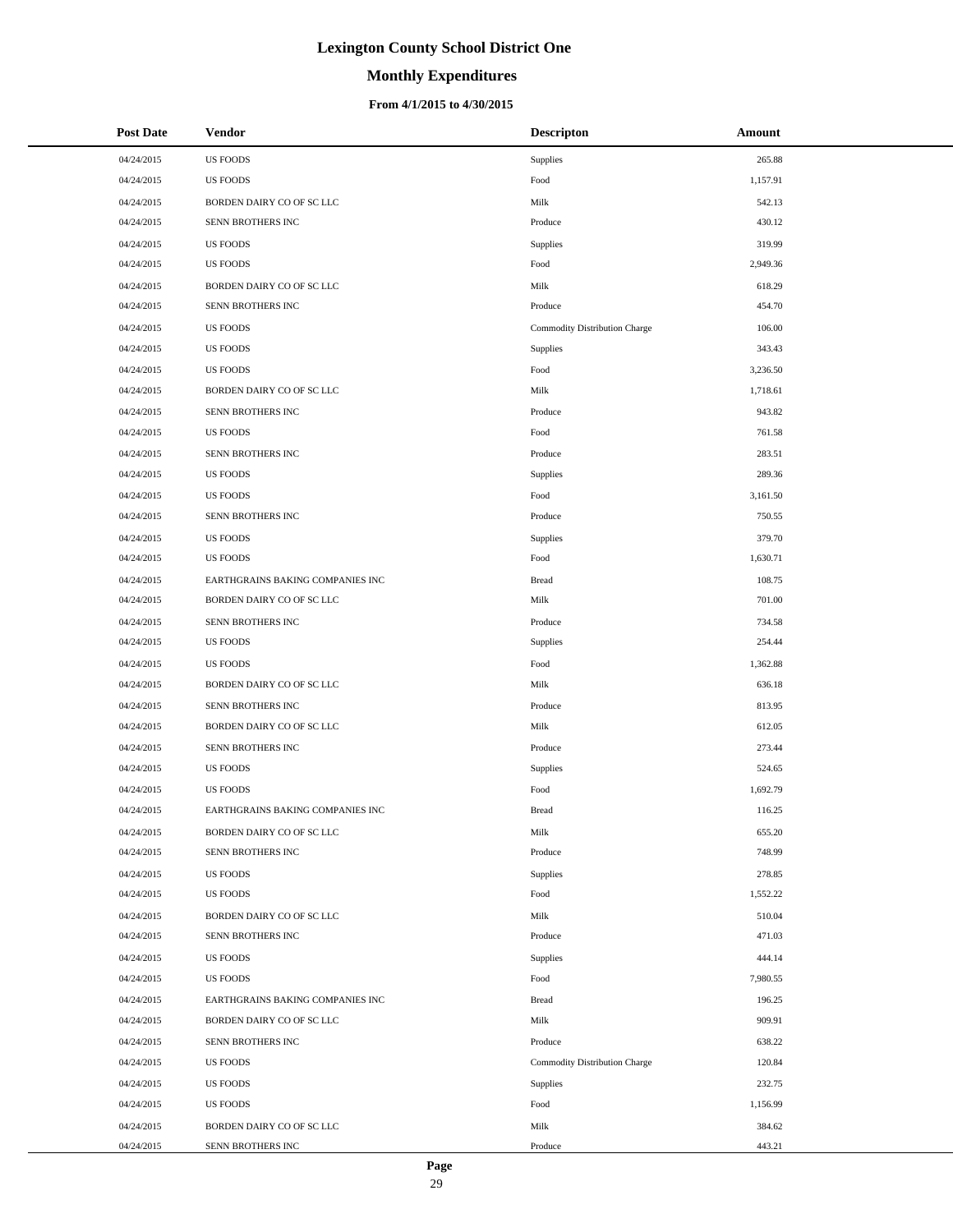# **Monthly Expenditures**

| <b>Post Date</b> | Vendor                           | <b>Descripton</b> | Amount   |
|------------------|----------------------------------|-------------------|----------|
| 04/24/2015       | <b>US FOODS</b>                  | Supplies          | 524.95   |
| 04/24/2015       | <b>US FOODS</b>                  | Food              | 3,637.75 |
| 04/24/2015       | BORDEN DAIRY CO OF SC LLC        | Milk              | 260.69   |
| 04/24/2015       | SENN BROTHERS INC                | Produce           | 448.79   |
| 04/24/2015       | <b>US FOODS</b>                  | Supplies          | 514.77   |
| 04/24/2015       | <b>US FOODS</b>                  | Food              | 2,111.55 |
| 04/24/2015       | BORDEN DAIRY CO OF SC LLC        | Milk              | 597.65   |
| 04/24/2015       | SENN BROTHERS INC                | Produce           | 446.77   |
| 04/24/2015       | <b>US FOODS</b>                  | Supplies          | 310.29   |
| 04/24/2015       | <b>US FOODS</b>                  | Food              | 855.59   |
| 04/24/2015       | BORDEN DAIRY CO OF SC LLC        | Milk              | 272.14   |
| 04/24/2015       | SENN BROTHERS INC                | Produce           | 562.81   |
| 04/24/2015       | <b>US FOODS</b>                  | Supplies          | 268.47   |
| 04/24/2015       | <b>US FOODS</b>                  | Food              | 1,352.41 |
| 04/24/2015       | BORDEN DAIRY CO OF SC LLC        | Milk              | 726.25   |
| 04/24/2015       | SENN BROTHERS INC                | Produce           | 488.34   |
| 04/24/2015       | <b>US FOODS</b>                  | Supplies          | 322.47   |
| 04/24/2015       | <b>US FOODS</b>                  | Food              | 2,154.48 |
| 04/24/2015       | BORDEN DAIRY CO OF SC LLC        | Milk              | 103.94   |
| 04/24/2015       | SENN BROTHERS INC                | Produce           | 527.96   |
| 04/24/2015       | <b>US FOODS</b>                  | Supplies          | 382.07   |
| 04/24/2015       | <b>US FOODS</b>                  | Food              | 1,075.78 |
| 04/24/2015       | BORDEN DAIRY CO OF SC LLC        | Milk              | 447.25   |
| 04/24/2015       | SENN BROTHERS INC                | Produce           | 319.04   |
| 04/24/2015       | <b>US FOODS</b>                  | Supplies          | 540.16   |
| 04/24/2015       | US FOODS                         | Food              | 3,157.80 |
| 04/24/2015       | BORDEN DAIRY CO OF SC LLC        | Milk              | 583.00   |
| 04/24/2015       | SENN BROTHERS INC                | Produce           | 761.30   |
| 04/24/2015       | <b>US FOODS</b>                  | Supplies          | 258.07   |
| 04/24/2015       | <b>US FOODS</b>                  | Food              | 1,236.12 |
| 04/24/2015       | BORDEN DAIRY CO OF SC LLC        | Milk              | 617.27   |
| 04/24/2015       | SENN BROTHERS INC                | Produce           | 757.78   |
| 04/24/2015       | US FOODS                         | Supplies          | 260.78   |
| 04/24/2015       | <b>US FOODS</b>                  | Food              | 2,181.79 |
| 04/24/2015       | EARTHGRAINS BAKING COMPANIES INC | <b>Bread</b>      | 102.50   |
| 04/24/2015       | BORDEN DAIRY CO OF SC LLC        | Milk              | 630.65   |
| 04/24/2015       | SENN BROTHERS INC                | Produce           | 851.13   |
| 04/24/2015       | US FOODS                         | Supplies          | 672.07   |
| 04/24/2015       | <b>US FOODS</b>                  | Food              | 1,057.52 |
| 04/24/2015       | BORDEN DAIRY CO OF SC LLC        | Milk              | 415.03   |
| 04/24/2015       | SENN BROTHERS INC                | Produce           | 404.73   |
| 04/24/2015       | <b>US FOODS</b>                  | Supplies          | 167.91   |
| 04/24/2015       | <b>US FOODS</b>                  | Food              | 1,002.75 |
| 04/24/2015       | BORDEN DAIRY CO OF SC LLC        | Milk              | 419.06   |
| 04/24/2015       | SENN BROTHERS INC                | Produce           | 621.55   |
| 04/24/2015       | US FOODS                         | Supplies          | 595.06   |
| 04/24/2015       | <b>US FOODS</b>                  | Food              | 1,213.00 |
| 04/24/2015       | EARTHGRAINS BAKING COMPANIES INC | <b>Bread</b>      | 136.25   |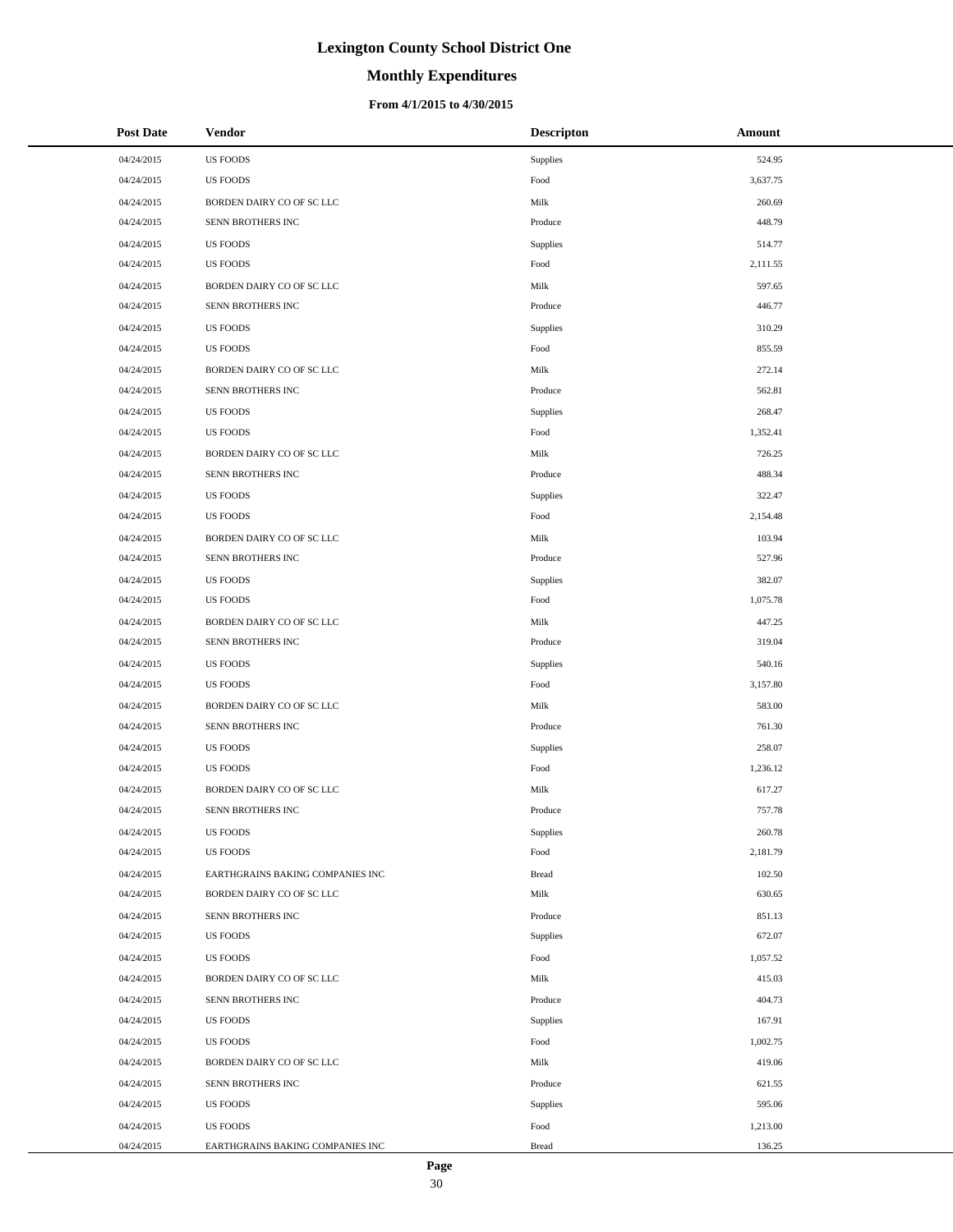# **Monthly Expenditures**

### **From 4/1/2015 to 4/30/2015**

| <b>Post Date</b> | Vendor                                         | <b>Descripton</b>             | Amount    |
|------------------|------------------------------------------------|-------------------------------|-----------|
| 04/24/2015       | BORDEN DAIRY CO OF SC LLC                      | Milk                          | 1,008.49  |
| 04/24/2015       | SENN BROTHERS INC                              | Produce                       | 757.59    |
| 04/24/2015       | <b>US FOODS</b>                                | <b>Supplies</b>               | 105.57    |
| 04/24/2015       | <b>US FOODS</b>                                | Food                          | 3,147.29  |
| 04/24/2015       | BORDEN DAIRY CO OF SC LLC                      | Milk                          | 284.00    |
| 04/24/2015       | SENN BROTHERS INC                              | Produce                       | 426.15    |
| 04/24/2015       | <b>US FOODS</b>                                | <b>Supplies</b>               | 226.98    |
| 04/24/2015       | <b>US FOODS</b>                                | Food                          | 2,296.97  |
| 04/24/2015       | EARTHGRAINS BAKING COMPANIES INC               | <b>Bread</b>                  | 130.00    |
| 04/24/2015       | BORDEN DAIRY CO OF SC LLC                      | Milk                          | 712.42    |
| 04/24/2015       | SENN BROTHERS INC                              | Produce                       | 572.24    |
| 04/24/2015       | <b>US FOODS</b>                                | Commodity Distribution Charge | 131.44    |
| 04/24/2015       | <b>US FOODS</b>                                | <b>Supplies</b>               | 132.81    |
| 04/24/2015       | <b>US FOODS</b>                                | Food                          | 856.32    |
| 04/24/2015       | BORDEN DAIRY CO OF SC LLC                      | Milk                          | 680.17    |
| 04/24/2015       | SENN BROTHERS INC                              | Produce                       | 475.20    |
| 04/24/2015       | <b>US FOODS</b>                                | <b>Supplies</b>               | 380.82    |
| 04/24/2015       | <b>US FOODS</b>                                | Food                          | 783.64    |
| 04/24/2015       | MACTASTIC LLC DBA MACTASTIC IREPAIR            | Pupil Activity                | 861.00    |
| 04/24/2015       | CELL PHONE REPAIR OF SC                        | Pupil Activity                | 395.00    |
| 04/24/2015       | MACTASTIC LLC DBA MACTASTIC IREPAIR            | Pupil Activity                | 150.00    |
| 04/24/2015       | MACTASTIC LLC DBA MACTASTIC IREPAIR            | Pupil Activity                | 515.00    |
| 04/24/2015       | CELL PHONE REPAIR OF SC                        | Pupil Activity                | 861.00    |
| 04/24/2015       | US INK AND TONER INC                           | Pupil Activity                | 123.37    |
| 04/24/2015       | SCHOOL SPECIALTY INC                           | Pupil Activity                | 428.37    |
| 04/24/2015       | WARD'S NATURAL SCIENCE EST LLC                 | Pupil Activity                | 1,815.46  |
| 04/24/2015       | BOUND TO STAY BOUND BOOKS INC                  | Pupil Activity                | 115.10    |
| 04/24/2015       | TOTAL STRENGTH AND SPEED                       | Pupil Activity                | 2,559.23  |
| 04/24/2015       | <b>NEFF</b>                                    | Pupil Activity                | 404.46    |
| 04/27/2015       | AVANT ASSESSMENT LLC                           | Software Renewal/Agreemen     | 41,671.56 |
| 04/27/2015       | SC DEPARTMENT OF REVENUE (SALES TAX RETURN)    | Software Renewal/Agreemen     | 2,917.01  |
| 04/27/2015       | <b>VERNIER SOFTWARE</b>                        | Supplies                      | 1,322.52  |
| 04/27/2015       | <b>ANOTHER PRINTER</b>                         | Printing and Binding          | 670.47    |
| 04/27/2015       | HEWLETT PACKARD BUSINESS STORE                 | <b>Technology Supplies</b>    | 528.63    |
| 04/27/2015       | SC DEPARTMENT OF CORRECTIONS DIV OF INDUSTRIES | Other Prof & Tech Service     | 560.00    |
| 04/27/2015       | <b>HEINEMANN</b>                               | Supplies                      | 1,925.00  |
| 04/27/2015       | SC DEPARTMENT OF REVENUE (SALES TAX RETURN)    | Supplies                      | 122.50    |
| 04/27/2015       | CENTRAL RESTAURANT PRODUCTS                    | Supplies                      | 1,613.76  |
| 04/27/2015       | SC DEPARTMENT OF REVENUE (SALES TAX RETURN)    | Supplies                      | 101.92    |
| 04/27/2015       | HUMAN RELATIONS MEDIA                          | Supplies                      | 1,812.17  |
| 04/27/2015       | US INK AND TONER INC                           | Supplies                      | 125.10    |
| 04/27/2015       | AIRGAS USA LLC                                 | Supplies                      | 105.66    |
| 04/27/2015       | <b>BLACK SHEEP PROMOTIONS</b>                  | Supplies                      | 2,568.00  |
| 04/27/2015       | ACE EDUCATIONAL SUPPLIES INC                   | Supplies                      | 173.38    |
| 04/27/2015       | SCHOLASTIC INC                                 | Supplies                      | 860.88    |
| 04/27/2015       | DIGITAL OFFICE SOLUTIONS INC                   | Supplies                      | 613.32    |
| 04/27/2015       | PINE PRESS OF LEXINGTON INC                    | Printing and Binding          | 310.30    |
| 04/27/2015       | FOLLETT SCHOOL SOLUTIONS INC                   | <b>Library Books</b>          | 845.75    |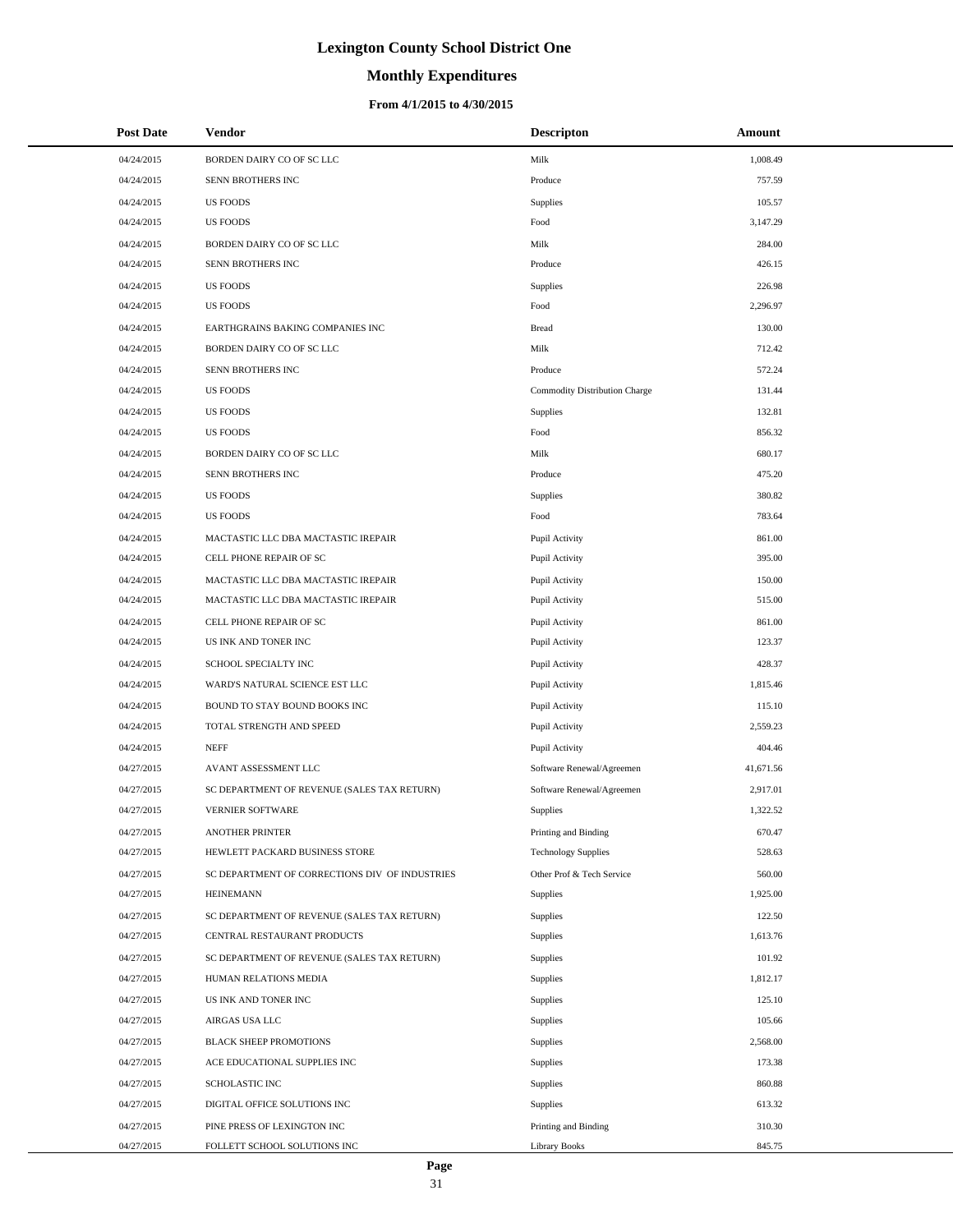# **Monthly Expenditures**

## **From 4/1/2015 to 4/30/2015**

| <b>Post Date</b> | <b>Vendor</b>                                     | <b>Descripton</b>         | Amount    |  |
|------------------|---------------------------------------------------|---------------------------|-----------|--|
| 04/27/2015       | FOLLETT SCHOOL SOLUTIONS INC                      | <b>Library Books</b>      | 183.71    |  |
| 04/27/2015       | DIEBOLD INC                                       | Repairs and Maintenance   | 405.39    |  |
| 04/27/2015       | CITY ELECTRIC SUPPLY CO                           | Supplies-Maintenace       | 523.23    |  |
| 04/27/2015       | SMITH AND JONES JANITORIAL SUPPLIES AND EQUIP INC | Supplies-Maintenace       | 3,508.53  |  |
| 04/27/2015       | <b>GRAYBAR ELECTRIC CO INC</b>                    | Supplies-Maintenace       | 987.07    |  |
| 04/27/2015       | SMITH AND JONES JANITORIAL SUPPLIES AND EQUIP INC | Supplies-Maintenace       | 556.40    |  |
| 04/27/2015       | SMITH AND JONES JANITORIAL SUPPLIES AND EQUIP INC | Supplies-Maintenace       | 3,916.20  |  |
| 04/27/2015       | SMITH AND JONES JANITORIAL SUPPLIES AND EQUIP INC | Supplies-Maintenace       | 3,498.58  |  |
| 04/27/2015       | <b>GRAYBAR ELECTRIC CO INC</b>                    | Supplies-Maintenace       | 987.08    |  |
| 04/27/2015       | SMITH AND JONES JANITORIAL SUPPLIES AND EQUIP INC | Supplies-Maintenace       | 876.87    |  |
| 04/27/2015       | SMITH AND JONES JANITORIAL SUPPLIES AND EQUIP INC | Supplies-Maintenace       | 4,911.30  |  |
| 04/27/2015       | GATEWAY SUPPLY CO INC                             | Supplies-Maintenace       | 432.55    |  |
| 04/27/2015       | DIEBOLD INC                                       | Repairs and Maintenance   | 831.64    |  |
| 04/27/2015       | SMITH AND JONES JANITORIAL SUPPLIES AND EQUIP INC | Supplies-Maintenace       | 4,057.44  |  |
| 04/27/2015       | SMITH AND JONES JANITORIAL SUPPLIES AND EQUIP INC | Supplies-Maintenace       | 987.40    |  |
| 04/27/2015       | <b>GRAYBAR ELECTRIC CO INC</b>                    | Supplies-Maintenace       | 1,189.84  |  |
| 04/27/2015       | SMITH AND JONES JANITORIAL SUPPLIES AND EQUIP INC | Supplies-Maintenace       | 287.36    |  |
| 04/27/2015       | BLACK ROCK BUSINESS SOLUTIONS LLC                 | Supplies                  | 1,733.26  |  |
| 04/27/2015       | APPLE INC                                         | Travel                    | 160.00    |  |
| 04/27/2015       | PUBLIC CONSULTING GROUP INC (PCG)                 | Software Renewal/Agreemen | 15,000.00 |  |
| 04/27/2015       | AIRGAS USA LLC                                    | Supplies                  | 2,336.35  |  |
| 04/27/2015       | NUIDEA SCHOOL SUPPLY CO                           | Supplies                  | 6,570.49  |  |
| 04/27/2015       | MACTASTIC LLC DBA MACTASTIC IREPAIR               | Pupil Activity            | 3,861.50  |  |
| 04/27/2015       | MACTASTIC LLC DBA MACTASTIC IREPAIR               | Pupil Activity            | 2,666.50  |  |
| 04/27/2015       | MACTASTIC LLC DBA MACTASTIC IREPAIR               | Pupil Activity            | 1,149.90  |  |
| 04/27/2015       | MACTASTIC LLC DBA MACTASTIC IREPAIR               | Pupil Activity            | 2,383.00  |  |
| 04/27/2015       | MACTASTIC LLC DBA MACTASTIC IREPAIR               | Pupil Activity            | 1,685.50  |  |
| 04/27/2015       | MACTASTIC LLC DBA MACTASTIC IREPAIR               | Pupil Activity            | 3,678.00  |  |
| 04/27/2015       | MACTASTIC LLC DBA MACTASTIC IREPAIR               | Pupil Activity            | 1,541.90  |  |
| 04/27/2015       | MACTASTIC LLC DBA MACTASTIC IREPAIR               | Pupil Activity            | 6,731.50  |  |
| 04/27/2015       | FRANKLIN COVEY CO (EDUCATION DIV )                | Pupil Activity            | 680.57    |  |
| 04/27/2015       | FORMS AND SUPPLY INC (FSI)                        | Pupil Activity            | 212.23    |  |
| 04/27/2015       | <b>GUNTER, JAIME L</b>                            | Pupil Activity            | 135.00    |  |
| 04/27/2015       | STOKES, JAMES LEE                                 | Pupil Activity            | 315.00    |  |
| 04/27/2015       | ABBOTT, STEVE M                                   | Pupil Activity            | 102.80    |  |
| 04/27/2015       | COMBS, OBIE                                       | Pupil Activity            | 110.10    |  |
| 04/27/2015       | FLICKER, SCOTT                                    | Pupil Activity            | 105.00    |  |
| 04/27/2015       | DUMLAO, MARVIN R                                  | Pupil Activity            | 200.00    |  |
| 04/27/2015       | WOODRING, JIM                                     | Pupil Activity            | 200.00    |  |
| 04/27/2015       | BURGER, BRAD                                      | Pupil Activity            | 140.00    |  |
| 04/27/2015       | <b>GREEN, COREY</b>                               | Pupil Activity            | 140.00    |  |
| 04/27/2015       | ISPHORDING, MARC GEOFFREY                         | Pupil Activity            | 120.00    |  |
| 04/27/2015       | BUSBY, RALPH LENNY                                | Pupil Activity            | 120.00    |  |
| 04/27/2015       | POOLE, JOSEPH AARON                               | Pupil Activity            | 120.00    |  |
| 04/27/2015       | <b>BALAZS, JOE</b>                                | Pupil Activity            | 112.20    |  |
| 04/27/2015       | FLICKER, SCOTT                                    | Pupil Activity            | 103.50    |  |
| 04/27/2015       | SHULL, MARION                                     | Pupil Activity            | 103.50    |  |
| 04/27/2015       | CHERUP, MONTY                                     | Pupil Activity            | 101.00    |  |

÷.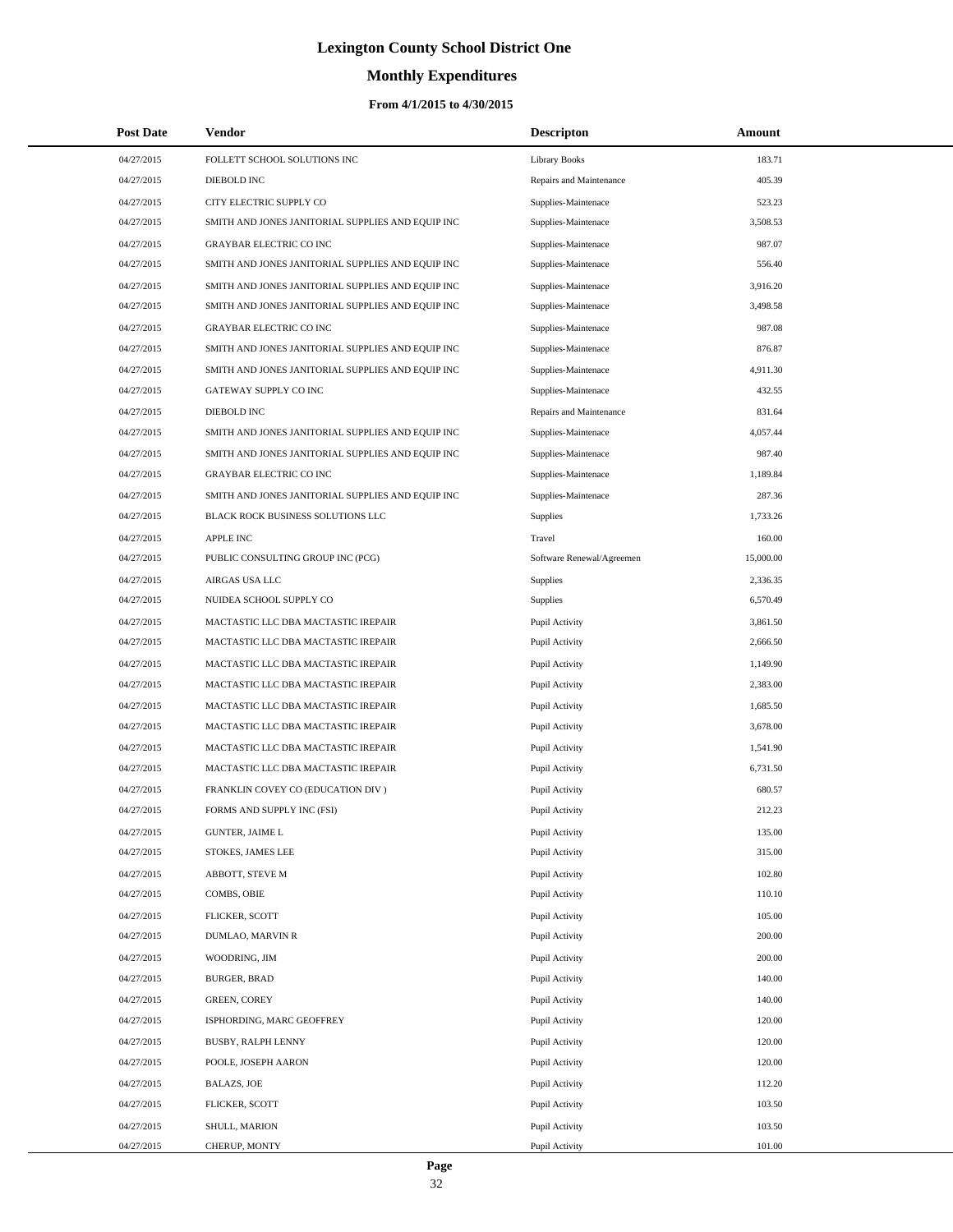# **Monthly Expenditures**

## **From 4/1/2015 to 4/30/2015**

| <b>Post Date</b> | Vendor                                            | <b>Descripton</b>             | Amount    |
|------------------|---------------------------------------------------|-------------------------------|-----------|
| 04/27/2015       | CLARKE, SAMUEL F                                  | Pupil Activity                | 117.20    |
| 04/27/2015       | POOLE, JOSEPH AARON                               | Pupil Activity                | 105.00    |
| 04/27/2015       | SCHECTMAN, ALAN                                   | Pupil Activity                | 105.00    |
| 04/27/2015       | SMITH, STAN                                       | Pupil Activity                | 109.50    |
| 04/27/2015       | FRITH, JASON C                                    | <b>Instructional Services</b> | 360.00    |
| 04/27/2015       | <b>GRIFFIN, MELODIE</b>                           | <b>Instructional Services</b> | 500.00    |
| 04/27/2015       | THE BE KIND PEOPLE PROJECT FOUNDATION             | <b>Instructional Services</b> | 300.00    |
| 04/27/2015       | TRUSTUS THEATRE                                   | <b>Instructional Services</b> | 900.00    |
| 04/27/2015       | WALKER, ALICIA W                                  | <b>Instructional Services</b> | 400.00    |
| 04/28/2015       | MANN TOOL AND SUPPLY                              | Supplies                      | 105.28    |
| 04/28/2015       | DANCEWEAR SOLUTIONS, GYMNASTIC SOL, SPIRITUAL EX  | Supplies                      | 417.96    |
| 04/28/2015       | PURCHASED SERVICE                                 | Other Objects                 | 111.91    |
| 04/28/2015       | KEENAN AND SUGGS INC                              | Other Prof & Tech Service     | 2,500.00  |
| 04/28/2015       | WISEMAN, DARREN MARK                              | Other Prof & Tech Service     | 180.00    |
| 04/28/2015       | SNUFFER, ROBERT                                   | Other Prof & Tech Service     | 120.00    |
| 04/28/2015       | US POSTAL SERVICE CMRSPOC                         | Supplies                      | 10,000.00 |
| 04/29/2015       | BENCHMARK EDUCATION CO                            | Supplies                      | 1,307.90  |
| 04/29/2015       | MCGRAW HILL EDUCATION                             | Supplies                      | 137.53    |
| 04/29/2015       | SCHOOL SPECIALTY INC                              | Supplies                      | 146.53    |
| 04/29/2015       | SCHOOL SPECIALTY INC                              | Supplies                      | 510.35    |
| 04/29/2015       | CAMCOR                                            | <b>Technology Supplies</b>    | 627.01    |
| 04/29/2015       | HANNAH PIANO CO                                   | <b>Supplies</b>               | 370.50    |
| 04/29/2015       | <b>LENOVO US</b>                                  | <b>Technology Supplies</b>    | 524.30    |
| 04/29/2015       | FOLLETT SCHOOL SOLUTIONS INC                      | Library Books                 | 655.94    |
| 04/29/2015       | LEXINGTON PRINTING LLC                            | Printing and Binding          | 147.66    |
| 04/29/2015       | KENDALL ELEVATOR COMPANY                          | Repairs and Maintenance       | 336.00    |
| 04/29/2015       | SIMPLEXGRINNELL                                   | Repairs and Maintenance       | 480.00    |
| 04/29/2015       | KENDALL ELEVATOR COMPANY                          | Repairs and Maintenance       | 744.00    |
| 04/29/2015       | <b>ZINGERS FENCING LLC</b>                        | Repairs and Maintenance       | 275.00    |
| 04/29/2015       | <b>B AND T SAND CO</b>                            | Supplies-Maintenace           | 315.67    |
| 04/29/2015       | H L SHEALY CO                                     | Supplies-Maintenace           | 192.60    |
| 04/29/2015       | PRICES COUNTRY STORE                              | Supplies-Maintenace           | 821.71    |
| 04/29/2015       | GILBERTSUMMIT RURAL WATER DISTRICT                | <b>Public Utilities</b>       | 1,001.83  |
| 04/29/2015       | CARQUEST AUTO PARTS                               | Supplies-Maintenace           | 237.54    |
| 04/29/2015       | COASTAL CONTRACT HARDWARE INC                     | Supplies-Maintenace           | 684.79    |
| 04/29/2015       | H L SHEALY CO                                     | Supplies-Maintenace           | 321.00    |
| 04/29/2015       | SMITH AND JONES JANITORIAL SUPPLIES AND EQUIP INC | Supplies-Maintenace           | 6,035.87  |
| 04/29/2015       | GILBERTSUMMIT RURAL WATER DISTRICT                | <b>Public Utilities</b>       | 630.06    |
| 04/29/2015       | KENDALL ELEVATOR COMPANY                          | Repairs and Maintenance       | 132.00    |
| 04/29/2015       | SIMPLEXGRINNELL                                   | Repairs and Maintenance       | 1,008.00  |
| 04/29/2015       | COASTAL CONTRACT HARDWARE INC                     | Supplies-Maintenace           | 1,091.40  |
| 04/29/2015       | H L SHEALY CO                                     | Supplies-Maintenace           | 256.80    |
| 04/29/2015       | SIMPLEXGRINNELL                                   | Repairs and Maintenance       | 660.00    |
| 04/29/2015       | COASTAL CONTRACT HARDWARE INC                     | Supplies-Maintenace           | 684.80    |
| 04/29/2015       | EA SERVICES INC                                   | Supplies-Maintenace           | 230.54    |
| 04/29/2015       | COASTAL CONTRACT HARDWARE INC                     | Supplies-Maintenace           | 1,303.26  |
| 04/29/2015       | KENDALL ELEVATOR COMPANY                          | Repairs and Maintenance       | 132.00    |
| 04/29/2015       | KENDALL ELEVATOR COMPANY                          | Repairs and Maintenance       | 132.00    |

 $\overline{a}$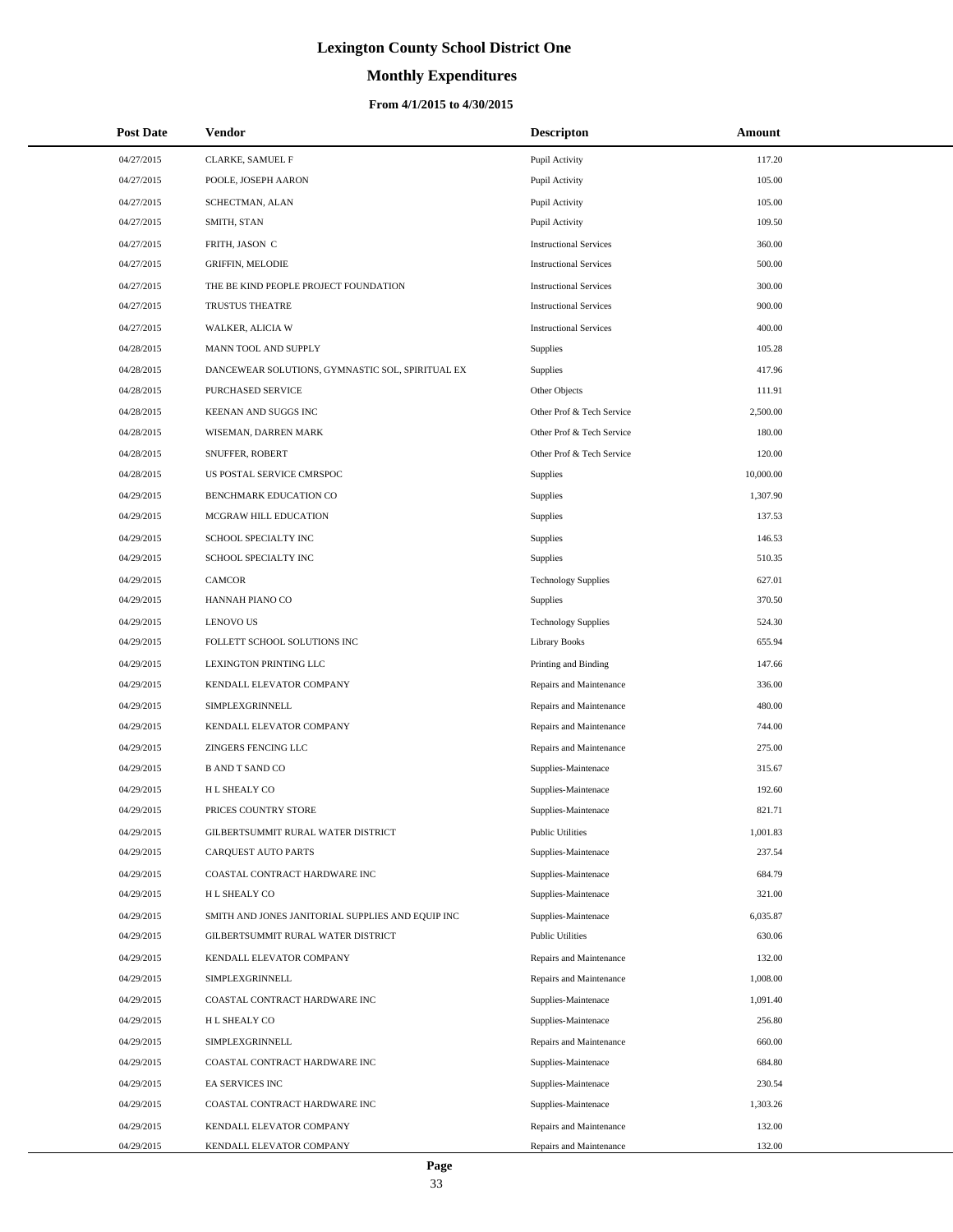# **Monthly Expenditures**

| <b>Post Date</b> | <b>Vendor</b>                                      | <b>Descripton</b>          | Amount    |  |
|------------------|----------------------------------------------------|----------------------------|-----------|--|
| 04/29/2015       | COASTAL CONTRACT HARDWARE INC                      | Supplies-Maintenace        | 297.46    |  |
| 04/29/2015       | FERGUSON ENTERPRISES INC FEI 27                    | Supplies-Maintenace        | 706.20    |  |
| 04/29/2015       | H L SHEALY CO                                      | Supplies-Maintenace        | 192.60    |  |
| 04/29/2015       | <b>ZINGERS FENCING LLC</b>                         | Repairs and Maintenance    | 250.00    |  |
| 04/29/2015       | H L SHEALY CO                                      | Supplies-Maintenace        | 321.00    |  |
| 04/29/2015       | KENDALL ELEVATOR COMPANY                           | Repairs and Maintenance    | 132.00    |  |
| 04/29/2015       | GILBERTSUMMIT RURAL WATER DISTRICT                 | <b>Public Utilities</b>    | 341.43    |  |
| 04/29/2015       | H L SHEALY CO                                      | Supplies-Maintenace        | 192.60    |  |
| 04/29/2015       | SMITH AND JONES JANITORIAL SUPPLIES AND EQUIP INC  | Supplies-Maintenace        | 2,551.95  |  |
| 04/29/2015       | COASTAL CONTRACT HARDWARE INC                      | Supplies-Maintenace        | 684.80    |  |
| 04/29/2015       | MCWATERS INC (OFFICE FURNITURE ONLY)               | Supplies-Maintenace        | 472.53    |  |
| 04/29/2015       | COASTAL CONTRACT HARDWARE INC                      | Supplies-Maintenace        | 188.32    |  |
| 04/29/2015       | DADE PAPER AND BAG CO                              | Supplies-Maintenace        | 376.21    |  |
| 04/29/2015       | GILBERTSUMMIT RURAL WATER DISTRICT                 | <b>Public Utilities</b>    | 827.71    |  |
| 04/29/2015       | COMPLETE PARTITION REPAIR INC                      | Repairs and Maintenance    | 2,671.00  |  |
| 04/29/2015       | GILBERTSUMMIT RURAL WATER DISTRICT                 | <b>Public Utilities</b>    | 369.04    |  |
| 04/29/2015       | KENDALL ELEVATOR COMPANY                           | Repairs and Maintenance    | 204.00    |  |
| 04/29/2015       | <b>AUTOZONE INC</b>                                | Supplies-Maintenace        | 571.57    |  |
| 04/29/2015       | KENDALL ELEVATOR COMPANY                           | Repairs and Maintenance    | 540.00    |  |
| 04/29/2015       | H L SHEALY CO                                      | Supplies-Maintenace        | 321.00    |  |
| 04/29/2015       | COMPASS GROUP USA INC DBA CANTEEN REFRESHMENT SERV | <b>Supplies</b>            | 100.47    |  |
| 04/29/2015       | TELCOM OF SOUTH CAROLINA INC                       | <b>Technology Supplies</b> | 467.38    |  |
| 04/29/2015       | DIGITAL OFFICE SOLUTIONS INC                       | Repairs and Maintenance    | 422.58    |  |
| 04/29/2015       | TELCOM OF SOUTH CAROLINA INC                       | Repairs and Maintenance    | 140.00    |  |
| 04/29/2015       | DIGITAL OFFICE SOLUTIONS INC                       | Repairs and Maintenance    | 161.15    |  |
| 04/29/2015       | TRITEK FIRE AND SECURITY LLC                       | Repairs and Maintenance    | 525.00    |  |
| 04/29/2015       | DIGITAL OFFICE SOLUTIONS INC                       | Repairs and Maintenance    | 462.49    |  |
| 04/29/2015       | DIGITAL OFFICE SOLUTIONS INC                       | Repairs and Maintenance    | 214.83    |  |
| 04/29/2015       | DIGITAL OFFICE SOLUTIONS INC                       | Repairs and Maintenance    | 521.99    |  |
| 04/29/2015       | DREAMGEAR LLC                                      | Supplies                   | 1,728.00  |  |
| 04/29/2015       | SCHOLASTIC INC                                     | Supplies                   | 158.40    |  |
| 04/29/2015       | ALFRED WILLIAMS AND CO                             | Supplies                   | 11,097.93 |  |
| 04/29/2015       | COMMUNICATION MANAGEMENT INC                       | <b>Technology Supplies</b> | 8,420.61  |  |
| 04/29/2015       | DELL COMPUTERS                                     | <b>Technology Supplies</b> | 513.09    |  |
| 04/29/2015       | CELL PHONE REPAIR OF SC                            | Pupil Activity             | 474.00    |  |
| 04/29/2015       | CELL PHONE REPAIR OF SC                            | Pupil Activity             | 948.00    |  |
| 04/29/2015       | LEXINGTON PRINTING LLC                             | Pupil Activity             | 138.03    |  |
| 04/29/2015       | ANACONDA SPORTS                                    | Pupil Activity             | 905.22    |  |
| 04/29/2015       | ALFRED WILLIAMS AND CO                             | Pupil Activity             | 1,992.49  |  |
| 04/29/2015       | BUSBY, RALPH LENNY                                 | Pupil Activity             | 120.00    |  |
| 04/29/2015       | HATCHELL, JOHN G                                   | Pupil Activity             | 135.00    |  |
| 04/29/2015       | HANNAH PIANO CO                                    | Pupil Activity             | 325.00    |  |
| 04/30/2015       | REALLY GOOD STUFF                                  | Supplies                   | 835.59    |  |
| 04/30/2015       | THE NATIONAL PAIDEIA CENTER                        | Inst Prog Improvement      | 2,500.00  |  |
| 04/30/2015       | SCHOOL SPECIALTY INC                               | Supplies                   | 241.49    |  |
| 04/30/2015       | SCHOOL OUTFITTERS LLC                              | Supplies                   | 331.96    |  |
| 04/30/2015       | SC DEPARTMENT OF JUVENILE JUSTICE (FISCAL AFFAIRS) | Tuition-LEA                | 226.40    |  |
| 04/30/2015       | SCHOOL SPECIALTY INC                               | Supplies                   | 297.60    |  |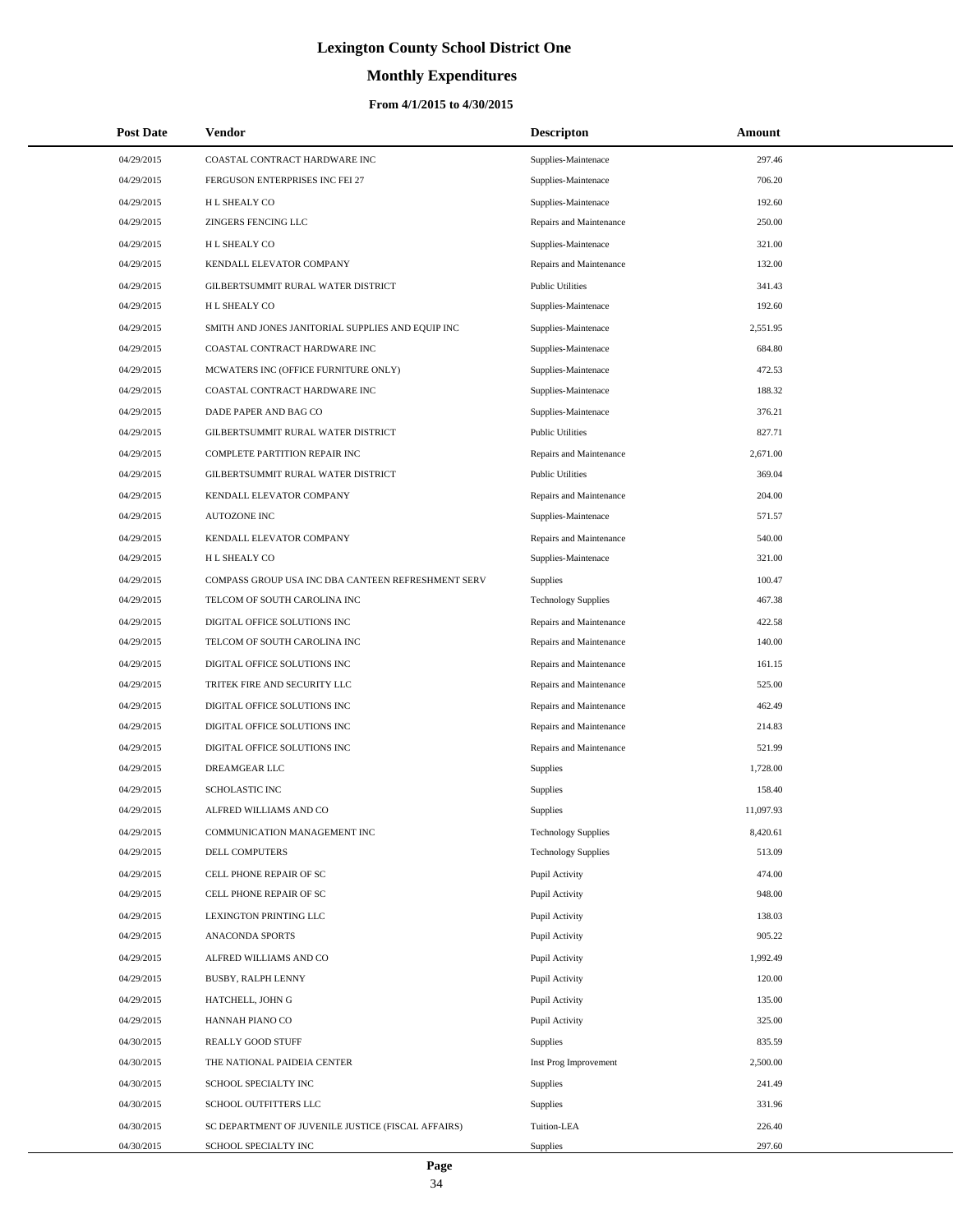# **Monthly Expenditures**

### **From 4/1/2015 to 4/30/2015**

| <b>Post Date</b> | Vendor                                             | <b>Descripton</b>         | Amount    |
|------------------|----------------------------------------------------|---------------------------|-----------|
| 04/30/2015       | SCHOOL SPECIALTY INC                               | Supplies                  | 145.09    |
| 04/30/2015       | SCHOOL SPECIALTY INC                               | Supplies                  | 500.57    |
| 04/30/2015       | PURCHASED SERVICE                                  | Travel                    | 778.03    |
| 04/30/2015       | PURCHASED SERVICE                                  | Supplies                  | 127.01    |
| 04/30/2015       | SC DEPARTMENT OF JUVENILE JUSTICE (FISCAL AFFAIRS) | Tuition-LEA               | 125.74    |
| 04/30/2015       | <b>SCHOLASTIC INC</b>                              | Supplies                  | 1,804.95  |
| 04/30/2015       | SCHOOL SPECIALTY INC                               | Supplies                  | 105.73    |
| 04/30/2015       | PURCHASED SERVICE                                  | Travel                    | 368.12    |
| 04/30/2015       | FOLLETT SCHOOL SOLUTIONS INC                       | <b>Library Books</b>      | 20,287.58 |
| 04/30/2015       | PURCHASED SERVICE                                  | Travel                    | 1,279.12  |
| 04/30/2015       | PURCHASED SERVICE                                  | Travel                    | 156.40    |
| 04/30/2015       | PURCHASED SERVICE                                  | Travel                    | 227.70    |
| 04/30/2015       | PURCHASED SERVICE                                  | Travel                    | 124.60    |
| 04/30/2015       | SCE&G                                              | <b>Public Utilities</b>   | 12,842.33 |
| 04/30/2015       | <b>SCE&amp;G</b>                                   | <b>Public Utilities</b>   | 48,274.74 |
| 04/30/2015       | <b>WW GRAINGER</b>                                 | Supplies-Maintenace       | 1,437.68  |
| 04/30/2015       | <b>SCE&amp;G</b>                                   | <b>Public Utilities</b>   | 7,844.11  |
| 04/30/2015       | SMITH AND JONES JANITORIAL SUPPLIES AND EQUIP INC  | Supplies-Maintenace       | 1,626.40  |
| 04/30/2015       | SCE&G                                              | <b>Public Utilities</b>   | 5,869.35  |
| 04/30/2015       | SCE&G                                              | <b>Public Utilities</b>   | 14,549.36 |
| 04/30/2015       | SCE&G                                              | <b>Public Utilities</b>   | 17,941.20 |
| 04/30/2015       | SCE&G                                              | <b>Public Utilities</b>   | 8,402.80  |
| 04/30/2015       | SCE&G                                              | <b>Public Utilities</b>   | 6,973.41  |
| 04/30/2015       | SCE&G                                              | <b>Public Utilities</b>   | 12,132.21 |
| 04/30/2015       | SIMPLEXGRINNELL                                    | Supplies-Maintenace       | 369.15    |
| 04/30/2015       | SMITH AND JONES JANITORIAL SUPPLIES AND EQUIP INC  | Supplies-Maintenace       | 1,731.26  |
| 04/30/2015       | SCE&G                                              | <b>Public Utilities</b>   | 456.61    |
| 04/30/2015       | SCE&G                                              | <b>Public Utilities</b>   | 274.85    |
| 04/30/2015       | SCE&G                                              | <b>Public Utilities</b>   | 7,270.30  |
| 04/30/2015       | SCE&G                                              | <b>Public Utilities</b>   | 148.30    |
| 04/30/2015       | <b>GRAYBAR ELECTRIC CO INC</b>                     | Supplies-Maintenace       | 267.32    |
| 04/30/2015       | SC DEPARTMENT OF MOTOR VEHICLES                    | Other Prof & Tech Service | 159.00    |
| 04/30/2015       | HALLMAN, JACOB                                     | Other Prof & Tech Service | 180.00    |
| 04/30/2015       | KIRKHAM, PERRY BRYAN                               | Other Prof & Tech Service | 180.00    |
| 04/30/2015       | WILFONG, MICHAEL BRIAN                             | Other Prof & Tech Service | 120.00    |
| 04/30/2015       | <b>GANIOUS, BLAKE FREDERICK</b>                    | Other Prof & Tech Service | 120.00    |
| 04/30/2015       | WILFONG, MICHAEL BRIAN                             | Other Prof & Tech Service | 120.00    |
| 04/30/2015       | SMITH, THOMAS ALVIN                                | Other Prof & Tech Service | 180.00    |
| 04/30/2015       | HALLMAN, JACOB                                     | Other Prof & Tech Service | 180.00    |
| 04/30/2015       | ANDERSON, JOSHUA                                   | Other Prof & Tech Service | 180.00    |
| 04/30/2015       | <b>BLACK, CALEB JAMES</b>                          | Other Prof & Tech Service | 180.00    |
| 04/30/2015       | HAIGLER III, THOMAS I                              | Other Prof & Tech Service | 180.00    |
| 04/30/2015       | HALLMAN, JACOB                                     | Other Prof & Tech Service | 180.00    |
| 04/30/2015       | MCMANUS, JOHN-PATRICK A.                           | Other Prof & Tech Service | 180.00    |
| 04/30/2015       | KEMFORT, JAMES                                     | Other Prof & Tech Service | 120.00    |
| 04/30/2015       | MEDLOCK, RYAN CALL                                 | Other Prof & Tech Service | 180.00    |
| 04/30/2015       | PADULA, JOHN MATTHEW                               | Other Prof & Tech Service | 180.00    |
| 04/30/2015       | APPLE INC                                          | Supplies                  | 534.47    |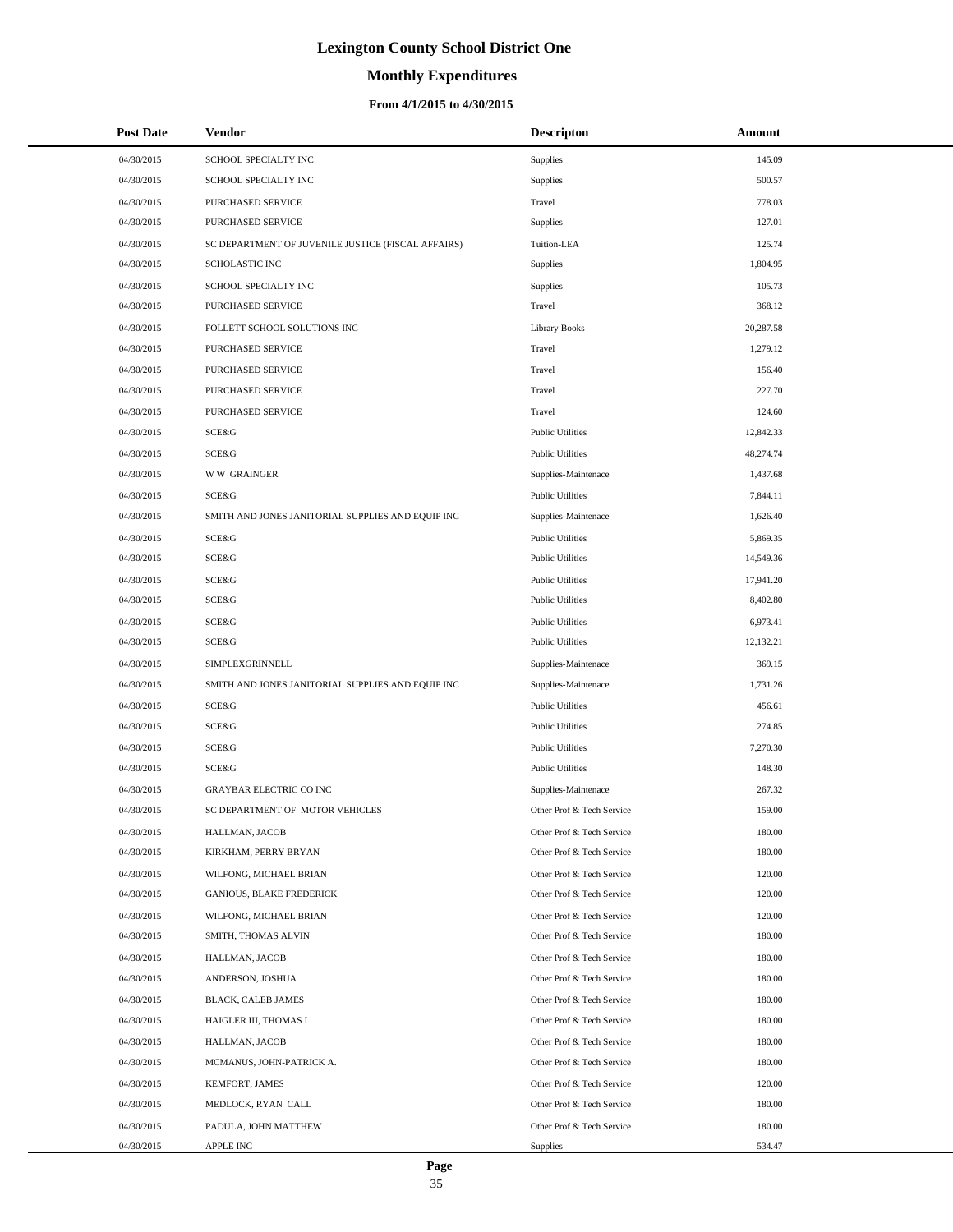# **Monthly Expenditures**

### **From 4/1/2015 to 4/30/2015**

| <b>Post Date</b> | Vendor                           | <b>Descripton</b>          | Amount    |
|------------------|----------------------------------|----------------------------|-----------|
| 04/30/2015       | DELL COMPUTERS                   | <b>Technology Supplies</b> | 1,196.26  |
| 04/30/2015       | OEM OPTIC                        | <b>Technology Supplies</b> | 1,508.70  |
| 04/30/2015       | EAI (ERIC ARMIN INC)             | Supplies                   | 917.37    |
| 04/30/2015       | APPLE INC                        | <b>Technology Supplies</b> | 54,341.02 |
| 04/30/2015       | PURCHASED SERVICE                | Travel                     | 384.96    |
| 04/30/2015       | HEWLETT PACKARD BUSINESS STORE   | <b>Technology Supplies</b> | 1,137.95  |
| 04/30/2015       | COLLEGE OF CHARLESTON            | Inst Prog Improvement      | 4,950.00  |
| 04/30/2015       | NURSE BOOK LLC                   | Supplies                   | 1,395.58  |
| 04/30/2015       | CAROLINA BIOLOGICAL SUPPLY CO    | Supplies                   | 446.99    |
| 04/30/2015       | PURCHASED SERVICE                | Travel                     | 323.15    |
| 04/30/2015       | <b>US FOODS</b>                  | Supplies                   | 858.25    |
| 04/30/2015       | PILGRIM'S PRIDE CORP             | Food                       | 1,200.00  |
| 04/30/2015       | <b>US FOODS</b>                  | Food                       | 5,433.54  |
| 04/30/2015       | EARTHGRAINS BAKING COMPANIES INC | <b>Bread</b>               | 244.75    |
| 04/30/2015       | BORDEN DAIRY CO OF SC LLC        | Milk                       | 332.70    |
| 04/30/2015       | SENN BROTHERS INC                | Produce                    | 409.26    |
| 04/30/2015       | PILGRIM'S PRIDE CORP             | <b>USDA</b> Commodities    | 1,200.00  |
| 04/30/2015       | <b>US FOODS</b>                  | Supplies                   | 566.17    |
| 04/30/2015       | PILGRIM'S PRIDE CORP             | Food                       | 627.00    |
| 04/30/2015       | <b>US FOODS</b>                  | Food                       | 2,378.49  |
| 04/30/2015       | BORDEN DAIRY CO OF SC LLC        | Milk                       | 522.15    |
| 04/30/2015       | SENN BROTHERS INC                | Produce                    | 512.50    |
| 04/30/2015       | PILGRIM'S PRIDE CORP             | <b>USDA</b> Commodities    | 480.00    |
| 04/30/2015       | <b>US FOODS</b>                  | Supplies                   | 491.60    |
| 04/30/2015       | PILGRIM'S PRIDE CORP             | Food                       | 1,032.00  |
| 04/30/2015       | <b>US FOODS</b>                  | Food                       | 6,934.13  |
| 04/30/2015       | BORDEN DAIRY CO OF SC LLC        | Milk                       | 247.70    |
| 04/30/2015       | SENN BROTHERS INC                | Produce                    | 751.67    |
| 04/30/2015       | PILGRIM'S PRIDE CORP             | <b>USDA</b> Commodities    | 1,032.00  |
| 04/30/2015       | <b>US FOODS</b>                  | Supplies                   | 120.25    |
| 04/30/2015       | PILGRIM'S PRIDE CORP             | Food                       | 627.00    |
| 04/30/2015       | <b>US FOODS</b>                  | Food                       | 872.26    |
| 04/30/2015       | BORDEN DAIRY CO OF SC LLC        | Milk                       | 416.40    |
| 04/30/2015       | SENN BROTHERS INC                | Produce                    | 431.95    |
| 04/30/2015       | PILGRIM'S PRIDE CORP             | <b>USDA</b> Commodities    | 627.00    |
| 04/30/2015       | <b>US FOODS</b>                  | Supplies                   | 313.31    |
| 04/30/2015       | PILGRIM'S PRIDE CORP             | Food                       | 945.60    |
| 04/30/2015       | <b>US FOODS</b>                  | Food                       | 2,308.77  |
| 04/30/2015       | BORDEN DAIRY CO OF SC LLC        | Milk                       | 430.29    |
| 04/30/2015       | SENN BROTHERS INC                | Produce                    | 285.41    |
| 04/30/2015       | PILGRIM'S PRIDE CORP             | <b>USDA</b> Commodities    | 945.60    |
| 04/30/2015       | <b>US FOODS</b>                  | Supplies                   | 278.49    |
| 04/30/2015       | PILGRIM'S PRIDE CORP             | Food                       | 471.00    |
| 04/30/2015       | <b>US FOODS</b>                  | Food                       | 2,699.79  |
| 04/30/2015       | BORDEN DAIRY CO OF SC LLC        | Milk                       | 1,019.70  |
| 04/30/2015       | SENN BROTHERS INC                | Produce                    | 739.90    |
| 04/30/2015       | PILGRIM'S PRIDE CORP             | <b>USDA</b> Commodities    | 471.00    |
| 04/30/2015       | US FOODS                         | Supplies                   | 164.86    |

÷.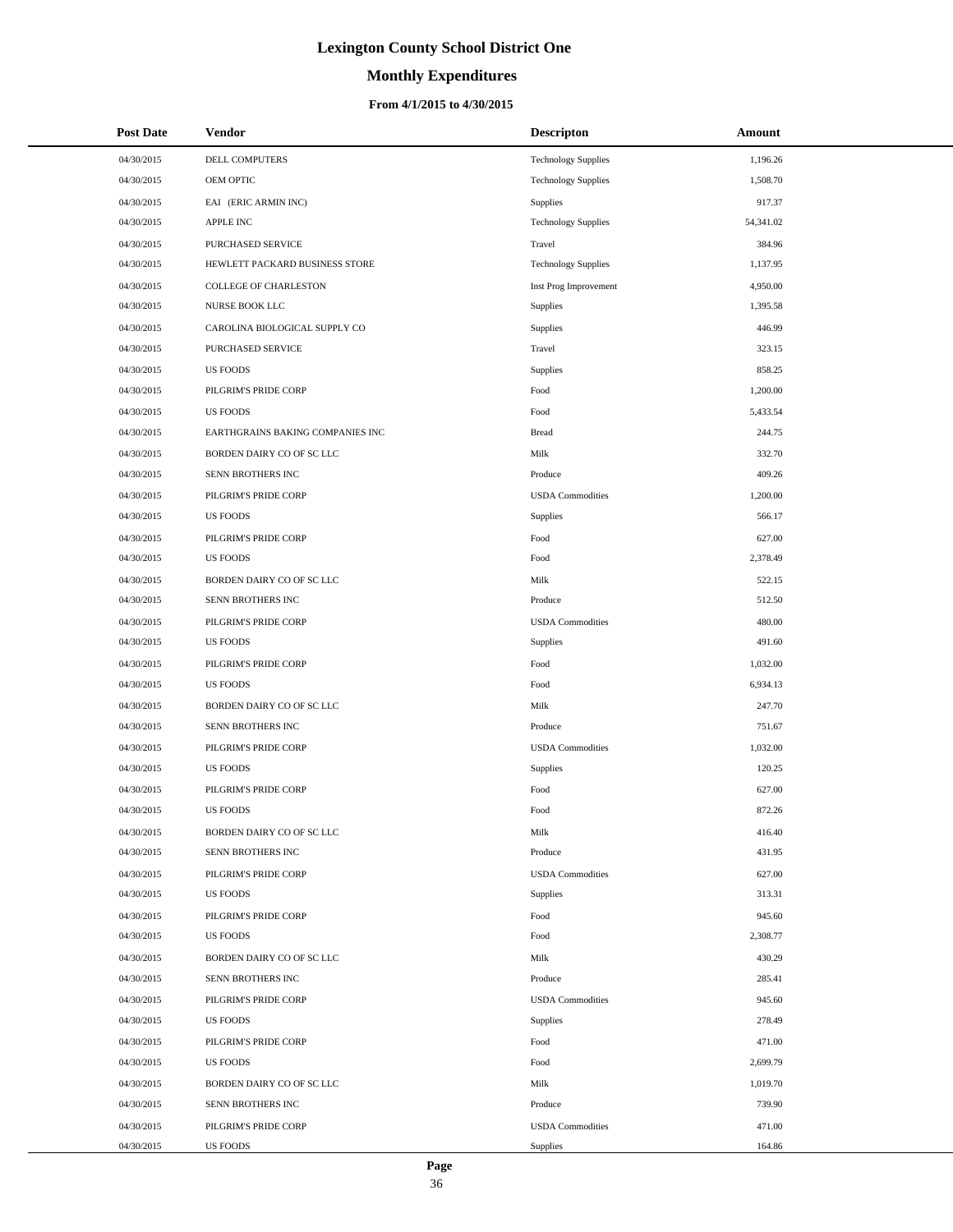# **Monthly Expenditures**

### **From 4/1/2015 to 4/30/2015**

| <b>Post Date</b> | Vendor                           | <b>Descripton</b>       | Amount   |
|------------------|----------------------------------|-------------------------|----------|
| 04/30/2015       | <b>US FOODS</b>                  | Food                    | 651.37   |
| 04/30/2015       | SENN BROTHERS INC                | Produce                 | 261.58   |
| 04/30/2015       | <b>US FOODS</b>                  | Supplies                | 354.46   |
| 04/30/2015       | PILGRIM'S PRIDE CORP             | Food                    | 1,032.00 |
| 04/30/2015       | <b>US FOODS</b>                  | Food                    | 2,374.12 |
| 04/30/2015       | BORDEN DAIRY CO OF SC LLC        | Milk                    | 114.83   |
| 04/30/2015       | SENN BROTHERS INC                | Produce                 | 613.52   |
| 04/30/2015       | PILGRIM'S PRIDE CORP             | <b>USDA</b> Commodities | 1,032.00 |
| 04/30/2015       | <b>US FOODS</b>                  | Supplies                | 235.55   |
| 04/30/2015       | PILGRIM'S PRIDE CORP             | Food                    | 240.00   |
| 04/30/2015       | <b>US FOODS</b>                  | Food                    | 1,060.72 |
| 04/30/2015       | BORDEN DAIRY CO OF SC LLC        | Milk                    | 588.93   |
| 04/30/2015       | SENN BROTHERS INC                | Produce                 | 428.94   |
| 04/30/2015       | PILGRIM'S PRIDE CORP             | <b>USDA</b> Commodities | 240.00   |
| 04/30/2015       | <b>US FOODS</b>                  | Supplies                | 294.99   |
| 04/30/2015       | PILGRIM'S PRIDE CORP             | Food                    | 387.00   |
| 04/30/2015       | <b>US FOODS</b>                  | Food                    | 1,834.93 |
| 04/30/2015       | EARTHGRAINS BAKING COMPANIES INC | <b>Bread</b>            | 160.00   |
| 04/30/2015       | BORDEN DAIRY CO OF SC LLC        | Milk                    | 785.06   |
| 04/30/2015       | SENN BROTHERS INC                | Produce                 | 707.31   |
| 04/30/2015       | PILGRIM'S PRIDE CORP             | <b>USDA</b> Commodities | 387.00   |
| 04/30/2015       | <b>US FOODS</b>                  | Supplies                | 388.84   |
| 04/30/2015       | PILGRIM'S PRIDE CORP             | Food                    | 774.00   |
| 04/30/2015       | <b>US FOODS</b>                  | Food                    | 1,029.87 |
| 04/30/2015       | BORDEN DAIRY CO OF SC LLC        | Milk                    | 609.00   |
| 04/30/2015       | SENN BROTHERS INC                | Produce                 | 683.25   |
| 04/30/2015       | PILGRIM'S PRIDE CORP             | <b>USDA</b> Commodities | 627.00   |
| 04/30/2015       | <b>US FOODS</b>                  | Supplies                | 478.17   |
| 04/30/2015       | PILGRIM'S PRIDE CORP             | Food                    | 823.00   |
| 04/30/2015       | <b>US FOODS</b>                  | Food                    | 1,875.85 |
| 04/30/2015       | BORDEN DAIRY CO OF SC LLC        | Milk                    | 652.67   |
| 04/30/2015       | SENN BROTHERS INC                | Produce                 | 601.76   |
| 04/30/2015       | PILGRIM'S PRIDE CORP             | <b>USDA</b> Commodities | 627.00   |
| 04/30/2015       | <b>US FOODS</b>                  | Supplies                | 125.86   |
| 04/30/2015       | PILGRIM'S PRIDE CORP             | Food                    | 864.00   |
| 04/30/2015       | <b>US FOODS</b>                  | Food                    | 2,495.85 |
| 04/30/2015       | BORDEN DAIRY CO OF SC LLC        | Milk                    | 520.69   |
| 04/30/2015       | SENN BROTHERS INC                | Produce                 | 493.48   |
| 04/30/2015       | PILGRIM'S PRIDE CORP             | <b>USDA</b> Commodities | 864.00   |
| 04/30/2015       | <b>US FOODS</b>                  | Supplies                | 629.94   |
| 04/30/2015       | PILGRIM'S PRIDE CORP             | Food                    | 1,200.00 |
| 04/30/2015       | <b>US FOODS</b>                  | Food                    | 8,466.06 |
| 04/30/2015       | EARTHGRAINS BAKING COMPANIES INC | <b>Bread</b>            | 189.00   |
| 04/30/2015       | BORDEN DAIRY CO OF SC LLC        | Milk                    | 624.40   |
| 04/30/2015       | SENN BROTHERS INC                | Produce                 | 379.54   |
| 04/30/2015       | PILGRIM'S PRIDE CORP             | <b>USDA</b> Commodities | 1,200.00 |
| 04/30/2015       | <b>US FOODS</b>                  | Supplies                | 430.48   |
| 04/30/2015       | PILGRIM'S PRIDE CORP             | Food                    | 372.00   |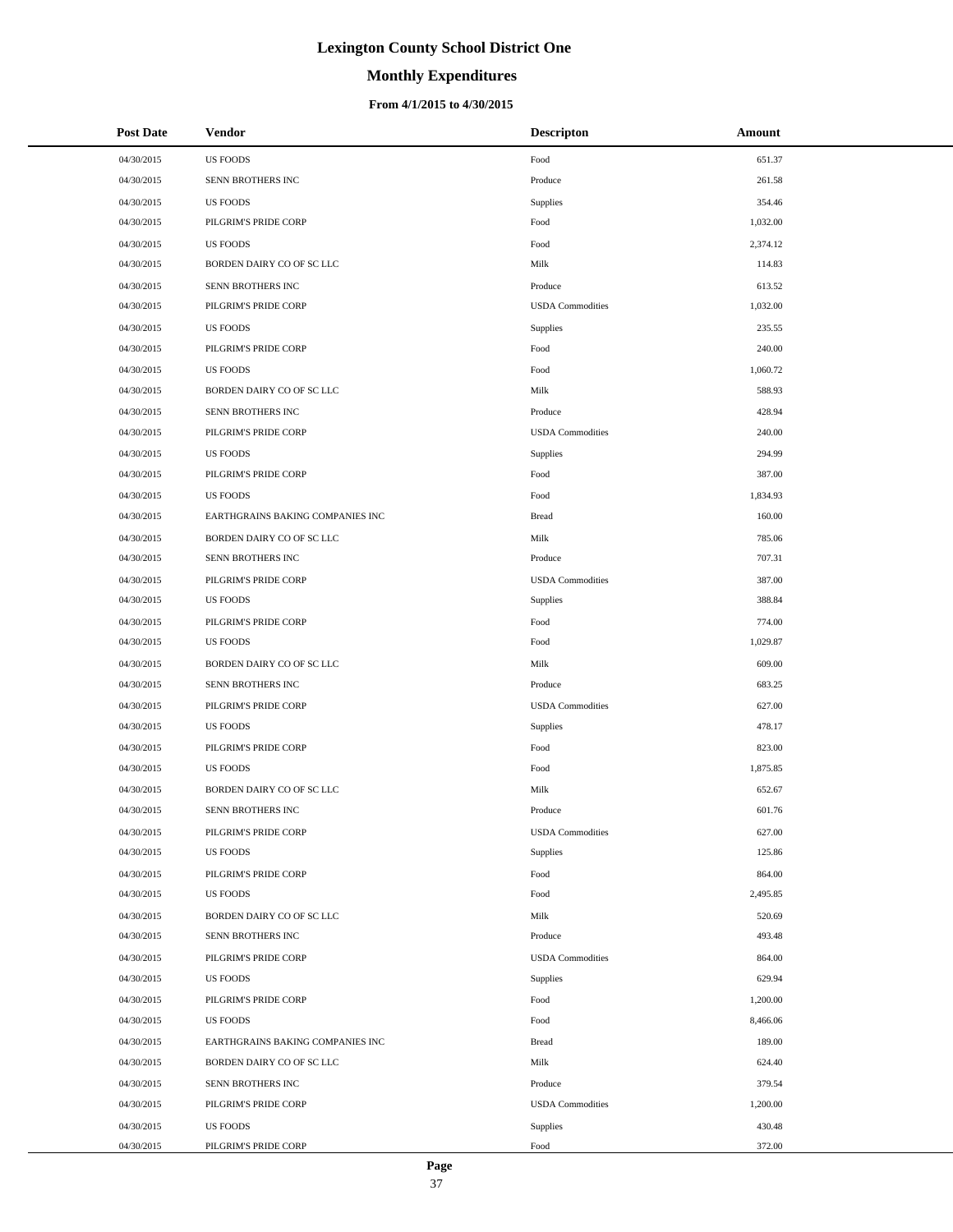# **Monthly Expenditures**

## **From 4/1/2015 to 4/30/2015**

| <b>Post Date</b> | Vendor                    | <b>Descripton</b>       | Amount   |
|------------------|---------------------------|-------------------------|----------|
| 04/30/2015       | <b>US FOODS</b>           | Food                    | 727.44   |
| 04/30/2015       | BORDEN DAIRY CO OF SC LLC | Milk                    | 412.57   |
| 04/30/2015       | SENN BROTHERS INC         | Produce                 | 372.30   |
| 04/30/2015       | PILGRIM'S PRIDE CORP      | <b>USDA</b> Commodities | 372.00   |
| 04/30/2015       | <b>US FOODS</b>           | Supplies                | 450.40   |
| 04/30/2015       | PILGRIM'S PRIDE CORP      | Food                    | 652.80   |
| 04/30/2015       | <b>US FOODS</b>           | Food                    | 3,604.05 |
| 04/30/2015       | BORDEN DAIRY CO OF SC LLC | Milk                    | 280.57   |
| 04/30/2015       | SENN BROTHERS INC         | Produce                 | 475.66   |
| 04/30/2015       | PILGRIM'S PRIDE CORP      | <b>USDA</b> Commodities | 652.80   |
| 04/30/2015       | <b>US FOODS</b>           | Supplies                | 249.95   |
| 04/30/2015       | PILGRIM'S PRIDE CORP      | Food                    | 412.80   |
| 04/30/2015       | <b>US FOODS</b>           | Food                    | 979.43   |
| 04/30/2015       | BORDEN DAIRY CO OF SC LLC | Milk                    | 358.50   |
| 04/30/2015       | SENN BROTHERS INC         | Produce                 | 368.83   |
| 04/30/2015       | PILGRIM'S PRIDE CORP      | <b>USDA</b> Commodities | 412.80   |
| 04/30/2015       | <b>US FOODS</b>           | Supplies                | 381.48   |
| 04/30/2015       | PILGRIM'S PRIDE CORP      | Food                    | 180.00   |
| 04/30/2015       | <b>US FOODS</b>           | Food                    | 691.99   |
| 04/30/2015       | BORDEN DAIRY CO OF SC LLC | Milk                    | 366.19   |
| 04/30/2015       | SENN BROTHERS INC         | Produce                 | 412.51   |
| 04/30/2015       | PILGRIM'S PRIDE CORP      | <b>USDA</b> Commodities | 180.00   |
| 04/30/2015       | <b>US FOODS</b>           | Supplies                | 501.42   |
| 04/30/2015       | PILGRIM'S PRIDE CORP      | Food                    | 324.00   |
| 04/30/2015       | <b>US FOODS</b>           | Food                    | 2,170.03 |
| 04/30/2015       | BORDEN DAIRY CO OF SC LLC | Milk                    | 699.93   |
| 04/30/2015       | SENN BROTHERS INC         | Produce                 | 648.57   |
| 04/30/2015       | PILGRIM'S PRIDE CORP      | <b>USDA</b> Commodities | 324.00   |
| 04/30/2015       | <b>US FOODS</b>           | Supplies                | 350.06   |
| 04/30/2015       | PILGRIM'S PRIDE CORP      | Food                    | 945.60   |
| 04/30/2015       | <b>US FOODS</b>           | Food                    | 3,907.90 |
| 04/30/2015       | <b>SENN BROTHERS INC</b>  | Produce                 | 526.27   |
| 04/30/2015       | PILGRIM'S PRIDE CORP      | <b>USDA</b> Commodities | 945.60   |
| 04/30/2015       | <b>US FOODS</b>           | Supplies                | 383.49   |
| 04/30/2015       | PILGRIM'S PRIDE CORP      | Food                    | 519.00   |
| 04/30/2015       | <b>US FOODS</b>           | Food                    | 801.04   |
| 04/30/2015       | BORDEN DAIRY CO OF SC LLC | Milk                    | 513.87   |
| 04/30/2015       | SENN BROTHERS INC         | Produce                 | 458.31   |
| 04/30/2015       | PILGRIM'S PRIDE CORP      | <b>USDA</b> Commodities | 372.00   |
| 04/30/2015       | <b>US FOODS</b>           | Supplies                | 392.85   |
| 04/30/2015       | PILGRIM'S PRIDE CORP      | Food                    | 765.60   |
| 04/30/2015       | <b>US FOODS</b>           | Food                    | 3,016.25 |
| 04/30/2015       | BORDEN DAIRY CO OF SC LLC | Milk                    | 260.69   |
| 04/30/2015       | SENN BROTHERS INC         | Produce                 | 641.32   |
| 04/30/2015       | PILGRIM'S PRIDE CORP      | <b>USDA</b> Commodities | 765.60   |
| 04/30/2015       | <b>US FOODS</b>           | Supplies                | 471.66   |
| 04/30/2015       | PILGRIM'S PRIDE CORP      | Food                    | 714.00   |
| 04/30/2015       | US FOODS                  | Food                    | 811.38   |

 $\overline{a}$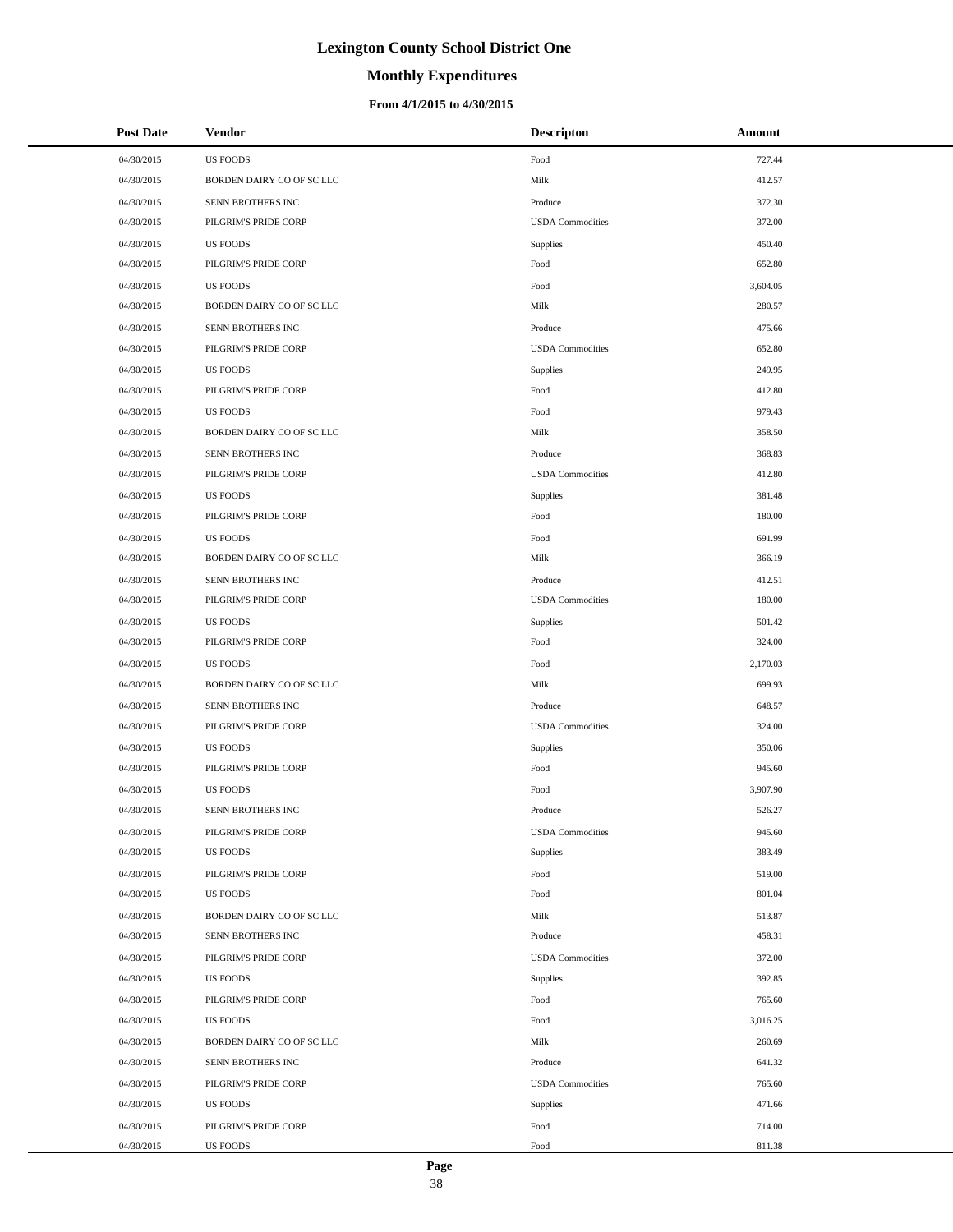# **Monthly Expenditures**

### **From 4/1/2015 to 4/30/2015**

| <b>Post Date</b> | <b>Vendor</b>                       | <b>Descripton</b>              | Amount   |
|------------------|-------------------------------------|--------------------------------|----------|
| 04/30/2015       | BORDEN DAIRY CO OF SC LLC           | Milk                           | 454.21   |
| 04/30/2015       | SENN BROTHERS INC                   | Produce                        | 746.98   |
| 04/30/2015       | PILGRIM'S PRIDE CORP                | <b>USDA</b> Commodities        | 567.00   |
| 04/30/2015       | <b>US FOODS</b>                     | Supplies                       | 624.79   |
| 04/30/2015       | PILGRIM'S PRIDE CORP                | Food                           | 147.00   |
| 04/30/2015       | <b>US FOODS</b>                     | Food                           | 2,846.74 |
| 04/30/2015       | BORDEN DAIRY CO OF SC LLC           | Milk                           | 701.06   |
| 04/30/2015       | SENN BROTHERS INC                   | Produce                        | 470.78   |
| 04/30/2015       | PILGRIM'S PRIDE CORP                | <b>USDA</b> Commodities        | 147.00   |
| 04/30/2015       | <b>US FOODS</b>                     | Supplies                       | 269.23   |
| 04/30/2015       | PILGRIM'S PRIDE CORP                | Food                           | 240.00   |
| 04/30/2015       | <b>US FOODS</b>                     | Food                           | 1,460.89 |
| 04/30/2015       | BORDEN DAIRY CO OF SC LLC           | Milk                           | 283.89   |
| 04/30/2015       | SENN BROTHERS INC                   | Produce                        | 448.71   |
| 04/30/2015       | PILGRIM'S PRIDE CORP                | <b>USDA</b> Commodities        | 240.00   |
| 04/30/2015       | <b>US FOODS</b>                     | Supplies                       | 349.79   |
| 04/30/2015       | PILGRIM'S PRIDE CORP                | Food                           | 120.00   |
| 04/30/2015       | <b>US FOODS</b>                     | Food                           | 1,022.75 |
| 04/30/2015       | BORDEN DAIRY CO OF SC LLC           | Milk                           | 456.19   |
| 04/30/2015       | SENN BROTHERS INC                   | Produce                        | 721.47   |
| 04/30/2015       | PILGRIM'S PRIDE CORP                | <b>USDA</b> Commodities        | 120.00   |
| 04/30/2015       | <b>US FOODS</b>                     | Supplies                       | 230.02   |
| 04/30/2015       | PILGRIM'S PRIDE CORP                | Food                           | 327.00   |
| 04/30/2015       | <b>US FOODS</b>                     | Food                           | 2,391.90 |
| 04/30/2015       | BORDEN DAIRY CO OF SC LLC           | Milk                           | 450.53   |
| 04/30/2015       | SENN BROTHERS INC                   | Produce                        | 685.41   |
| 04/30/2015       | PILGRIM'S PRIDE CORP                | <b>USDA</b> Commodities        | 180.00   |
| 04/30/2015       | <b>US FOODS</b>                     | Supplies                       | 207.03   |
| 04/30/2015       | PILGRIM'S PRIDE CORP                | Food                           | 984.00   |
| 04/30/2015       | <b>US FOODS</b>                     | Food                           | 2,103.37 |
| 04/30/2015       | BORDEN DAIRY CO OF SC LLC           | Milk                           | 286.35   |
| 04/30/2015       | SENN BROTHERS INC                   | Produce                        | 426.73   |
| 04/30/2015       | PILGRIM'S PRIDE CORP                | <b>USDA</b> Commodities        | 984.00   |
| 04/30/2015       | <b>US FOODS</b>                     | Supplies                       | 499.32   |
| 04/30/2015       | PILGRIM'S PRIDE CORP                | Food                           | 1,171.20 |
| 04/30/2015       | <b>US FOODS</b>                     | Food                           | 4,709.23 |
| 04/30/2015       | BORDEN DAIRY CO OF SC LLC           | Milk                           | 482.80   |
| 04/30/2015       | SENN BROTHERS INC                   | Produce                        | 500.17   |
| 04/30/2015       | PILGRIM'S PRIDE CORP                | <b>USDA</b> Commodities        | 1,171.20 |
| 04/30/2015       | <b>US FOODS</b>                     | Supplies                       | 239.73   |
| 04/30/2015       | PILGRIM'S PRIDE CORP                | Food                           | 180.00   |
| 04/30/2015       | <b>US FOODS</b>                     | Food                           | 963.40   |
| 04/30/2015       | BORDEN DAIRY CO OF SC LLC           | Milk                           | 249.67   |
| 04/30/2015       | SENN BROTHERS INC                   | Produce                        | 331.38   |
| 04/30/2015       | PILGRIM'S PRIDE CORP                | <b>USDA</b> Commodities        | 180.00   |
| 04/30/2015       | SMARTPHONE MEDIC LLC                | Pupil Activity                 | 495.00   |
| 04/30/2015       | MACTASTIC LLC DBA MACTASTIC IREPAIR | Pupil Activity                 | 8,225.00 |
| 04/30/2015       | MIDWAY ELEMENTARY SCHOOL            | Pupil Act-Fee/Collection Refnd | 208.68   |